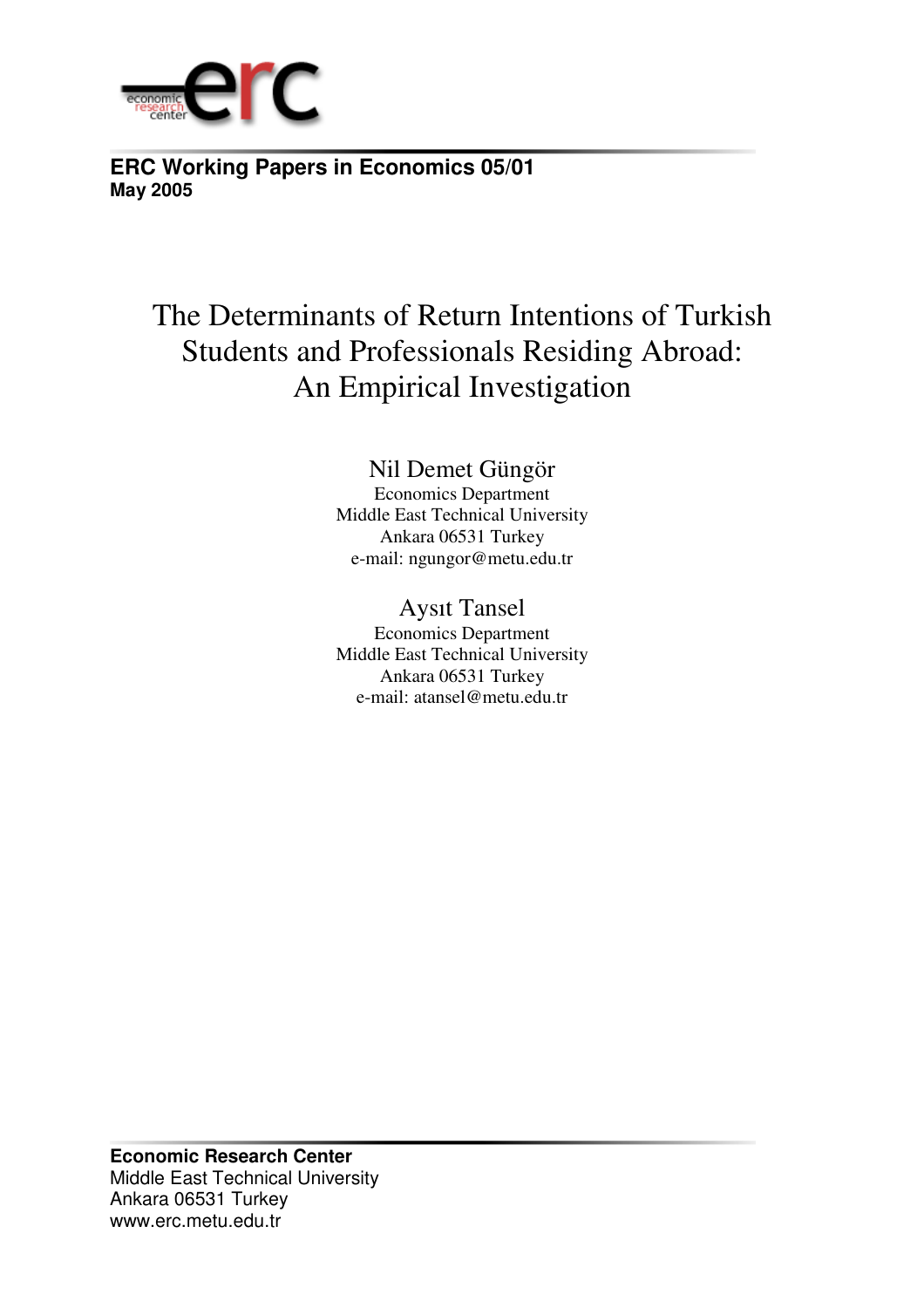# The Determinants of Return Intentions of Turkish Students and Professionals Residing Abroad: An Empirical Investigation®

Nil Demet Güngör

Economics Department, Middle East Technical University Ankara 06531 Turkey Phone: + 90 312 210 2022 Fax: +90 312 210 1244 E-mail: ngungor@metu.edu.tr

Aysıt Tansel

Economics Department, Middle East Technical University Ankara 06531 Turkey Phone: +90 312 210 2057 Fax: +90 312 210 1244 E-mail: atansel@metu.edu.tr

#### **ABSTRACT**

The study estimates an empirical model of return intentions using a dataset compiled from an internet survey of Turkish professionals and Turkish students residing abroad. In the migration literature, wage differentials are often cited as an important factor explaining skilled migration. The findings of the study suggest, however, that other factors are also important in explaining the non-return of Turkish professionals. Economic instability in Turkey is found to be an important push factor, while work experience in Turkey also increases non-return. In the student sample, higher salaries offered in the host country and lifestyle preferences, including a more organized environment in the host country, increase the probability of not-returning. For both groups, the analysis also points to the importance of prior intentions and the role of the family in the decision to return to Turkey or stay overseas.

<sup>\*</sup> The study is based in part on the Ph.D. thesis of Nil Demet Güngör, supervised by Dr. Aysıt Tansel in the Economics Department of Middle East Technical University. The authors gratefully acknowledge the support of the Turkish Academy of Sciences Fellowship Program for doctoral studies and the financial support of the METU Research Fund, coded AFP-2000-4-03-06.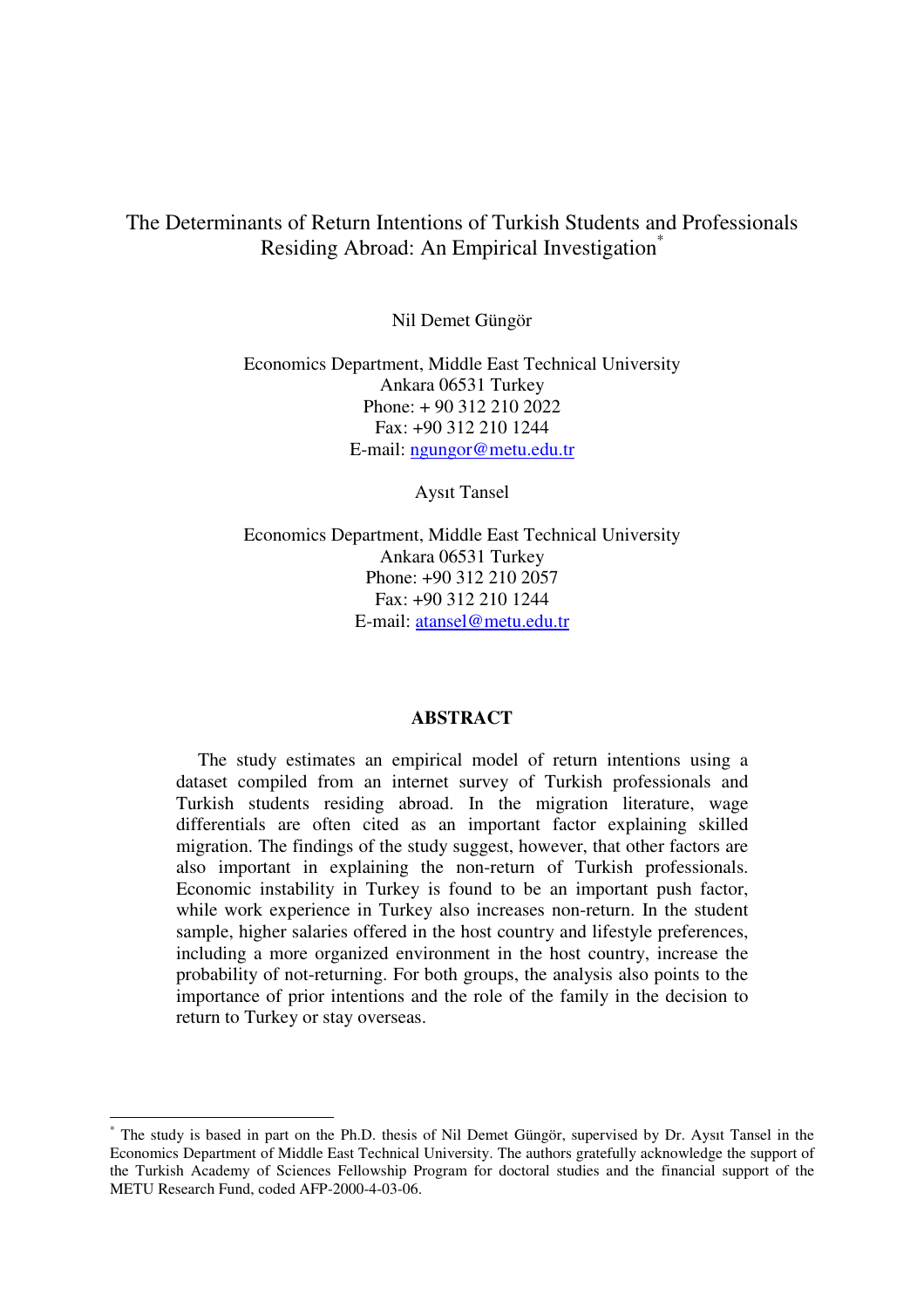# The Determinants of Return Intentions of Turkish Students and Professionals Residing Abroad: An Empirical Investigation

#### **ABSTRACT**

*The study estimates an empirical model of return intentions using a dataset compiled from an Internet survey of Turkish professionals and Turkish students residing abroad. In the migration literature, wage differentials are often cited as an important factor explaining skilled migration. The findings of the study suggest, however, that other factors are also important in explaining the non-return of Turkish professionals. Economic instability in Turkey is found to be an important push factor, while work experience in Turkey also increases non-return. In the student sample, higher salaries offered in the host country and lifestyle preferences, including a more organized environment in the host country, increase the probability of not-returning. For both groups, the analysis also points to the importance of prior intentions and the role of the family in the decision to return to Turkey or stay overseas.*

### **I. Introduction**

The migration of highly educated individuals is often considered to be an expensive "gift" given by the developing world to the economically advanced countries, since the developed countries reap the benefits of developing countries' investments in education at apparently little cost. In the human capital approach to migration, the expected wage differential between the host and source countries is cast as the key determinant of skilled migration. *Expected* wage levels are tied not only to the prevailing incomes in various occupations, but also to the job opportunities that exist within professions. In addition, the individual migration decision is believed to be motivated by a number of "pull" factors, such as favorable compensation packages, a world-class work environment, better living conditions, active recruitment by employers and so on, and in part by "push" factors that originate in the home country that may include political instability, cost of living/inflation, and the inability to find work.

The focus of the study is on the determinants of skilled migration from Turkey, a middle income country that ranks  $24<sup>th</sup>$  among the top sending countries according to UN sources. Turkey is also among the top ten in terms of the number of students studying in US higher education institutions, along with much more populous countries such as India and China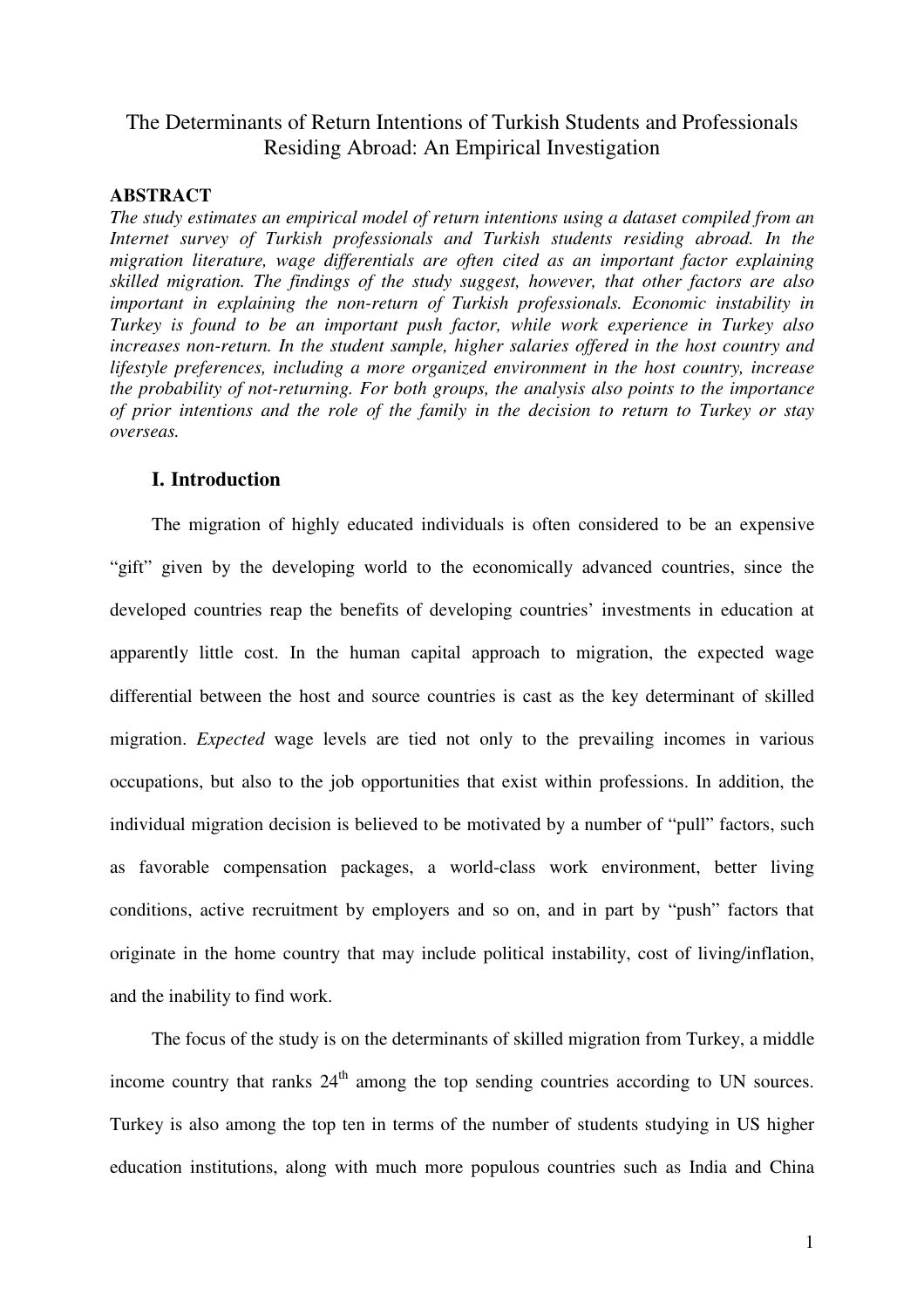(IIE, 2001). These are indications that gross human capital transfer out of Turkey may be quite significant. While the "brain drain" phenomenon is not a new one for Turkey, the media and policymakers in Turkey have turned greater attention to the loss of Turkey's educated workforce in recent years in the aftermath of the economic crises in November 2000 and February 2001, where a third of the educated workforce became unemployed (Işığıçok, 2002).

The paper presents an empirical investigation of the return intentions of two separate, but related groups: university-educated Turkish professionals working abroad and Turkish students studying abroad. Among the participants in the first group, a significant number have earned their highest degree in the country they are currently working, and are therefore part of the phenomenon of student non-return. Those who earned their highest degree in Turkey may be viewed as being part of the brain drain in the traditional sense. An important difference between skilled migration and student non-return is that in the latter case, advanced education is received through the foreign university system, which is generally believed to be geared toward the labour market needs of the host country, which means that employability in the home country may be a greater concern for the second group (Chen and Su, 1995).

Many empirical studies of the brain drain rely on data obtained from questionnaire responses or face-to-face interviews. Some of these include studies on the Asian engineering brain drain (Niland, 1970), studies on China (Kao and Lee, 1973; Zweig and Changgui, 1995), and on Latin America (Cortés, 1980). Studies focusing on the Turkish brain drain include Oğuzkan (1971, 1975) and Kurtuluş (1999). Oğuzkan's study is based on a survey conducted in 1969 of 150 respondents holding a doctorate degree and working abroad. The study by Kurtulus looks at the responses of 90 students studying in the United States in 1991. The current study on the return intentions of Turkish professionals and students residing abroad is based on a survey conducted by the authors during the first half of 2002, which resulted in over 2000 responses.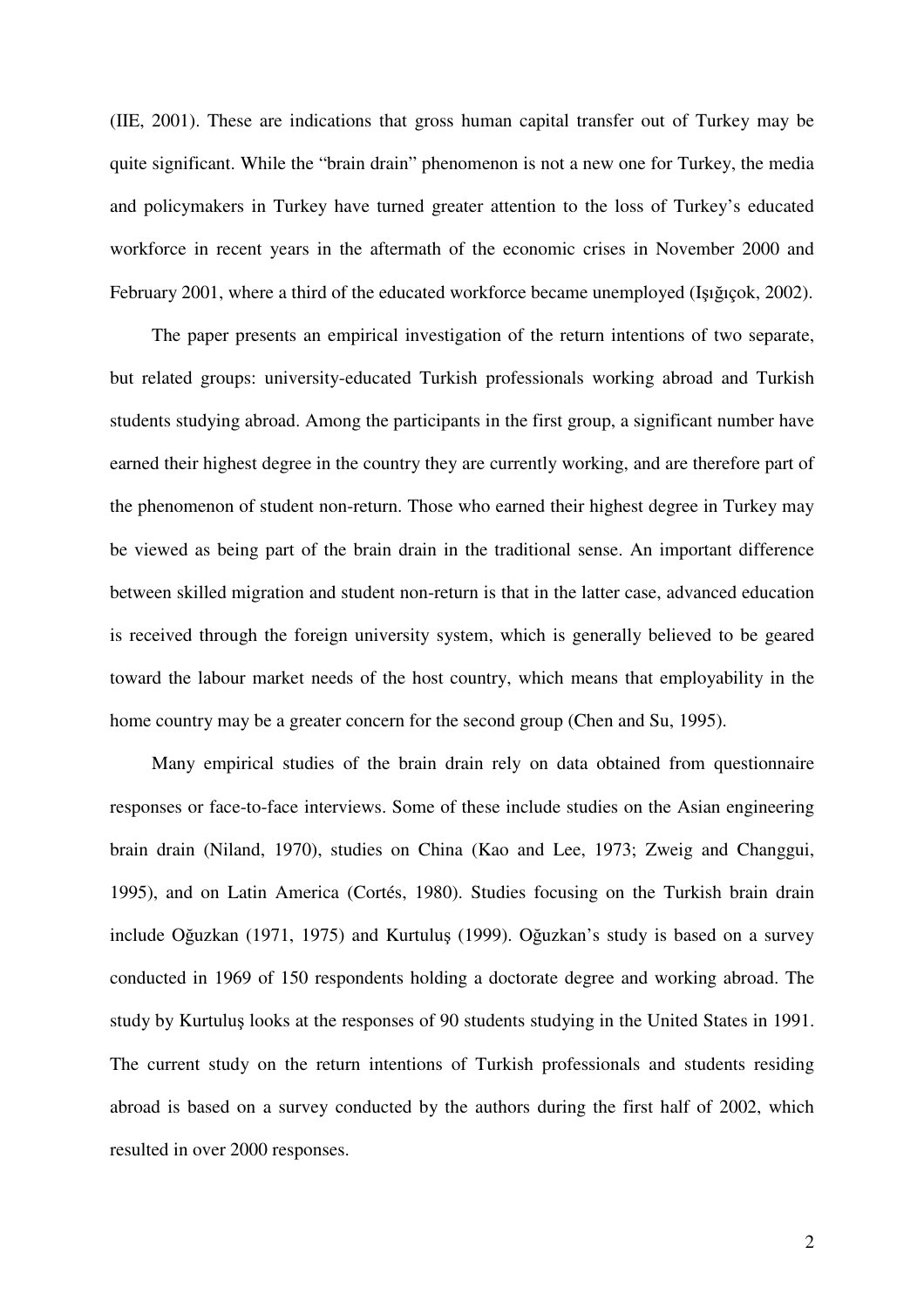The information collected through the Internet survey is used to determine the empirical importance of various factors on the return intentions of the targeted populations. Section II presents a brief discussion of the survey methodology and provides details of the model selection and estimation procedures. The empirical specification of the model and the explanatory variables used in the empirical analysis are given in Section III. This is followed by the empirical investigation of the determinants of return intentions of Turkish professionals and other skilled workers in Section IV, Part A and by a similar analysis in Section IV, Part B for Turkish students studying abroad. Section V concludes.

# **II. Methodology**

As mentioned, the results of the current study are based on data from an internet survey collected by the authors during the first half of 2002. The survey methodology is described in detail in Appendix A, Part A.1. In the econometric analysis of return intentions described in this section, we set out to determine the factors that are significant in explaining the migration of university-educated workforce and the non-return of students.

The dependent variable is the likelihood of returning to Turkey based on the response to the question "What are your current intentions about returning to Turkey?". Table 1 shows the possibilities presented to respondents in the Turkish professionals survey and for the student survey. The choices forming the categories of the dependent variable "likelihood of returning to Turkey" are slightly different in the student survey.

These choices form a set of ordered categories in which each consecutive category indicates an increase in intensity in the respondents' intentions to stay in their current country of residence. Because of the way the index is constructed, categories with a higher index value imply a greater intensity in feeling about not returning (staying). This means that positive coefficients on the independent variables indicate an increase in the probability of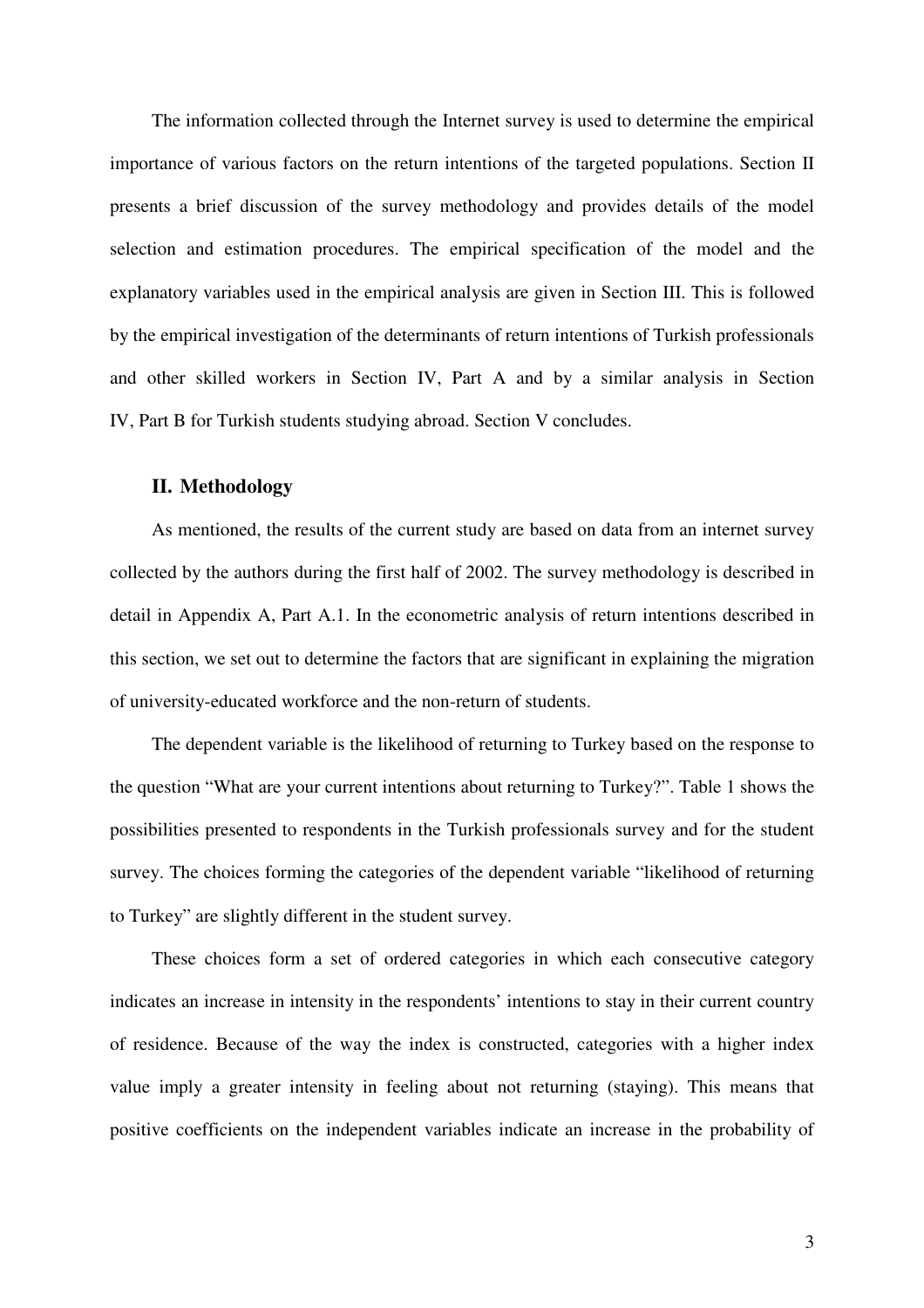"not returning", while negative coefficients imply an increase in the probability of "returning".

| <b>Response Categories</b>                                          | Label       | Index          |
|---------------------------------------------------------------------|-------------|----------------|
| <b>Professionals</b>                                                |             |                |
| I will definitely return and have made plans to do so.              | DRP         | 1              |
| I will definitely return but have not made concrete plans to do so. | <b>DRNP</b> | 2              |
| I will probably return.                                             | RP          | 3              |
| I don't think that I will be returning.                             | RU          | 4              |
| I will definitely not return.                                       | <b>DNR</b>  | 5              |
| <b>Students</b>                                                     |             |                |
| I will return as soon as possible without completing my studies.    | R BS        | 1              |
| I will return immediately after completing my studies.              | R IAS       | $\mathfrak{D}$ |
| I will definitely return but not soon after completing my studies.  | R NSAS      | 3              |
| I will probably return.                                             | RP          | 4              |
| I don't think that I will be returning.                             | RU          | 5              |
| I will definitely not return.                                       | DNR         | 6              |

**Table 1** Dependent Variable, Return Intentions

However, the change in intensity between categories cannot be assumed to be uniform. Given the ordered and non-uniform nature of these choices, the appropriate model is an ordered response model (Maddala, 1983). Formally, the observed discrete index is given by

$$
y_i = \{1, 2, 3, \dots, J\} \tag{1}
$$

where *i* indexes the observations and *J* is the number of categories of the dependent variable. It is assumed that a continuous, latent variable underlies the discrete, ordered categories. This latent variable is explained by a set of observed characteristics and a random element as given below:

$$
y_i^* = \beta' X_i + u_i \tag{2}
$$

where  $y^*$  is the unobserved "return intention" variable, *X* is the  $(k \times 1)$  vector of explanatory variables,  $\beta$  is the parameter vector to be estimated and *u* is the random disturbance term. The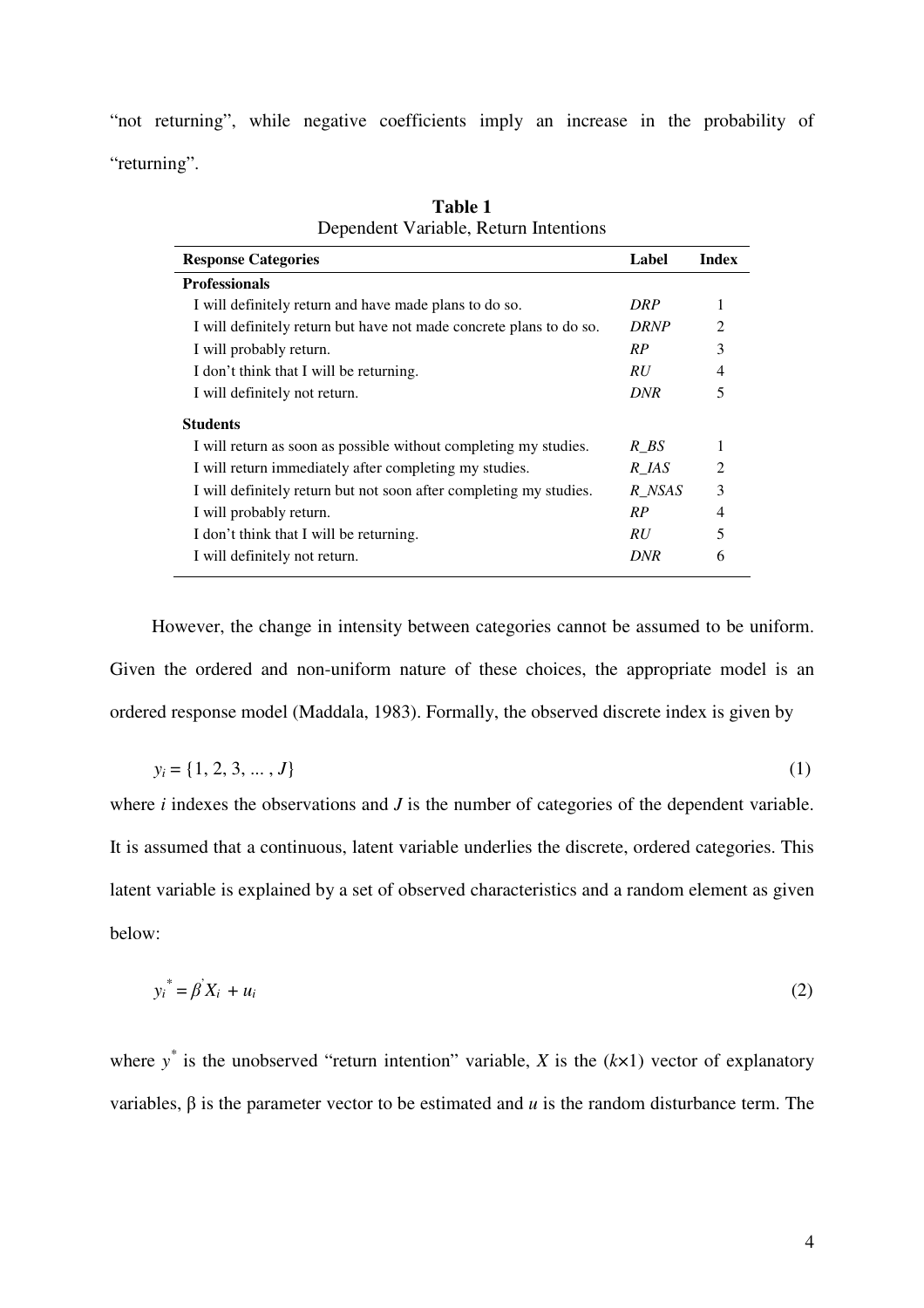relationship between the discrete, observed *y* and unobserved, continuous *y \** is given as follows:

$$
y_{i} =\begin{cases} 1 & \text{if } y_{i}^{*} \leq 0 \ (=\mu_{1}) \\ 2 & \text{if } 0 < y_{i}^{*} \leq \mu_{2} \\ 3 & \text{if } \mu_{2} < y_{i}^{*} \leq \mu_{3} \\ 4 & \text{if } \mu_{3} < y_{i}^{*} \leq \mu_{4} \\ \dots \\ J & \text{if } \mu_{J-1} \leq y_{i}^{*} \end{cases} \tag{3}
$$

where  $\mu_1$ ,  $\mu_2$ ,  $\mu_3$ ...  $\mu_{J-1}$  are the threshold parameters linking *y* to *y*<sup>\*</sup>, which are estimated along with the explanatory variable coefficients. The ordered probit specification, which assumes an underlying normal distribution for the error term, is used in this study to estimate the model of return intentions. Given an ordered probit specification, the probability that an observed response falls into an arbitrary category *j* is given below as:

$$
Prob(y_i = j) = \Phi(\mu_j - \beta' x_i) - \Phi(\mu_{j-1} - \beta' x_i)
$$
\n(4)

where  $\Phi(.)$  is the cumulative normal distribution. Differentiating this probability with respect to the explanatory variables gives the marginal effect of each on the probability of choosing category *j*. Model estimation is carried out by using maximum likelihood (ML) estimation techniques since it has been shown that ML gives unbiased and efficient estimates for nonlinear models. Please refer to Appendix A, part A.2 for further details of choice of estimation methodology.

#### **III. Empirical Specification of the Model: Explanatory Variables**

#### *Income Differentials and other Push-Pull Factors***:**

Given the importance of perceptions in making the migration decision, a set of "subjective" variables are used to determine the significance of various economic and social factors. These include the respondents' rankings of various push-pull factors in terms of their importance in their intention to return or stay.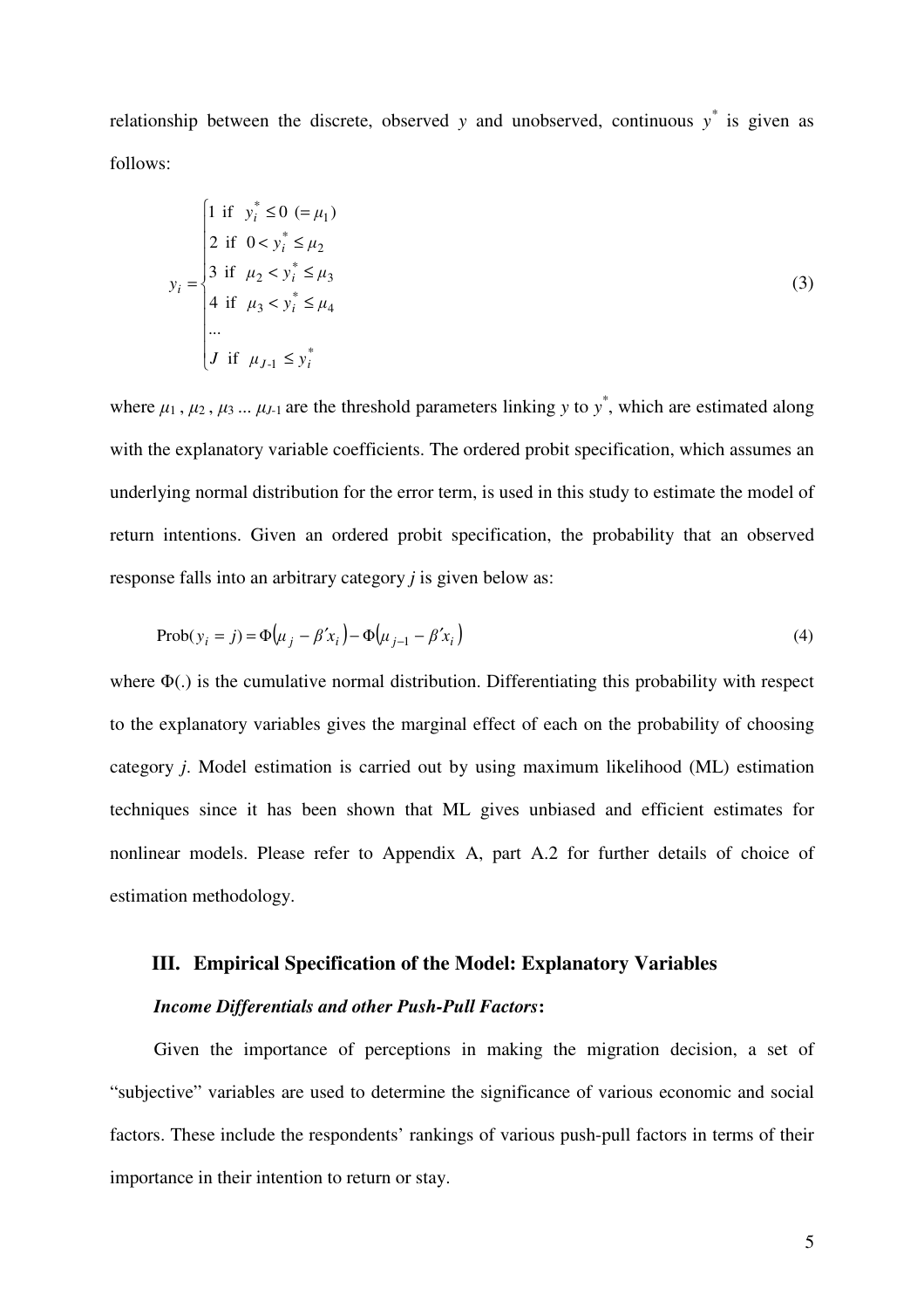According to human capital theory, the difference in the expected foreign and domestic income levels is the key determinant of skilled migration. To account for the pecuniary aspect of the migration decision, "lack of a satisfactory income level in the home country" was included among the push factors and a "competitive income level in the current country of residence" was included as a pull factor (*pushA* and *pullA*). The approach of using these two subjective measures to test the impact of income differences may be justified by the fact that each migrant may have different perceptions of the income differential based on incomplete information of all alternative employment opportunities available to him or her. Not everyone may be equally informed of the prevailing income differentials, and more importantly, they may not place equal weight or importance to the same information. Another difficulty in using actual income differences is that it would require income information for a diverse range of occupations, and comparisons across countries would also need to take into account cost-ofliving differences.

Since *expected* income is the relevant variable, employment opportunities and labor market conditions both at home and abroad may play an important role in the perceptions of economic opportunity held by skilled individuals. General economic conditions and economic stability will determine relative employment opportunities and can lower or increase an individual's expected income accordingly. Economic instability and uncertainty in the home country was included among the Likert scale items as a push factor (*pushK*). This variable is expected to have a strong deterring effect on return intentions for the sample considered since at the time of the survey the Turkish economy was experiencing the effects of the 2001 economic crisis.

*Gender Effects:* The dummy variable for gender, *female*, takes on the value 1 for "female" and 0 for "male". In previous empirical studies, women have been found to be more reticent about returning to their homelands. In the case of China (Zweig and Changgui, 1995: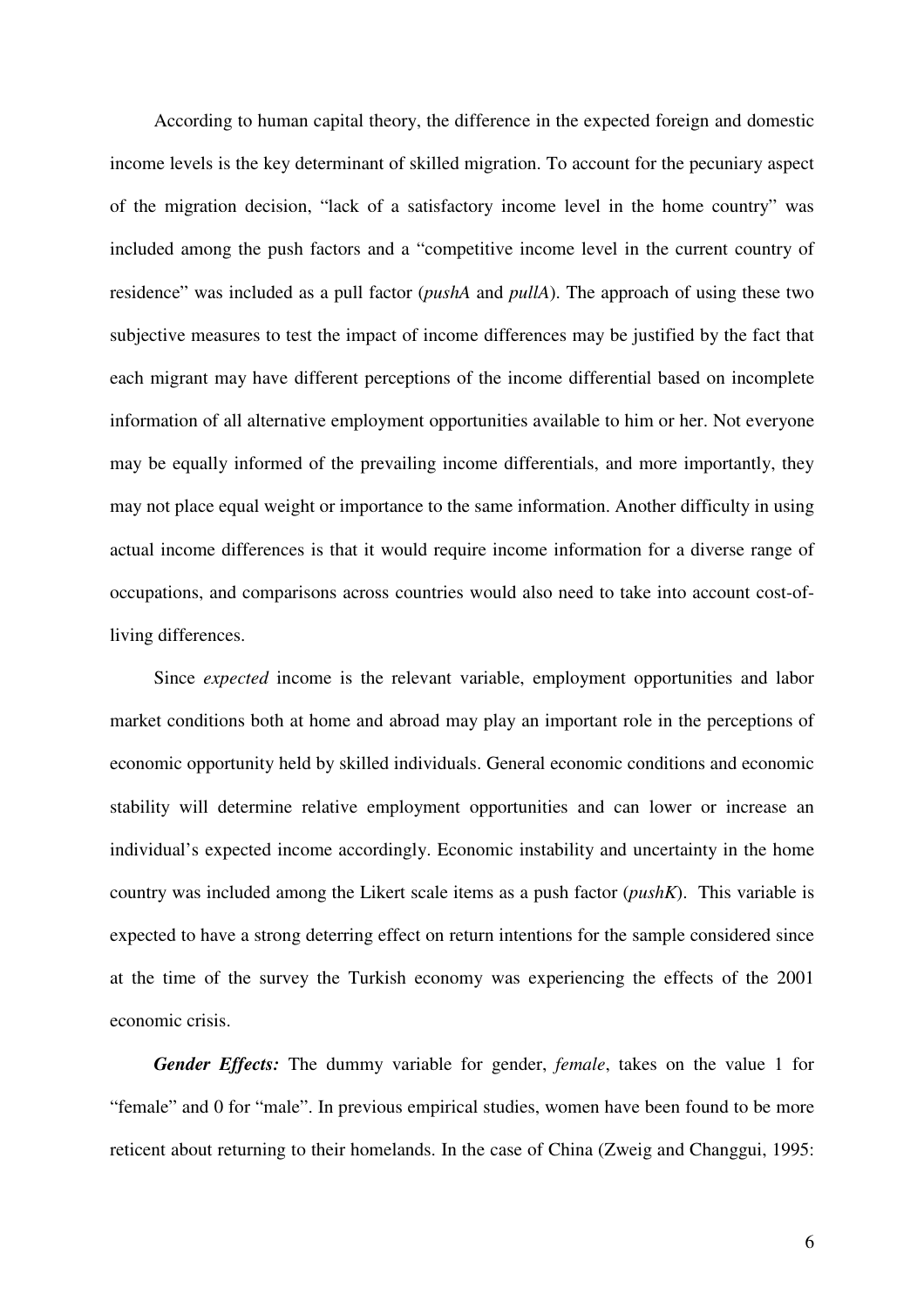36-7), for example, this is believed to be caused by a lack of career opportunities for women (e.g., the biases they face in the workplace) and constraints imposed on their behavior in China, as well as certain convenience factors abroad, aside from greater wage levels, that offer them a more comfortable lifestyle than they could expect to experience in China. These factors, including less lifestyle freedom, may also be important for women in Turkey making them less willing to return. According to one respondent:

I had all the intentions of returning at the end of my PhD. When I left Turkey I was 24 and had been married for three years. Toward the end of my PhD I got a divorce at the age of 26. In 1986, Turkey was not ready to accept the notion of a 26 year old divorced woman living by herself. My family expected me to live with them. That was not acceptable to me. Even today I do not feel that I would be as comfortable (or receive the same amount of respect I get in the USA) living in Turkey as a divorced 42 year old.

Age: "Age" and "Age squared" are included as explanatory variables in order to control for cohort effects and possible nonlinearities. Previous empirical research has established age as an important factor in determining the net present value of migration. Older workers tend to be less mobile than younger workers since the "psychic costs" of moving increase with age (Stark and Bloom, 1985). Older participants in the sample of professionals may therefore be expected to indicate a greater intention of remaining in the host country. However, those approaching retirement may be expected to exhibit stronger return intentions than younger participants who face a longer time frame for working and earning a high salary level in the foreign country.

*Initial Return Intentions:* Respondents were asked about their initial return intentions prior to going abroad to work or study. The possible responses were "return", "undecided" and "stay". Two dummy variables, *init\_UNSURE* and *init\_RETURN*, are included in the model to determine whether differences in the initial intention of the respondent prior to his/her venture abroad is important in determining his/her current intentions about returning to Turkey. "Stay" is chosen as the reference category. It is expected that respondents who left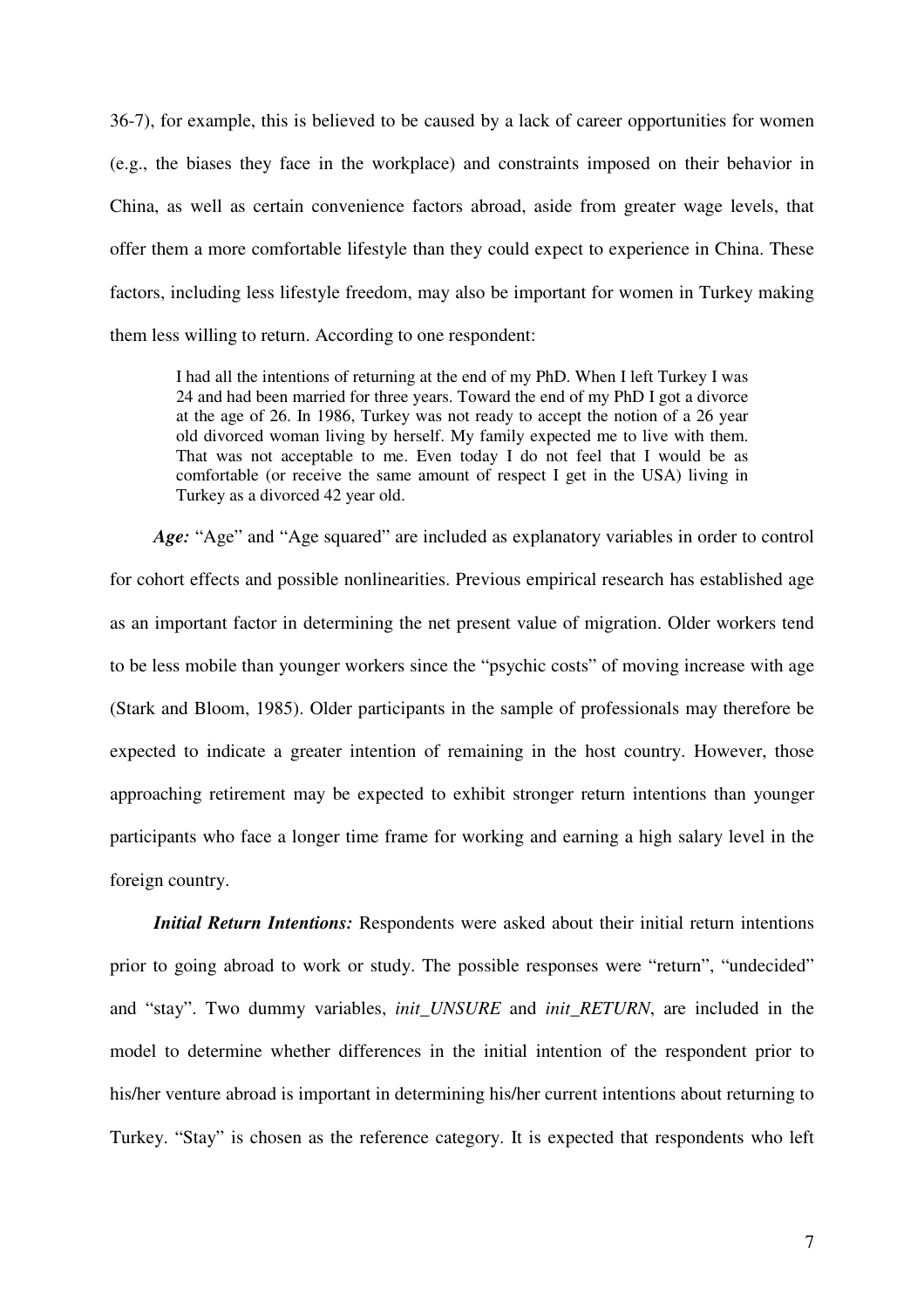Turkey with the intention to return will be more likely to express the same intention at the time of filling out the survey.

*Marital Status and Family Support***:** Family considerations are also expected to have considerable weight in the mobility decision of individuals. The marital status of respondents is included as an explanatory variable to account for family constraints. The effect of this variable on return intentions can work in either direction. Marriage to a foreign spouse is expected to reduce return intentions, while marriage to a Turkish spouse may either reduce or increase return intentions depending on the spouse's preferences and position in the family. The respondents were asked about the attitudes of their families both in terms of their initial decision to go abroad (*fam\_sup1*) and in terms of settling down permanently in their current location (*fam\_sup2*). In a family-oriented culture, family attitudes may be expected to have a significant impact on the return decision of respondents. Both of the family support variables are ordinal categorical variables, which are treated as interval variables in the econometric model whenever appropriate (e.g. this decision is based on whether the null hypothesis of evenly spaced categories is rejected by a likelihood ratio test).

*Stay Duration:* Stay duration, represented by *staydur*, is the number of years spent in the current country. When stay duration increases, the incentive to return is expected to diminish, since individuals become more accustomed to living abroad. Thus, there may be an "inertial effect" with an increase in the length of stay. Longer stay duration may also be indicative of a preference to live abroad, whether existing initially or acquired with time. Since the stay duration variable also incorporates the effects of age, initial preferences and work experience, controlling for these variables will reveal the "pure inertial effects" of stay duration. According to one survey participant, finding a job in Turkey is dependent on informal networks and the longer one stays abroad the greater is their exclusion from these networks. Others have indicated that re-adapting to Turkey can be as difficult as the initial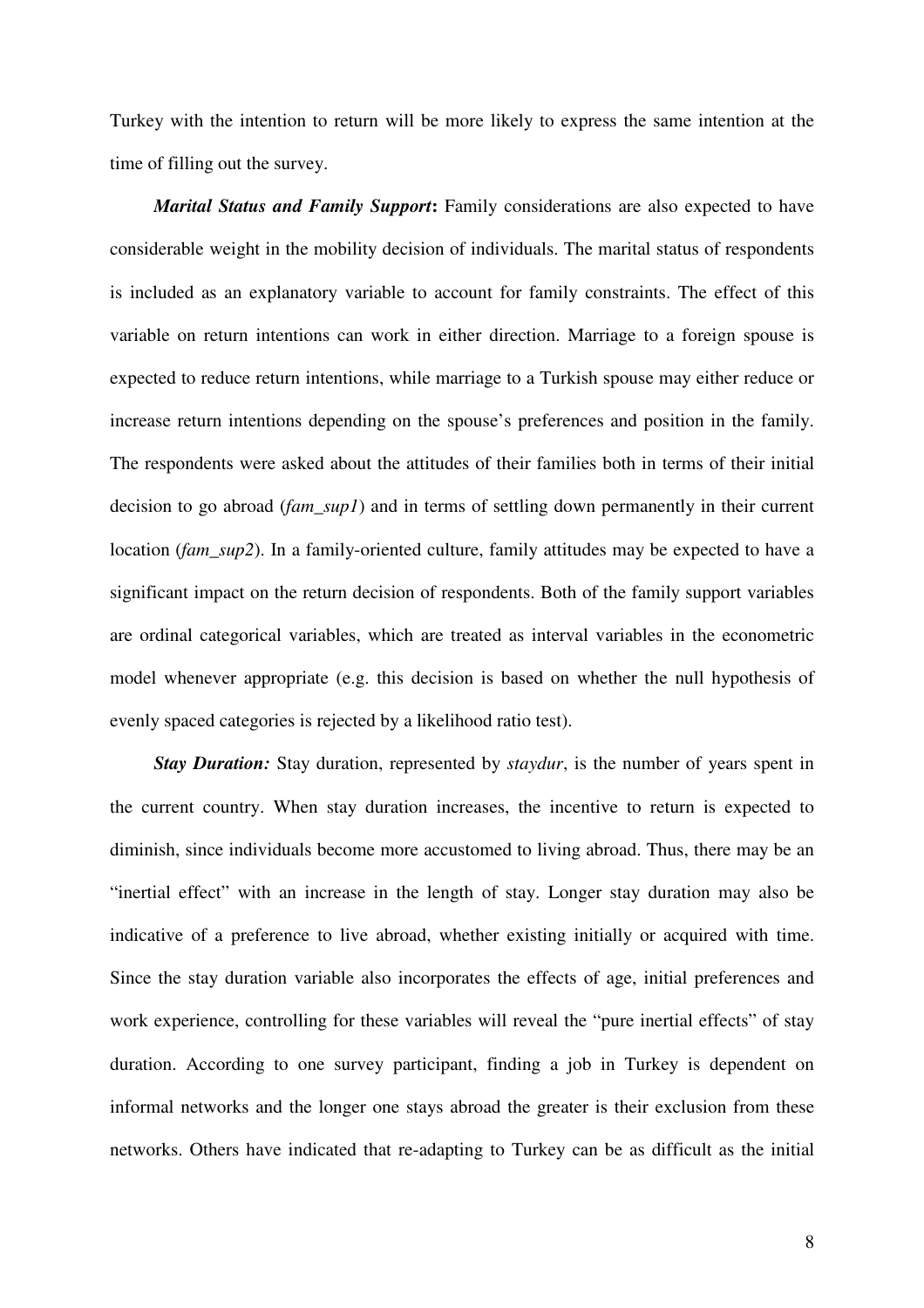adjustment to a foreign culture when stay duration increases, since they believe social change occurs "much faster in Turkey".

*Years of Work Experience:* The number of years of work experience is believed to contribute to the general skills level of the respondents, which is believed to increase mobility. Goss and Paul (1986), argue that when the number of years of work experience is not controlled for, the coefficient on the "age" variable will be the sum of two countervailing factors. If the distinction between work experience in the home country versus in the foreign country is important for return intentions, then the number of years of work experience abroad may be the more pertinent variable (Wong, 1995), since this implies that respondents with greater overseas work experience will have acquired skills that are related to the capital stock of the host countries.

Wong's (1995) model of brain drain based on learning-by-doing interprets the greater output level in the host country as representing a cumulative base of experience. Foreign workers choosing to stay in the host country are able to take advantage of the greater base of experience and increase their productivities from learning-by-doing. This model can be tested by including the variable "number of years of overseas work experience" in the model (*yrs\_wrkd\_abrd*) or the number of years of experience in current country of residence (*yrs\_wrkd\_cc*) in the professionals survey. Return intentions are expected to decline as the number of years spent working abroad increases. If this is the case, Wong's learning by doing model will receive confirmation.

*Occupation and Work Activities:* A distinction can be made between academic and non-academic occupations. A dummy variable representing working in academia (or plans for working in academia in the case of students) was constructed to determine whether academicians are more or less likely to return than those in other occupations. Respondents were also asked to give the percentage of time they spend on various job-related activities.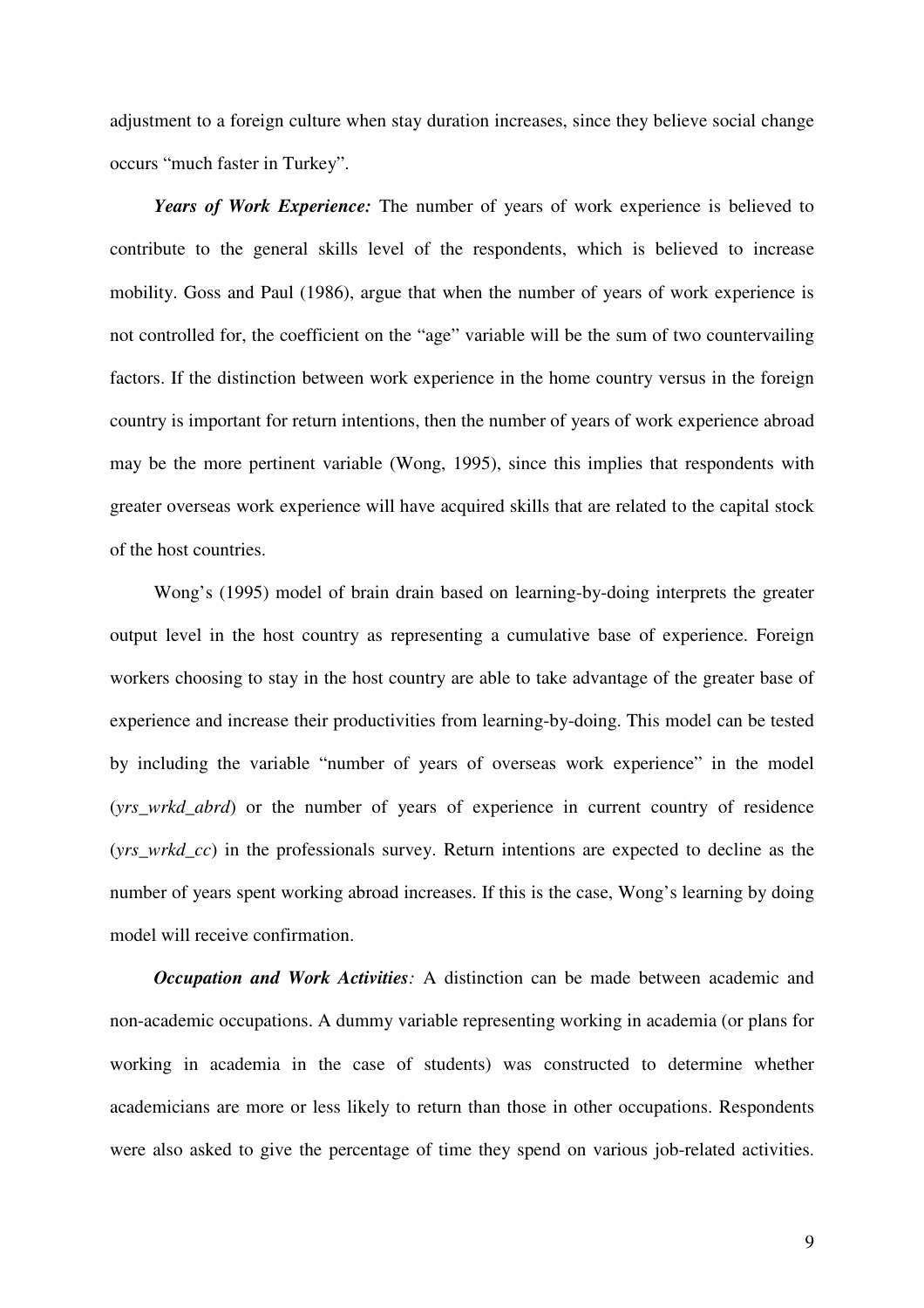The first three job activities (basic research, applied research and development) are R&D activities (OECD, 1994). The other activities considered are technical support, administrative and various other activities. These activities have been used as part of the National Science Foundation (NSF) Survey of Doctorate Recipients in the US (NSF, 1997). If respondents devoted at least half their time on R&D activities, they are labeled as R&D workers and placed in the R&D category. A dummy variable, R&D (1 if R&D worker, 0 otherwise), is used to represent the effect of being involved in research and development activities overseas. It is expected that respondents involved in activities related to research and development will have weaker return intentions, since they are doing very specialized work that may be difficult to duplicate or develop in Turkey.

*Previous Overseas Experience:* Prior overseas experience (work, study or travel) before coming to the current country of residence may be an influential factor in adjusting to or feeling comfortable with the current country of stay. Some of those with previous overseas experience who returned to Turkey to work for a period of time have also had the opportunity to compare the work environments and therefore base their return decisions on this comparison. In addition to prior experience overseas, various adjustment factors were included in the questionnaire, including having a large Turkish community in the city of residence. These factors and difficulties faced while abroad are included in the model as dummy variables.

*Level and Location of Highest Degree Completed:* Each consecutive level of higher education represents an increasing degree of specialization. It is postulated that those who have received more specialized formal education abroad, based on the degree level, are less likely to return since their advanced training will be more relevant or attuned to the needs of the foreign country and thus provide them with higher monetary returns in the foreign country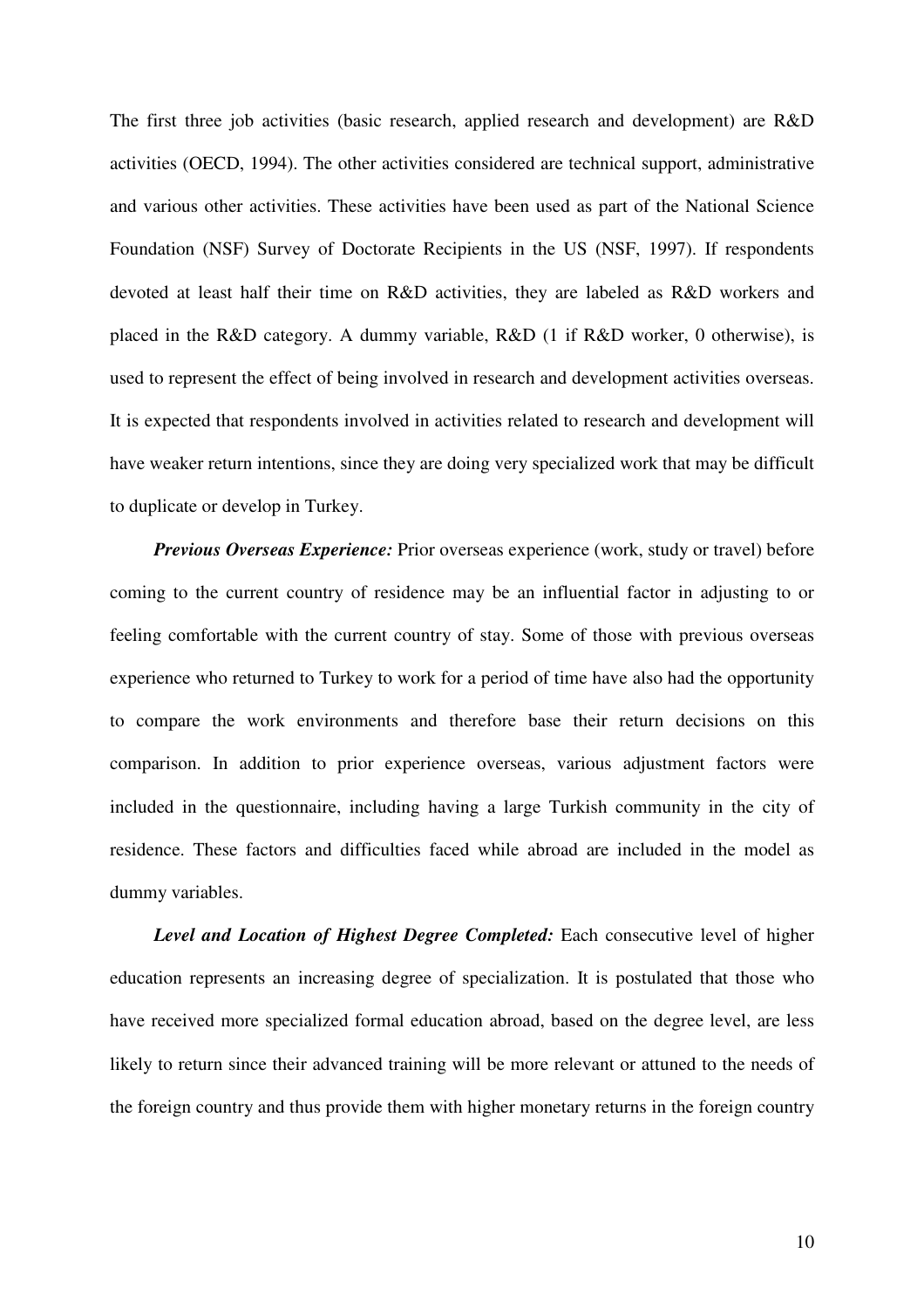than in their native country. The level of highest degree is represented by the following set of dummy variables: *bachelors*, *masters* and *doctorate*.

If the highest degree completed by a respondent is from a Turkish institution of higher education, then the individual is part of the "classic brain drain" (*HD\_TUR*). On the other hand, if the highest degree completed is from an educational institution outside Turkey, then the respondent is part of the phenomenon of "student non-return" (*HD\_FOR*).

*Language Facility / Skill:* Language skills may also be an important part of adjusting to life abroad. The greater the command of a foreign language, the easier it is to make the transition to a foreign culture. Language acquisition is also related to the age of the respondent, which suggests that those who go abroad at an earlier age will generally have better command of the foreign language in question. As mentioned before, foreign language instruction in the home country should also increase language skills and prepare students for foreign study or work experience. To account for early exposure to a foreign language, language of instruction in high school for science and social science classes are included as dummy variables in the model (*HSsci\_TUR* and *HSsoc\_TUR*). The expectation is that those who have received foreign language instruction in high school will adjust more easily to a foreign culture (since it will be less foreign to them) and exhibit less intense return intentions than those who complete their high school education in Turkish language schools.

# **IV.Determinants of Return Intentions**

Tables B.1 and B.2 in Appendix B provide summary statistics and descriptions of the variables used in the final model for each of the targeted groups. The final models were chosen on the basis of goodness-of-fit statistics: mainly the AIC and McFadden's adjusted  $R^2$ . In comparing nested models, the likelihood ratio test was also used. In general, these three statistics give very similar results. The final model for professionals has 59 regressors, many of which are qualitative or dummy variables, as well as interaction variables; while the final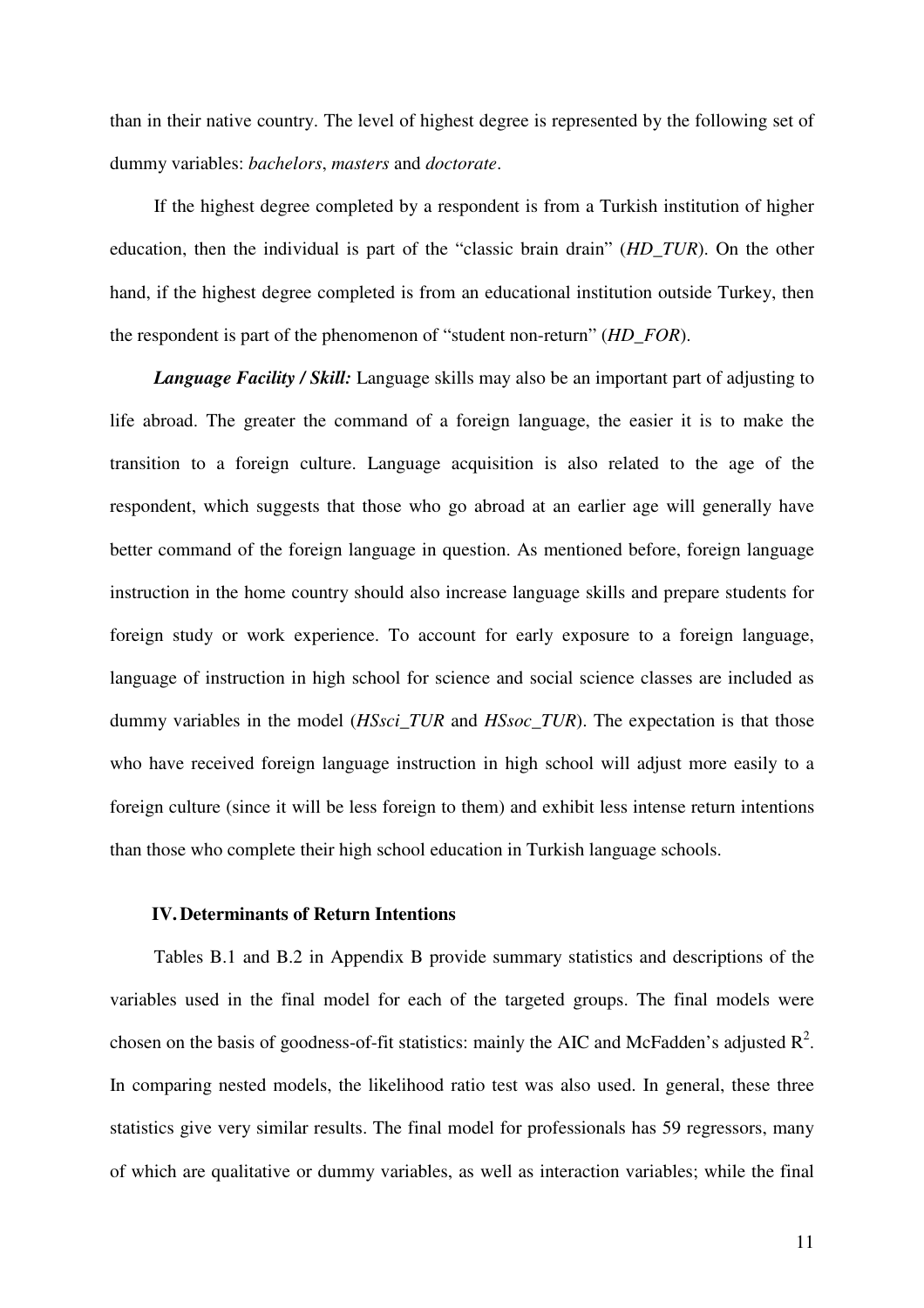model for students has 48 regressors. Estimates of the coefficients and the associated marginal effects are provided in Table B.3 for professionals and Table B.4 for students. The marginal effects of various factors on the "non-return" decision are discussed under separate headings below, for Turkish professionals (part A) and Turkish students (part B). The analyses in this section refer to Table 1, Table 2, and Table 3, which give the marginal effects of various discrete and continuous variables.

### **A. Turkish Professionals**

*Gender Effects:* There are gender differences in the estimated probabilities of return intentions. Positive, statistically significant coefficients on the dummy variable, female, indicates that female respondents have a higher probability of indicating an intention of "nonreturn". The marginal effects were computed by holding all other explanatory variables at their means and accounting for gender interaction effects (e.g., setting *femalexpullK* to zero for males and to 1x(mean of *pullK*) for females). The gender differences in the marginal effects show a clear tendency for females to indicate plans to remain abroad compared to males. The probability of returning to Turkey being unlikely is 0.10 points higher for female respondents, and the probability of definitely returning  $(y = 1 \text{ or } 2)$  decreases by 0.07. This may be because educational and migration opportunities for women are more limited, which makes the migration of females a more selective process (e.g., as evidenced by the higher socio-economic background of females in the survey as measured by parental education levels). Another important factor may be the greater freedom of lifestyle that some of them may enjoy while abroad.

*Cohort Effects:* The *age* and *agesq* variables are statistically significant at the 1% significance level for the ordered probit model when the stay duration and work experience variables are excluded. A positive sign on the *age* coefficient indicates a higher intensity in non-return intentions for older respondents. This may be a reflection of the possibility that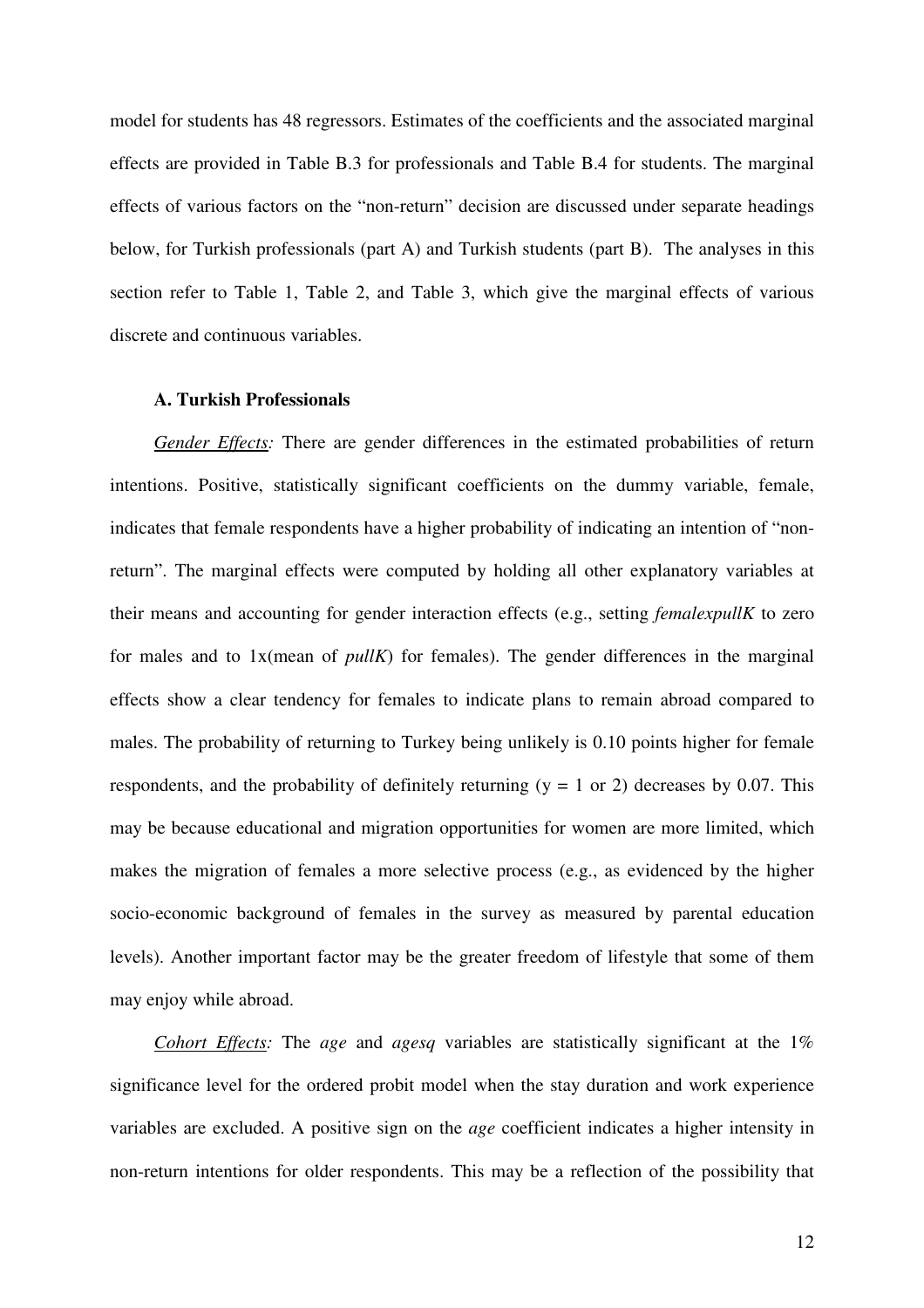older respondents have spent more time abroad than younger respondents and are more firmly established in their overseas careers and/or have become more accustomed to the lifestyle abroad. As such, the "age" variable may be echoing the effects of the "stay duration" variable. Older individuals also tend to be less mobile than younger individuals, and therefore may exhibit a greater tendency ("inertia") to stay in their current place of residence. A negative sign on *agesq* means that the tendency for individuals to "not return" increases with age at a diminishing rate. When stay duration, years of work experience and possible interaction effects (e.g., AGExSTAYDUR and AGESQxSTAYDUR) are controlled for, the coefficients become marginally statistically insignificant.

*Effects of Stay Duration and Work Experience:* The probability of returning to Turkey is expected to decrease as stay duration increases, holding everything else constant (including age, work experience, lifestyle preference). Stay duration may be thought of as reflecting "inertial effects": returning becomes more difficult after individuals become accustomed to living conditions abroad. Increases in the length of stay duration may also speed up the acculturation process and shift personal lifestyle preferences toward the culture of the host country. Another important effect of stay duration is that "psychic" or adjustment costs associated with the initial move to a foreign country diminish as the length of stay increases.

Figures 1 and 2 show the effects of stay duration on return intentions holding age constant at 35 years, which is close to the average age for the sample. The marginal effects for the extreme categories (DRP and DNR) are small and lie close to the origin as illustrated in Figure 1, although definite return plans show a decrease in probability with stay duration, while the probability of definitely not returning shows an increase. The overall trend is an increase in the probability of not returning and a decrease in the probability of returning as stay duration increases, which is as expected.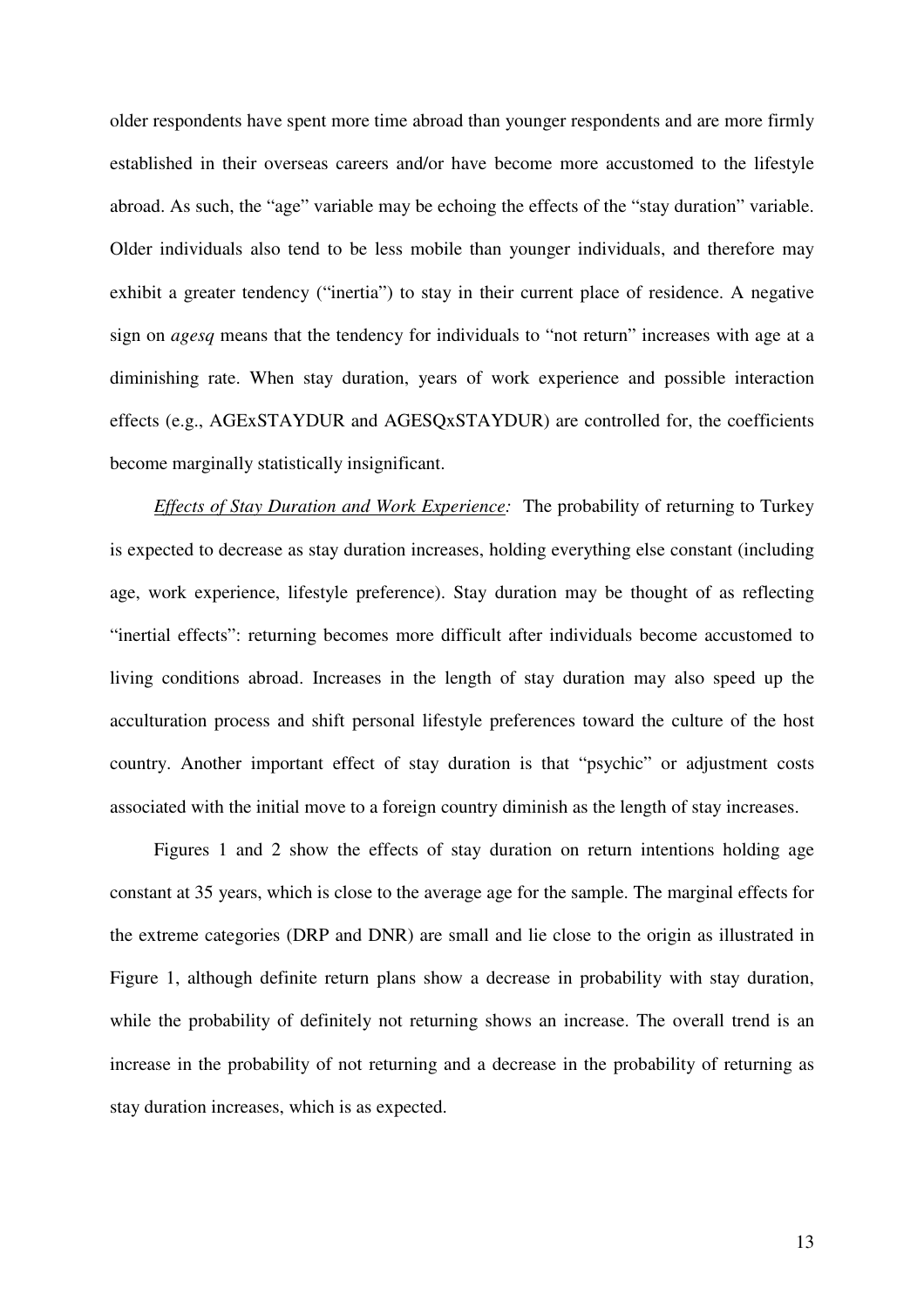The number of years of work experience in the host country serves as a proxy for the amount of learning-by-doing accumulated in the host country. Figure 3 presents the effect of different amounts of work experience on return intentions. The same qualitative results apply as for the stay duration *variable*, except that increases in work experience appear to have a stronger negative effect on return intentions than do increases in stay duration. The probability of not returning ( $y = 4$  or 5) increases by 0.07 for the first five years of work experience, and then by 0.09 for the second five years, and finally by 0.10 for the next five years after that. By comparison, the same figures for stay duration are 0.03, 0.04 and 0.05 respectively. The negative impact of foreign work experience on return intentions provides empirical support for Wong's learning-by-doing model of brain drain.

Whether a respondent has had any work experience in Turkey also appears to be an important determinant of current return intentions, in addition to the amount of work experience obtained in the host country. When a respondent has no full-time job experience in Turkey (NWexpTUR=1), the probability of not returning ( $y = 4$  or 5) increases by 0.08, and is slightly higher for females.

Previous examination of the data using correspondence analysis (Güngör, 2003) suggested the possibility that respondents who returned to Turkey to work after obtaining foreign degrees are less likely to return a second time. The dummy variable *FFTJ\_TUR* takes on a value of 1 for respondents completing their highest degree abroad if their first full-time job (*FFTJ*) after completing their studies is located in Turkey. The probability of not returning  $(y = 4 \text{ or } 5)$  increases by 0.18, while the more positive return intention categories—"definitely return, no plans" (DRNP:  $y = 2$ ) and "return probable" (RP:  $y = 3$ )—decrease in total by about the same amount. The probability of choosing the "definitely return, no plans" category decreases by 0.10 for male respondents compared to a decline of 0.07 for females, and the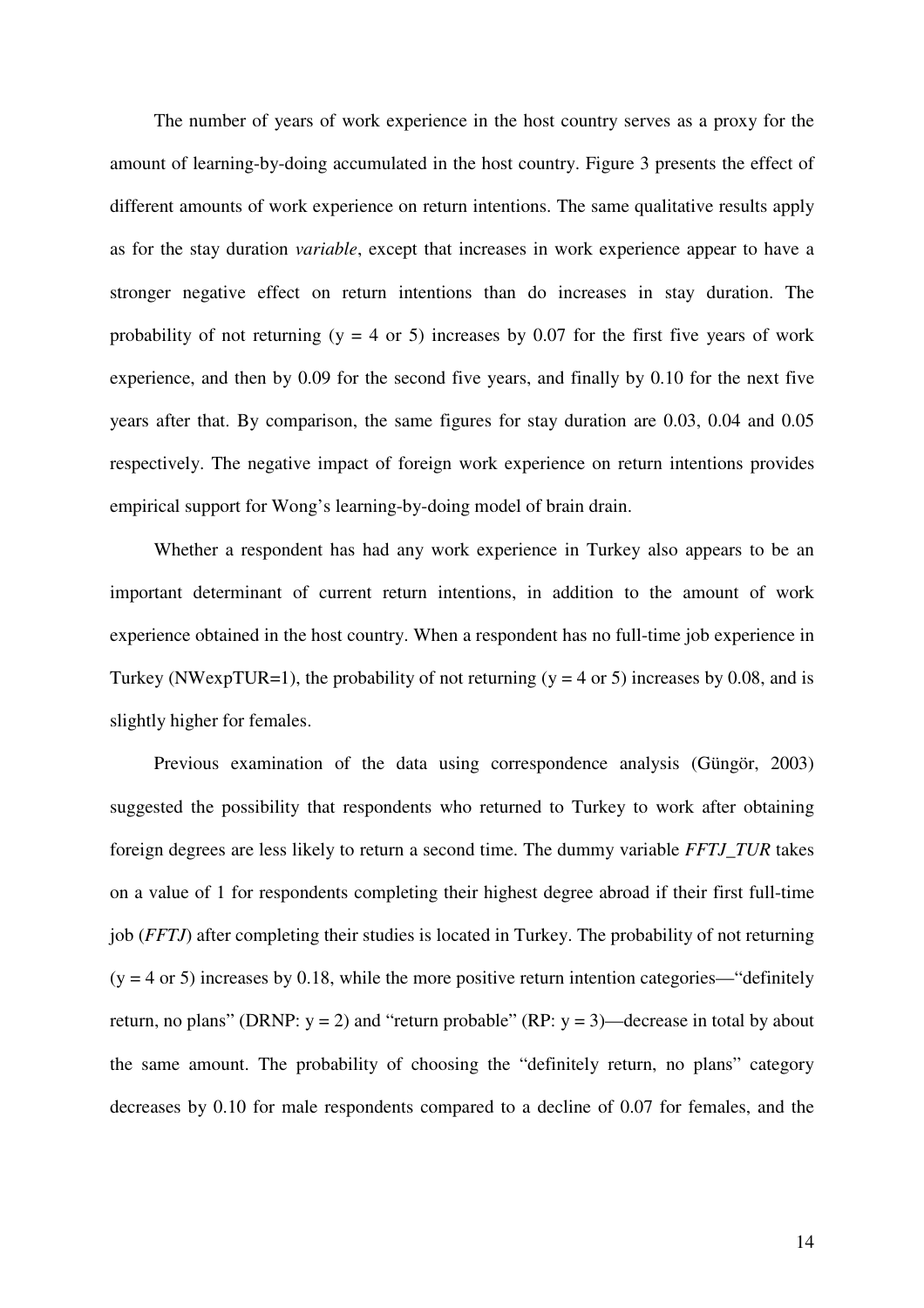probability of "probably returning" (RP) decreases by 0.11 for female respondents versus a decline of 0.07 for males.

These results (e.g., the negative impact of work experience in Turkey for respondents with foreign degrees and the phenomenon of student non-return) have important implications for the "brain circulation" hypothesis, which is pervasive in the current literature on the impact of migratory flows. It appears that respondents who start their work life abroad after completing their overseas studies are less likely to have strong return intentions, and respondents with foreign degrees who start their work life in Turkey are less likely to have plans for returning to Turkey again<sup>†</sup>. Those who make contributions to Turkey during their stay abroad are also more likely to indicate they will return. This is included in the model as the dummy variable *contr*, which takes on a value of 1 when respondents have contributed either by making donations, taking part in lobbying activities or by participating in activities such as attending conferences in Turkey. The effect of this on the likelihood of returning is substantial: the probability of definitely returning increases by 0.09. This suggests perhaps that those who are already likely to return are also those contributing the most to Turkey through various activities.

*Effect of Initial Intentions:* Both the "return" and "undecided" variables are negative and significant at the 1% significant level. The probability of definitely returning  $(y = 1, 2)$ increases by 0.22 for respondents with an initial intention to return compared to those with an initial return intention of staying abroad. The increase in the probability of definitely returning is lower (0.10) when the comparison group is those who are initially unsure about returning.

<sup>&</sup>lt;sup>†</sup>Toward the end of the survey questionnaire respondents were asked about the frequency of their visits to Turkey for various purposes, including for educational and work endeavours. Unfortunately, this part of the survey had a low response rate and could not be used to determine the degree to which productive brain circulation is occurring on behalf of Turkey.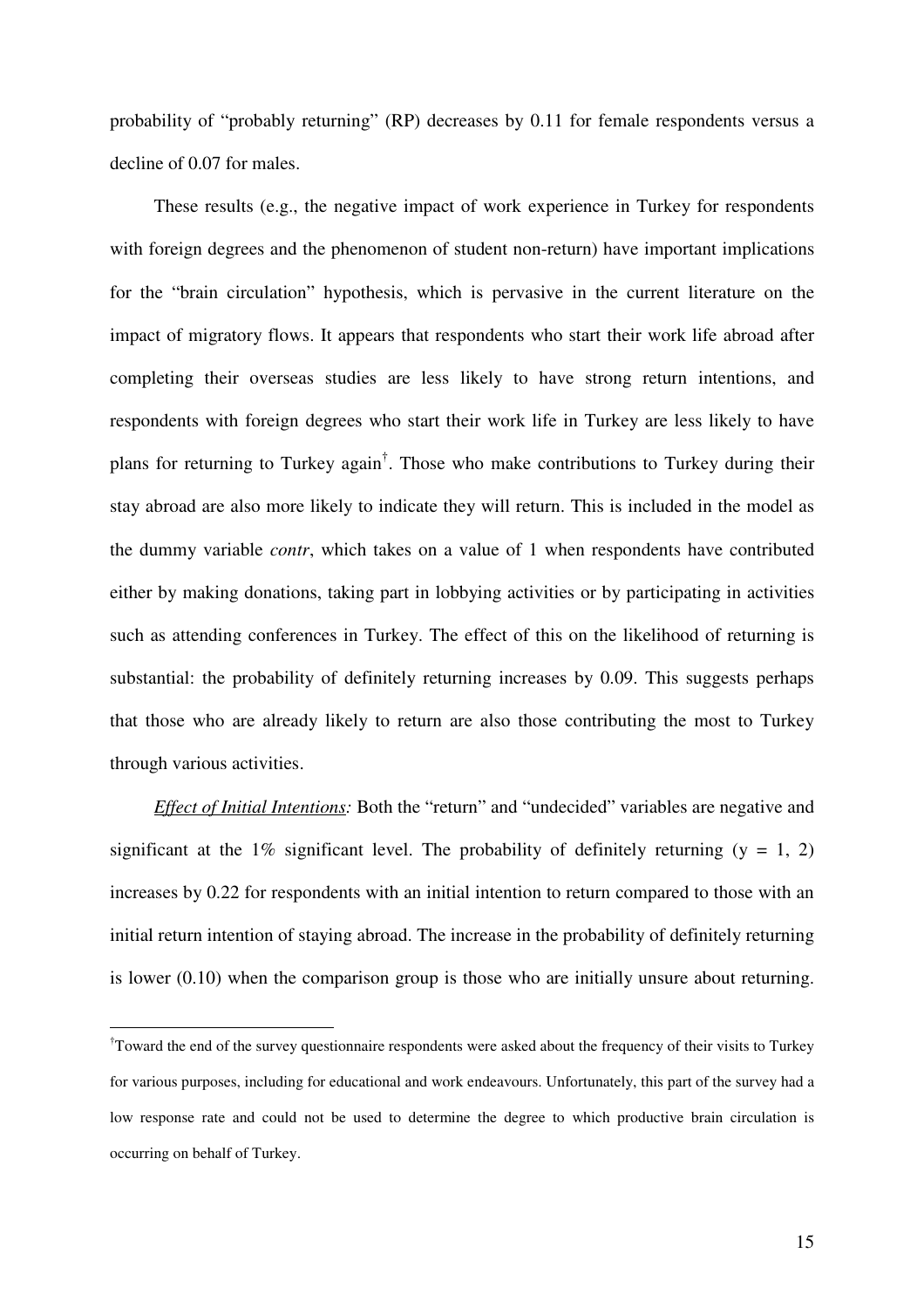The probability of being unlikely to return is quite high (0.63) for those whose initial intention is to stay in the host country. The probabilities of definitely not returning and of return being unlikely increases by 0.09 and 0.40 respectively, when respondents have initial "stay" intentions compared to those with initial return intentions. These figures suggest that the initial or prior intentions of individuals tend to shape their current intentions about whether to return to Turkey or not. This tendency, however, appears to be strongest for those with initial plans to remain abroad. These results may be reflecting the "self-fulfilling" tendency of prior intentions and expectations: e.g., those who start out more determined from the outset to make a career or succeed abroad will try harder to make this come true; they may also tend to try to protect themselves psychologically from setbacks or initial adjustment problems, and exhibit greater tolerance when they occur.

*Effect of Family Support and Marriage to Foreign Spouse:* Respondents were asked about the degree of support (encouragement) that they received from their families (parents, wife, and children) in the initial decision to work or study abroad and in the decision to settle overseas permanently. Maximum likelihood testing procedures were performed to determine whether the ordered family support categories could be treated as interval<sup>‡</sup>. On the basis of the LR test results for the ordered probit model<sup>§</sup>, fam\_sup1 and fam\_sup2 were included as interval variables.

§Test results:

<sup>‡</sup> To illustrate: in performing the LR test, the model containing the ordinal variable *fam\_sup1* is compared to the model that includes both *fam\_sup1* and all but two of the categories of *fam\_sup1*. If the restricted model leads to a loss in information, then the ordinal variable cannot be treated as an interval variable (see Long and Freese, 2001: 268-9).

*fam\_sup1* (ordered probit model): LR  $\chi^2(2) = 5.16$ , Prob >  $\chi^2 = 0.0757$ ; *fam\_sup2* (ordered probit model): LR  $\chi^2(4) = 5.48$ , Prob >  $\chi^2 = 0.2414$ ;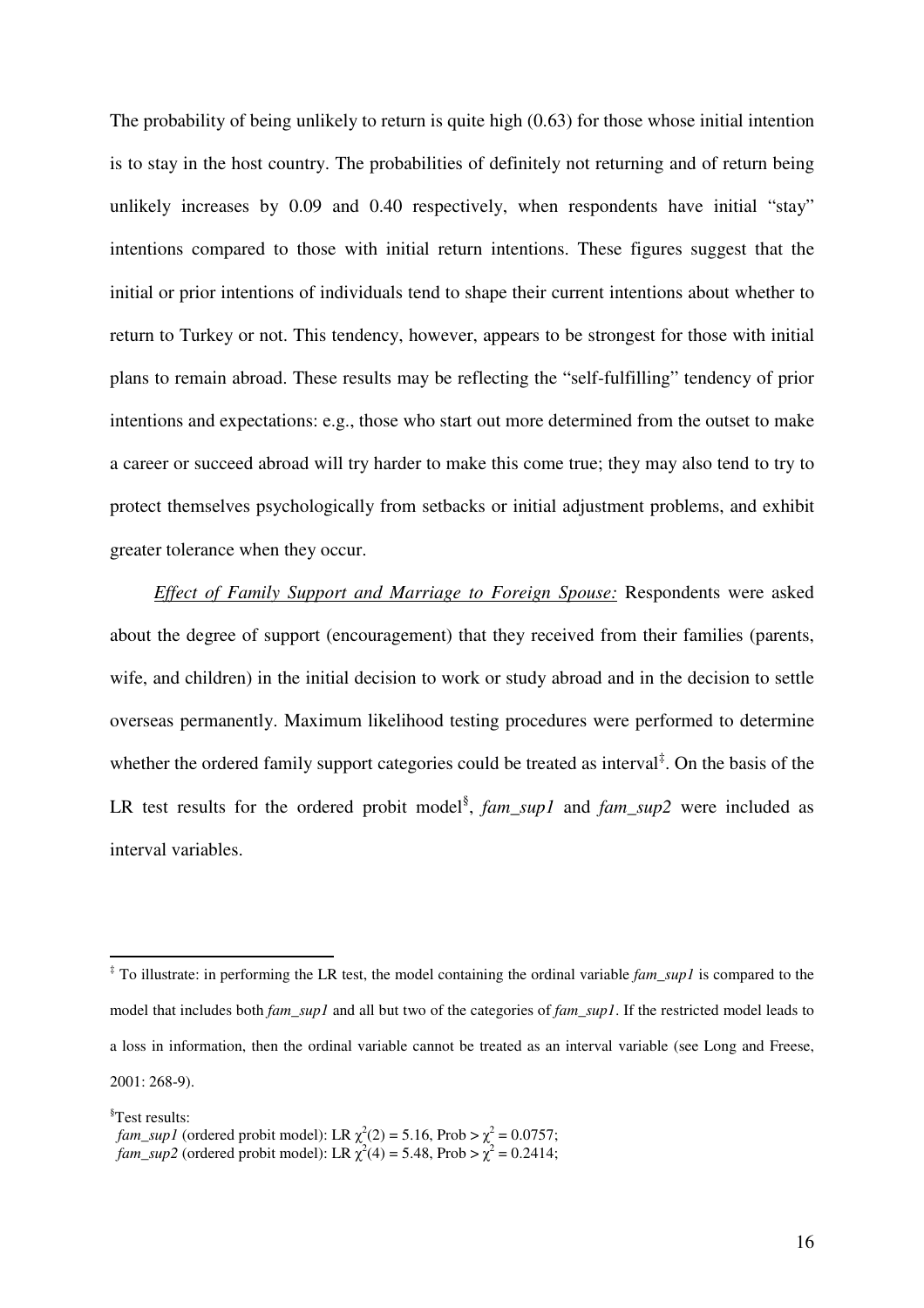Family support for the initial decision ( $\text{fam\_sup1}$ ) is negative and significant ( $\alpha = 0.01$ ). This means that the probability of returning increases when there is support for the initial decision to go abroad. In the analysis of the previous chapter, it is clear that there is strong family support the initial decision to acquire overseas study or work experience for a majority of respondents. This variable may be indicative of the strength of ties to family in Turkey, which offers a possible explanation of the negative sign on the *fam* sup1 coefficient and higher probability of return.

The second "family support" variable is a measure of how much encouragement the respondent believes that she/he would receive from her/his family for the decision to settle abroad permanently. The interpretation of the positive and statistically significant coefficient  $(\alpha = 0.01)$  in the ordered probit model for the  $f_{\alpha} = f_{\alpha}$  variable is more clear-cut. Respondents with greater family encouragement in the decision to settle abroad permanently have a greater probability of not returning to Turkey. This outcome appears to validate the importance of family encouragement in the decision to migrate, especially for individuals coming from a traditional, family-oriented society such as Turkey. (This could be compared with other country studies that contain "family" variables).

Another important consideration is marriage to a foreign spouse, which is given by the dummy variable *spousenat*. The sign of the coefficient on *spousenat* is negative and statistically significant at the 1% significance level, indicating a lower intention of returning. Family support for permanent settlement and marriage to a foreign spouse decrease the probability of definitely returning by 0.037 and 0.085 respectively. Initial family support for overseas study or work, on the other hand, tends to increase definite return intentions by 0.04. As expected, marriage to a foreign spouse has a very large positive effect (0.14) on the probability of "being unlikely to return", which is much larger than the effect of family support for settlement abroad  $(0.04)$ .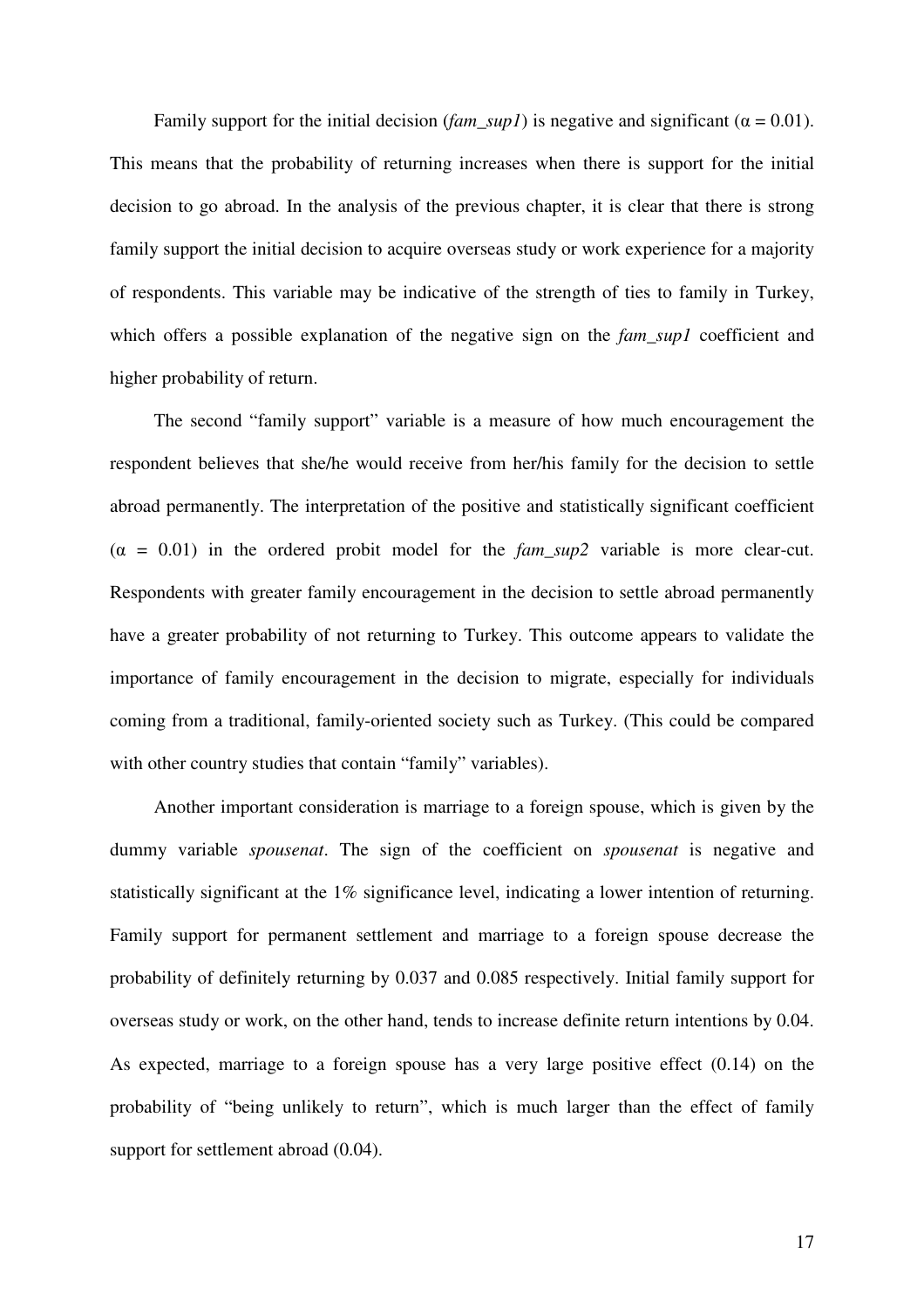*Effect of Parental Education:* Differences in the social background of respondents, as reflected in the educational attainment of their parents, are found to be statistically insignificant in determining current return intentions. "High school" is used as the reference educational attainment category for each parent. No significant relationships were found when the other categories of educational attainment are used as the reference. As a result, parental education levels are not included in the final estimation model. While parental education levels are not important in determining the likelihood of return of respondents, it is apparent that the socioeconomic background of individuals is an important determinant of who leaves Turkey for study and work opportunities in other countries.

*Effects of the Initial Reasons for Going*: Since initial return intentions appear to be important in determining current return intentions, the initial reasons for going overseas may also provide important information about who is planning to return and who is not. Only six of the possible twelve reasons presented to the respondents are found to have statistical significance. They are the ones included in the final model. Some of these factors become significant only when their interactions with certain variables such as age, female and academic are controlled for.

The results from the estimated ordered probit model indicate that respondents are more likely to return if their initial reason for going was any of the following: having a job requirement in Turkey (whygo\_C), prestige of overseas study (whygo\_G), or to join spouse (whygo<sub>I</sub>). The first two are statistically significant at the  $10\%$  and the last at the  $1\%$ significance level. A positive, significant ( $\alpha = 0.10$ ) coefficient for the interaction term between female and whygo\_I (FxWHYGOI)<sup>\*\*</sup> and between female and whygo\_C

<sup>&</sup>lt;sup>\*\*</sup> The in-sample bivariate association between return intentions and *whygo* C as measured by the chi-square statistic  $\chi^2(4)$  is 1.84 (Pr = 0.76) for females and 8.68 (Pr = 0.07), even though a greater percentage of female respondents have indicated that their reason for going abroad is to be with their spouses (23.1% versus 8.2%).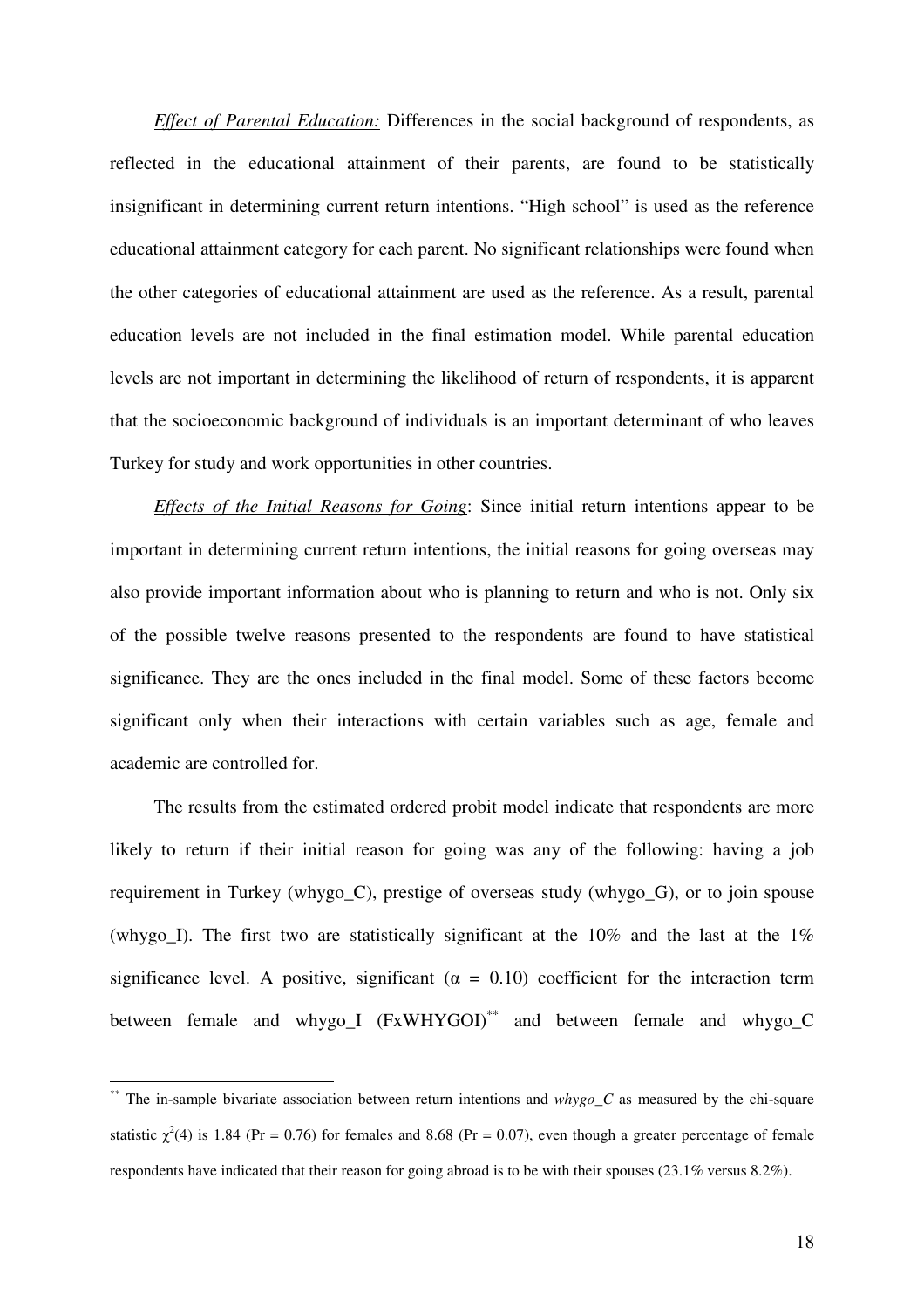$(FxWHYGOC)^{\dagger\dagger}$  indicates that these results hold for males. Male respondents are more likely to return if they initially went abroad as a requirement or to be with their spouses. The result for whygo\_G (the prestige of overseas study), on the other hand, is moderated by age (through a positive and significant coefficient of the term AGExWHYGOG at the 10% significance level) and strengthened if the respondent is working in academia (through a negative and significant coefficient of the term ACADxWHYGOG at the 5% significance level).

As expected, respondents who left Turkey because of lifestyle preferences (whygo\_H) or due to political factors (whygo\_K) are not likely to indicate strong return plans. The coefficients of these variables are positive and statistically significant at the 5% and 10% significance levels respectively. Respondents who left because they found facilities and equipment for doing research in Turkey to be inadequate (whygo\_F) are also less likely to be returning (significant at 1%).

Lifestyle preference has the greatest negative marginal effect on return intentions, followed by getting away from the political environment and insufficient facilities for conducting research in Turkey. The probability of not returning  $(y = 4 \text{ or } 5)$  increases by 0.07 for those who have indicated lifestyle preference to be their reason for going abroad, compared to 0.05 for political reasons and 0.03 for insufficient facilities. Respondents who indicated they went abroad to be with their spouse have the highest return intentions: the probability of choosing one of the "definitely return" categories increases by 0.096

<sup>&</sup>lt;sup>††</sup>The percentage of females in the sample whose initial reason for going abroad was to fulfil a job requirement in Turkey is approximately the same as that for males (21.7% versus 22.6%). Interestingly, the chi-square statistic between return intentions and  $whygo_C$  is significant only for males ( $\chi^2(4) = 41.57$ , Pr = 0.00), and there is a clear tendency (based on an examination of table percentages) for males who chose *whygo\_C* as their reason for going abroad to have stronger return inclination than those who did not.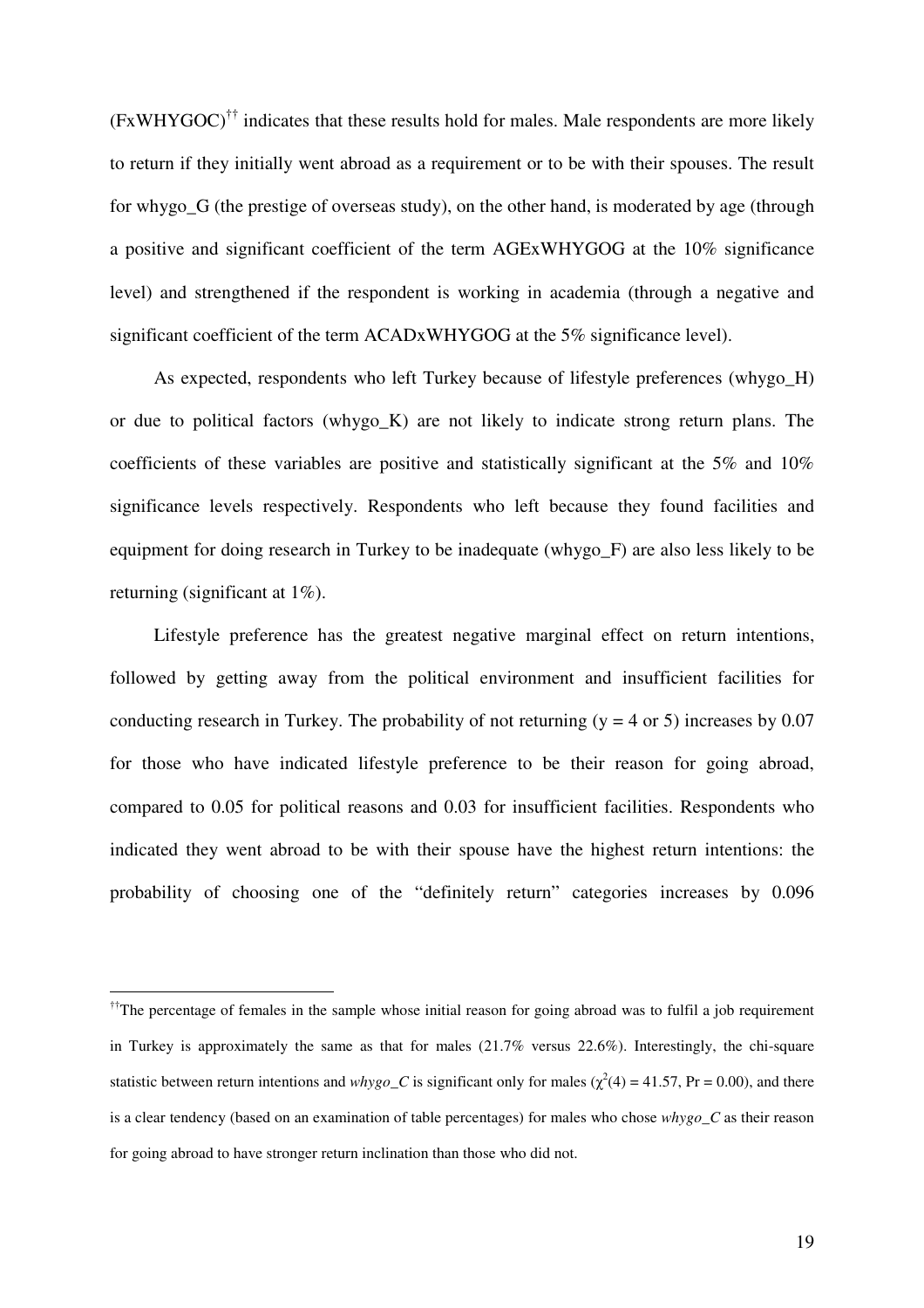(0.0054+0.0905), compared to 0.024 for those who went because of a job requirement in Turkey and 0.017 for those who went abroad to take advantage of study opportunities.

*Effect of Work, Social and Standard of Living Assessment:* Respondents were also asked to assess in general terms their personal work environment (e.g., job satisfaction), the social aspects of life (e.g., friendships, social relations) and standard of living in their current country of residence versus that in Turkey on a 5-point scale ranging from "much worse" to "much better". Work and standard of living assessments (*work\_assess* and *SOL\_assess*) are skewed toward the "better" or "much better" categories. These two variables are positively associated with lifestyle preferences. The distribution of the social assessment variable appears not to be as slanted toward extreme points, although it is tilted toward the "worse" categories. The *work\_assess* variable was not statistically significant and was therefore excluded from the model<sup>‡‡</sup>. The coefficients of *social\_assess* and *SOL\_assess*<sup>§§</sup> are positive and statistically significant at the 5% and 1% significance levels respectively, indicating a decrease in return intentions when more positive assessments are made about conditions abroad compared to Turkey.

It is clear that positive assessments of living conditions abroad lead to greater decreases in the probability of indicating return intentions than do positive assessment about social conditions abroad. Figures 4 and 5 give the cumulative probabilities associated with each value (1 to 5) that the *social\_assess* and *SOL\_assess* variables take on. Areas toward the bottom represent more definite plans and areas at the top represent more definite non-return

<sup>&</sup>lt;sup>‡‡</sup> Wald test of significance:  $\chi^2(1) = 0.12$ , Prob >  $\chi^2 = 0.7321$ .

<sup>&</sup>lt;sup>§§</sup> The likelihood ratio test results for whether the ordinal variables can be treated as interval are as follows:  $social\_assess: \ \ LR \ \chi^2(4) = 2.95, \ Prob{Pre} > \chi^2 = 0.5663; \ \ SOL\_assess: \ LR \ \ \chi^2(4) = 11.58, \ Prob{Pre} > \chi^2 = 0.0207.$ 

The likelihood ratio test results indicate that *social\_assess* can be used at the interval level, but treating *SOL\_assess* as an interval variable leads to loss of information. Despite this, both variables were included as interval variables in order to keep the model simple. This did not lead to a change in the qualitative results.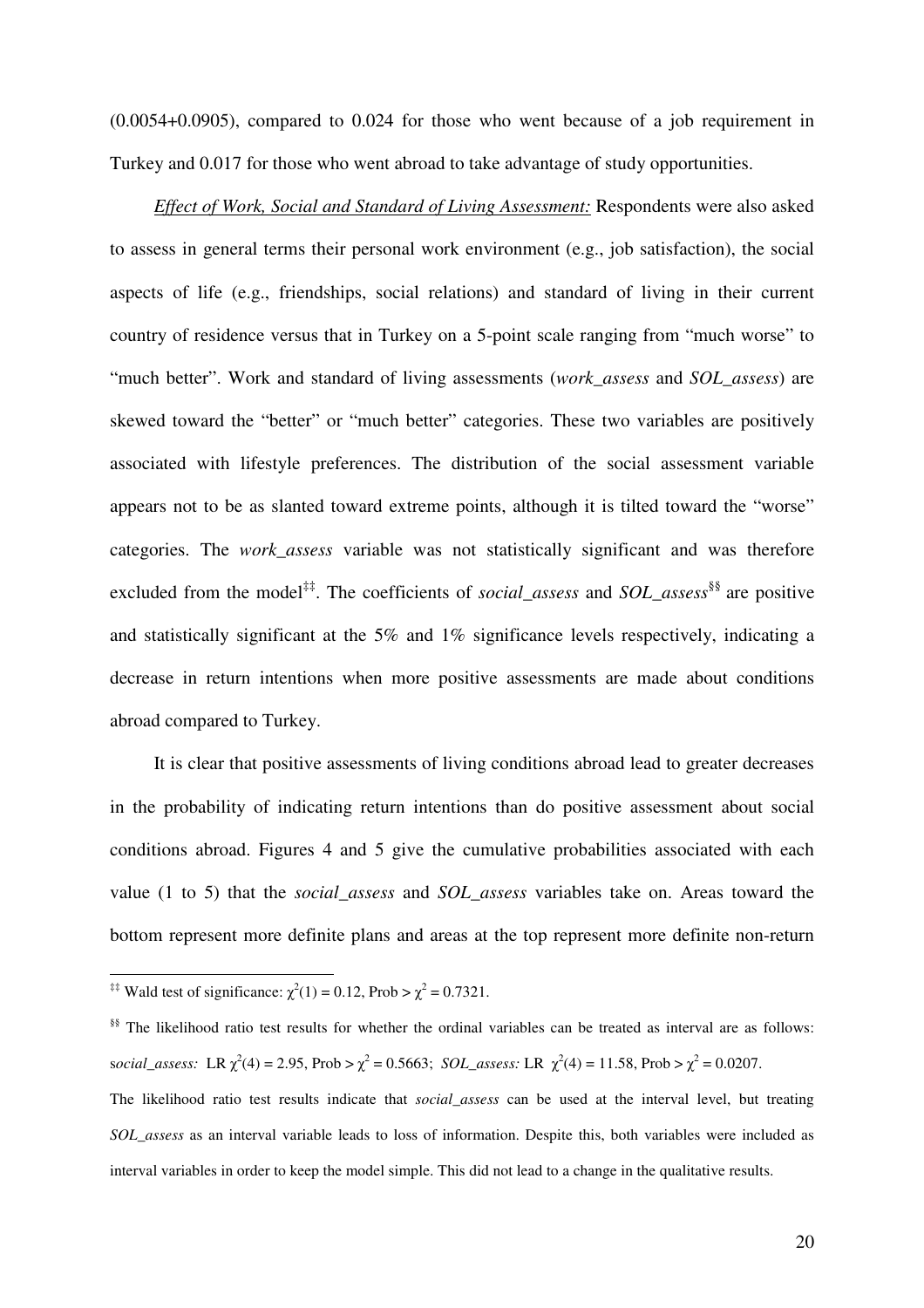intentions. These diagrams also show that standard of living assessments have a greater impact on return intentions than assessments made about social environment.

*Level and Location of Highest Degree*: It is expected that higher levels of formal education received abroad (e.g., PhD level education), corresponding to a greater degree of country or institution-specific specialization, will result in a lower tendency for returning to Turkey. While the highest degree held by the respondent has no significant effect on the return intentions of respondents, where the highest degree is received is statistically significant at the 1% significance level. Those who have received their highest degree from a Turkish university are more likely to indicate they will return than those whose highest degree is a foreign degree. Therefore, higher education received abroad, regardless of the level, is important in the decision to return or stay\*\*\*. This also means that student non-return is a potentially more serious problem for Turkey.

*Effect of the Field of Study: Capital Intensive versus Non-Capital Intensive Fields:* According to Chen and Su (1995), students in capital-intensive fields (where a complementary relationship exists between the education received and the physical and social capital stock of the host country) will be less likely to return than students in non capitalintensive fields (such as law, sociology and the like). To test this, the highest degree fields were arranged into three groups: *HDnew1* (architecture, economics and administrative sciences); *HDnew2* (education, language, sociology, art) and *HDnew3* (engineering, mathematics, science and medicine). The reference category is *HDnew2*. In the ordered probit analysis, the coefficients on *HDnew1* and *HDnew3* are both positive and statistically significant at the 1% significance level, indicating that those in the "hard sciences" or more

<sup>\*\*\*</sup> The analysis was done with the dummies HD\_TUR (highest degree is from Turkey), FHD\_BS (highest degree is a foreign bachelors degree), FHD\_MS (highest degree is a foreign master's degree) and FHD\_PHD (highest degree is a foreign doctoral degree).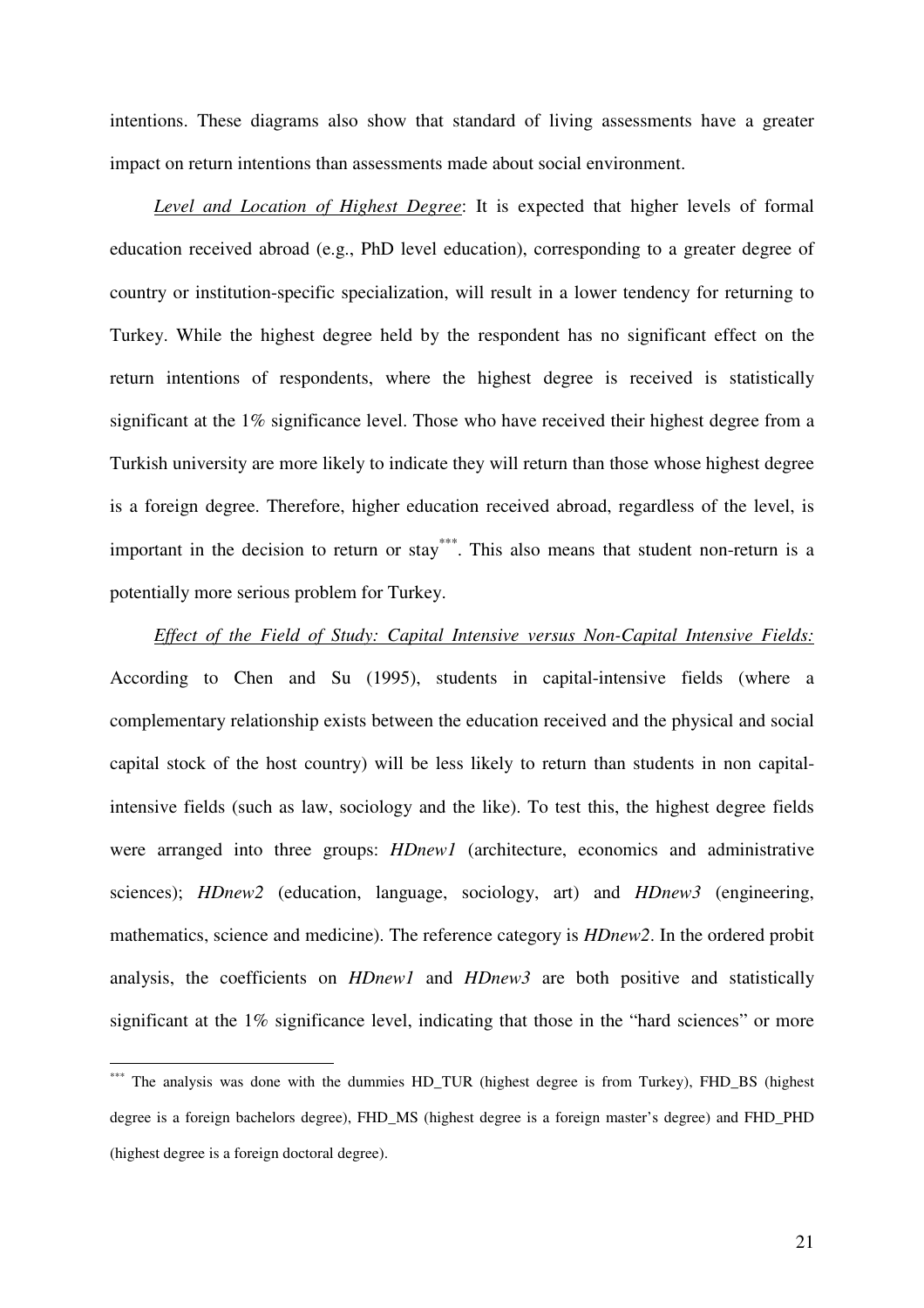capital intensive fields (*HDnew3*), as defined by Chen and Su, are more likely to stay abroad compared to those in education, language, and so on. However, the least likely to return are those who hold their highest degrees in architecture, economics or administrative sciences. Economic instability and the crisis environment in Turkey, which has had important repercussions in the banking and finance sectors, offers an explanation for this.

*On-the-Job Training and Formal Training*: One of the main arguments set forth by Chen and Su (1995) to explain the phenomenon of student non-return is on-the-job training. Training received on the job abroad after completing overseas studies is expected to instill skills that are given a higher premium in the country in which they are received. This wage differential, in turn, is supposed to favor the host country and keep foreign workers abroad. To test on-the-job training as a cause of brain drain directly, respondents were asked whether they have received informal on-the-job training at their current overseas jobs. Nearly 60% of respondents have received some on-the-job training, and for 10%, this training is specific to the organization and cannot be easily transferred to other organizations.

The following dummy variables were constructed: OTJT1 (did not receive on-the-job training), OTJT2 (general), OTJT3 (specific to industry), and OTJT4 (specific to organization). The signs on these variables were as expected. With "no on-the-job training" as the reference category, the coefficients of the "general", "specific to industry" and "specific to organization" were positive but not statistically significant. This indicates that on-the-job training does not have explanatory power for differences in return intentions. On the other hand, formal training specific to the organization (represented by FTr4) is positive and statistically significant at the 10% level indicating that respondents who have gone through formal specialized training are less likely to return. The probability of not returning to Turkey  $(y = 4 \text{ or } 5)$  increases by 0.14 while the probability of definitely returning  $(y = 1 \text{ or } 2)$  falls by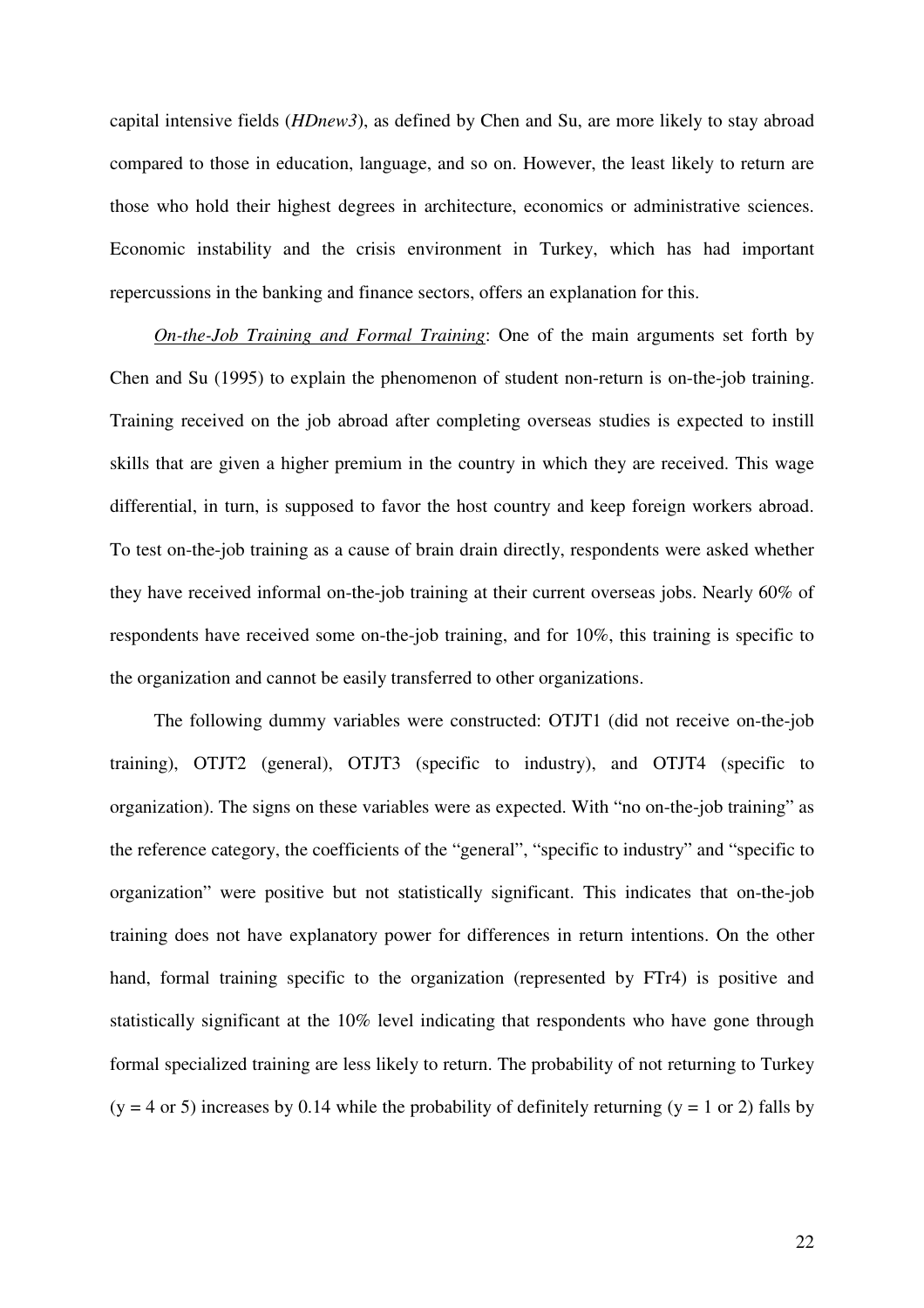0.08. Firm-specific training as a cause of brain drain is limited to a very small proportion of participants in the sample (3.8%).

R&D activities are given a greater premium in advanced countries compared to the developing countries. Those engaged in R&D are therefore expected to be less willing to return. In the sample, about 40% of those engaged in research and development activities are academicians (166/421\*100). The R&D dummy variable was not significant at any conventional significance level. This is not an expected result since The problem here may be how respondents interpreted the different job activities<sup>†††</sup>.

*Academic vs. Non-Academic Professions*: In the analysis, "academic" refers to individuals who are teaching and/or doing research at a 4-year university or at research centers and medical schools affiliated with a 4-year university. Academicians make up 30% of the overseas labor force sample. A dummy variable, *academic2*, is used (1 for academic, 0 for non-academic) to determine whether the return intentions of the academicians in the sample differ from the non-academic labor force. This variable is not found to be statistically significant, although it is an important modifier or interaction variable in the analysis of push and pull factors.

*Effects of Various Push and Pull Factors:* Income or wage differentials are cited as among the most important reasons for the brain drain. Many elaborate models of the brain drain found in the literature are based on explaining how this differential occurs. We use a relatively simple test of whether income differentials are important. To determine whether income differentials are important, we include a dummy variable that takes on the value 1 when a respondent indicates that a higher salary or wage is a "very important" or "important"

<sup>†††</sup> The respondents were also asked if they had any patented inventions. A dummy variable 'patent' was constructed (1 = 'has patent';  $0 = 'does not have patent')$  to determine whether return intentions for individuals with patents differed from those without. The coefficient for this variable was not statistically significant.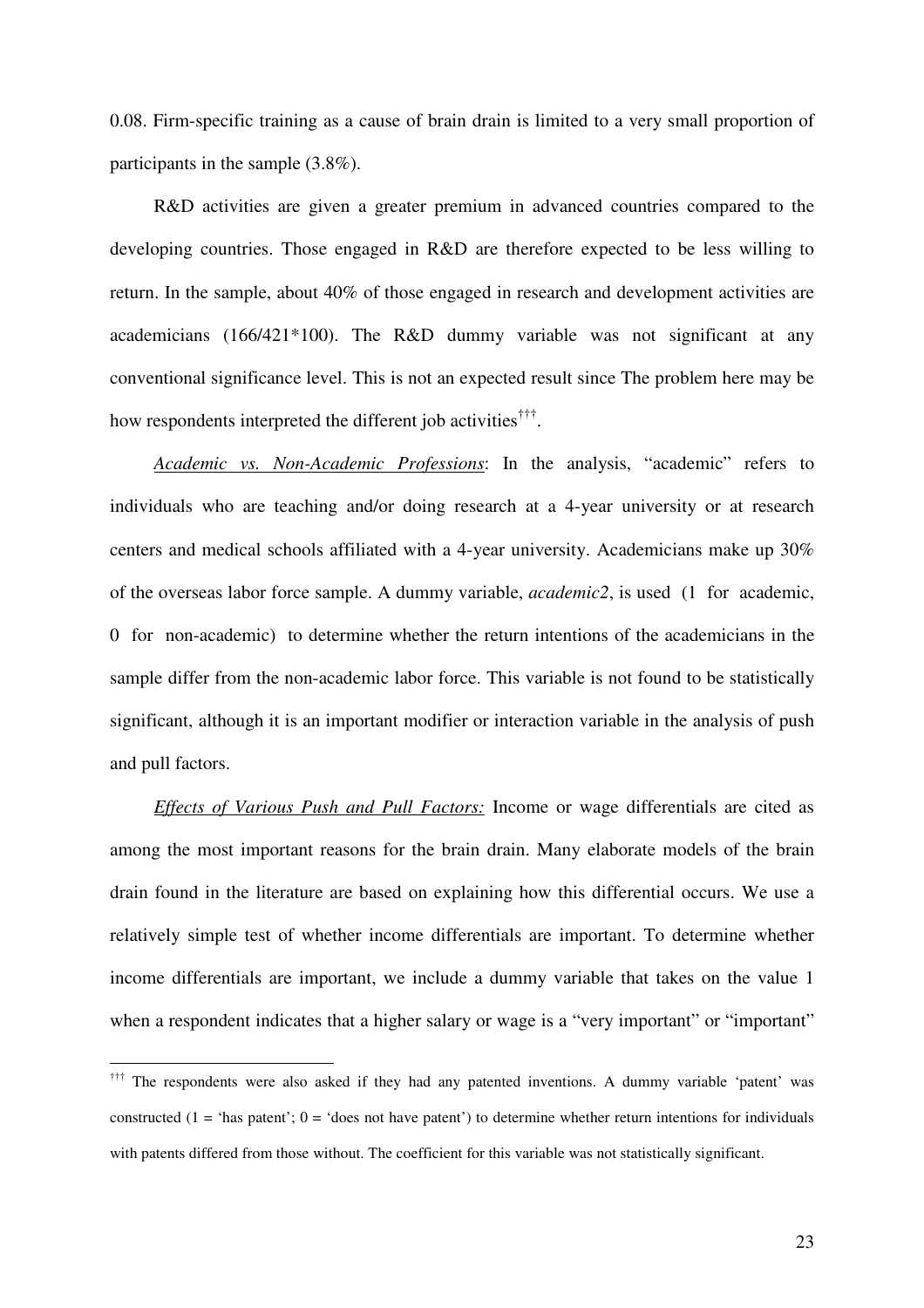reason for not returning or postponing returning to Turkey on a 5-point Likert scale. The disadvantage of this construct is that it is a subjective measure. The income variable was found to be statistically significant and therefore excluded from the final model.

Of the twelve "push" factors presented to participants, only four were found to be statistically significant: pushC (limited job opportunity in specialty), pushD (no opportunity for advanced training), pushF (lack of financial resources for business) and pushK (economic instability and uncertainty). Having limited job opportunities in specialization carries greater significance for those in academia or research-oriented institutions (given by dummy variable academic2). While the coefficient of pushC is not statistically significant, the coefficient of the interaction between pushC with *academic2* (ACADxpushC) is positive and significant at the 5% significance level. A significant interaction effect (at the 1% significance level) was found between having little or no opportunities for advanced training (pushD) and the age of participants (AGExpushD). Respondents who indicated that the lack of financial resources and opportunities for starting a business in Turkey (pushF) was an important push factor for them are more likely to be returning. The coefficient on pushF is negative and significant at the 10% significance level. Economic instability and uncertainty, on the other hand, appears to have a strong negative effect on return intentions (statistically significant at 1%). The marginal effects on each of the significant push factors are presented in Table 3:

It is clear that the greatest negative effect on return intentions is due to economic instability and uncertainty: the probability of not returning ( $y = 4$  or 5) increases by 0.12 for those indicating that pushK was a "very important" or "important" push factor (which accounts for 85% of respondents in the sample). For those working in academic or researchoriented organizations, having no job opportunities in their specialization in Turkey increases the probability of not returning by 0.04. Having no advanced training opportunities increases the probability of non-return by 0.03 for the average respondent. However, this negative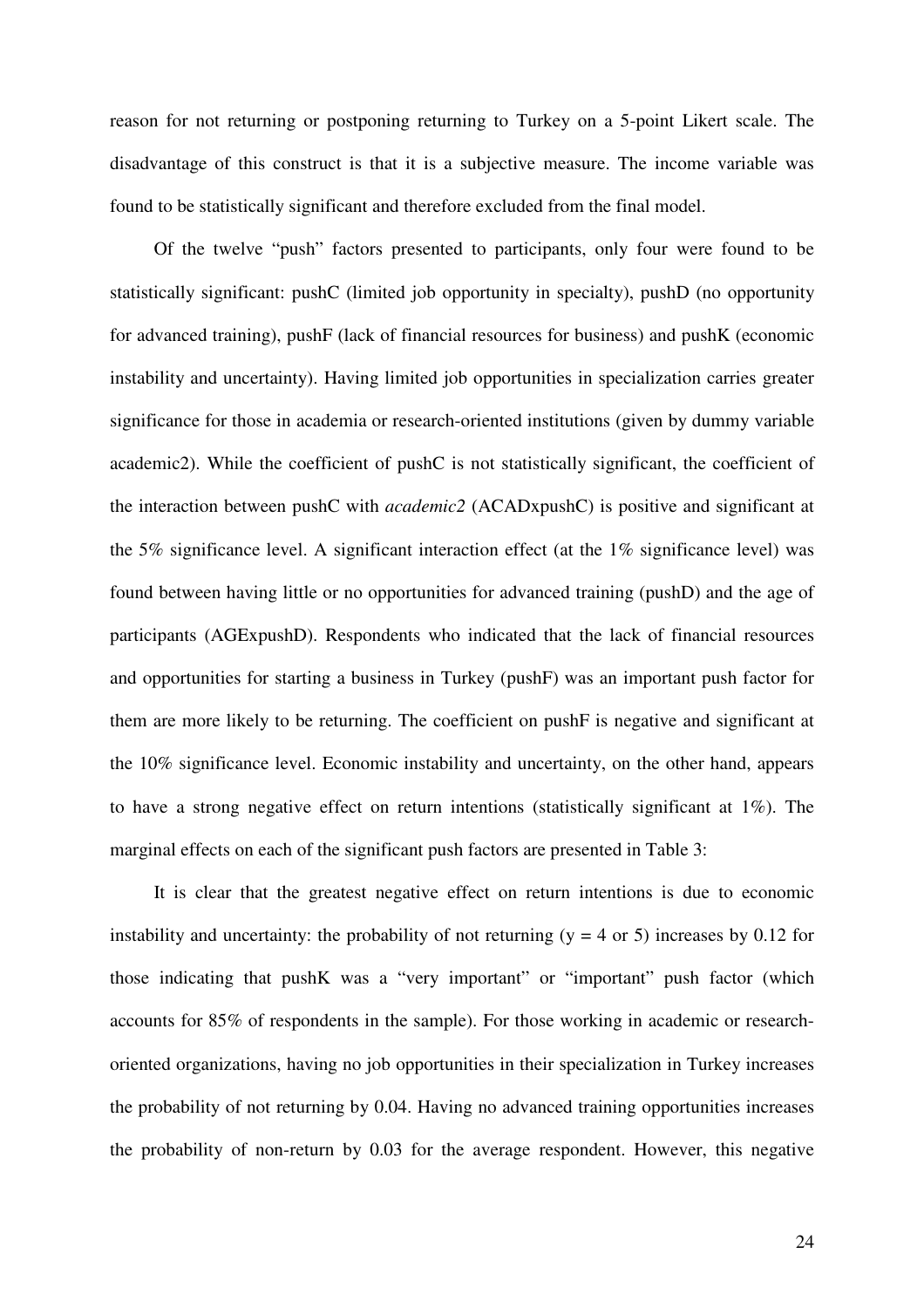impact of pushD on return intentions is greater for older respondents (see Figure 6). On the other hand, the probability of definitely returning increases by 0.03 for those indicating that the lack of business opportunities in Turkey is an important push factor. This may be reflecting the fact that the percentage of non-academic respondents who indicated pushF is an important factor is much greater than that of academics (33% versus 22%), who have a much higher non-return probability.

The number of significant pull factors is greater compared to the push factors. Eight of the twelve pull factors presented to participants are found to be statistically significant. Since respondents in the target group are residing outside Turkey, it is natural that factors in their immediate environment will have a greater impact on their current return intentions. Table 3 gives the marginal effects of the significant pull factors. The greatest negative impact on the probability of returning is from family considerations (pullI and pullJ), but there are gender differences. Spouse's job or preference appears to play a greater role in the stay decision of males. Greater opportunities for developing specialty (pullE), a more satisfying social and cultural life (pullG), proximity to research centers (pullH) and a more organized, ordered environment (pullF) follow. The other two pull factors—the need to finish or complete an overseas project (pullK) and other reasons (pullL) for male respondents—are associated with positive return intentions. For males, the effect of "other" factors is mainly that of wanting to return to complete military service in Turkey.

*Effect of Difficulties Faced Abroad and Adjustment Factors:* The main difficulty with life abroad that was statistically significant ( $\alpha = 0.05$ ) in the empirical analysis is that of missing one's family in Turkey (difabrdA). The probability of returning  $(y = 1 \text{ or } 2)$  increases by 0.05 for those who indicate that missing family is one of the difficulties they have faces while abroad. "Missing family" was an important difficulty for a great proportion of respondents in the sample (83%). Previous experience and involvement in a Turkish student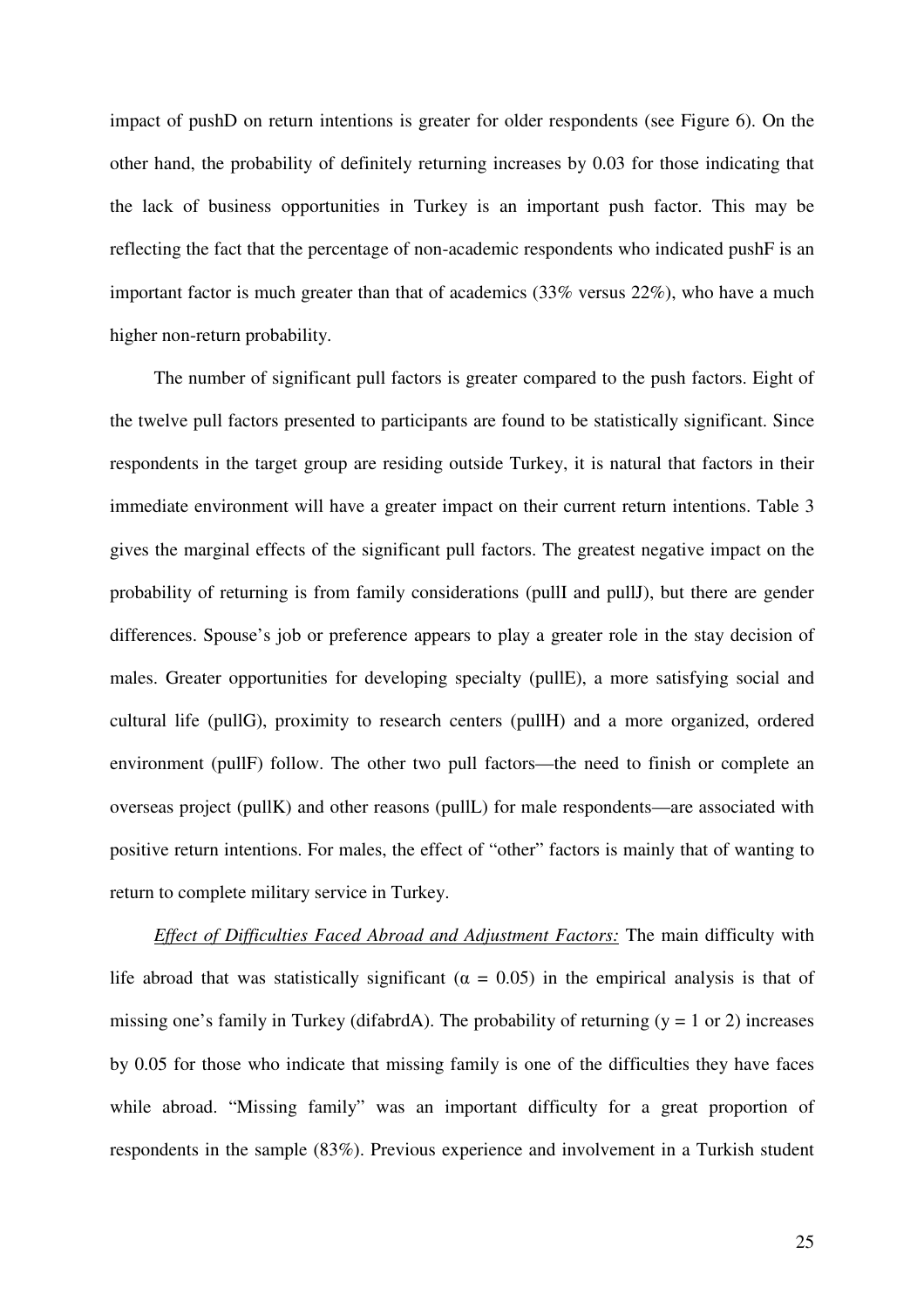association also have a similar, but slightly greater impact on return intentions. The greater return intentions associated with these adjustment factors may be due to the fact that respondents who indicate they have had difficulties abroad also have to adjust compared to those who indicate they had no difficulties and therefore did not need to adjust.

*Effect of Language of Instruction in High School:* The effect of foreign language high school instruction was looked at with the dummy variable *HSsciTUR*, which takes on a value of 1 when language instruction for science courses is Turkish. However, this variable is positively associated with difficulties faced abroad (*difabrdA*) and previous experience as an adjustment factor (*adj\_A*), as well as other factors. As a result it is statistically insignificant in the model. In a model with only gender, initial intentions and stay duration, *HSciTUR* becomes statistically significant at the 5% level.

*Effect of Last Impressions:* Return intentions may be shaped by the last impression from the latest trip to Turkey. In this section we consider the effect of the last visit made to Turkey on the return intentions of participants. A visit to Turkey made after a long period of time abroad may radically change an individual's perceptions about conditions in Turkey, either for the better or for the worse. Whatever the case, these personal observations lead to changes in the probability of returning. The probability of returning  $(y = 1 \text{ or } 2)$  decreases by about 0.04 for those who were negatively effected by their last trip to Turkey, and increases by 0.22 for those who were left with more positive impressions. From this, it appears that positive impressions appear to have a greater impact on the probability of returning.

The effect of the September 11, 2001 terrorist attacks in New York is also considered. The effect, in general, is to increase return intentions (sept11\_inc is negative and statistically significant at the 5% significance level. The probability of returning ( $y = 1$  or 2) increases by 0.07. For a small minority of respondents, Sept.11 had the opposite effect on return intentions (sept11\_dec is not statistically significant and is therefore excluded from the final model).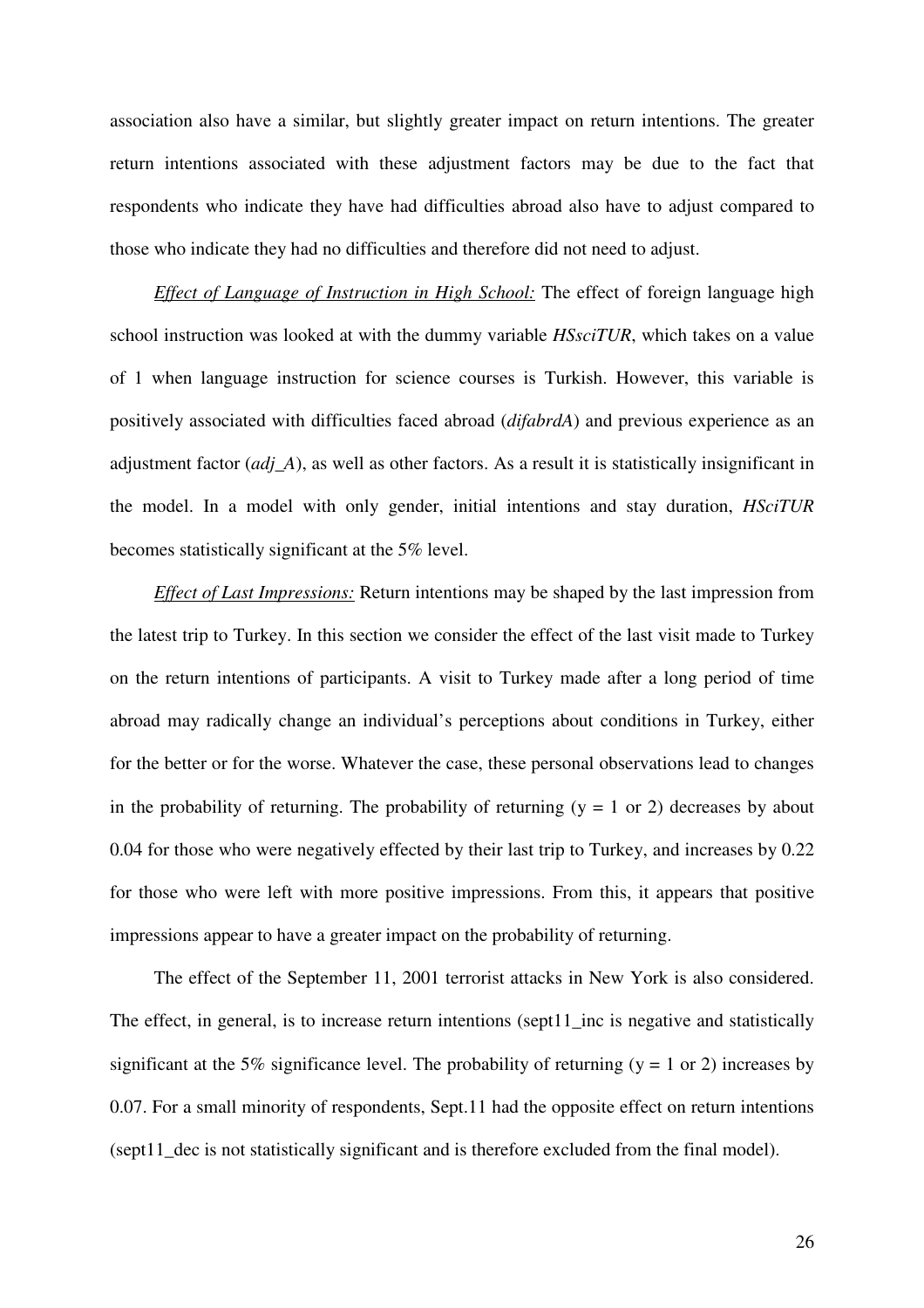#### **B. Return Intentions of Turkish Students**

In this section, the focus is on the return intentions of Turkish students studying at higher education institutions in different parts of the world. Much of the analyses presented in the previous section are in agreement with that of students; thus, a more brief treatment of the results will follow. The same estimation strategies and methodologies apply for the investigation of the return intentions of Turkish students.

*Gender and Age Effects:* Unlike the results for professionals, gender and age do not appear to be significant in explaining differences in return intentions for the overseas Turkish student population. The coefficients on the "female", "age", and "agesq" variables are not statistically significant at any of the conventional significance levels. This result continues to hold when the stay duration variable is excluded.

*Stay Duration:* The stay duration variable is positive and statistically significant at the 1% significance level. As the length of stay in the host country increases, the tendency to "stay abroad" also increases. This is as expected, since time helps overcome adjustment problems, if they exist. As time passes, ties to Turkey may weaken while ties to the country of study may strengthen. Figure 7 gives the marginal effects of different stay durations for each return intention category.

*Effect of Initial Intentions:* A little more than half the of the students sampled intended to return prior to leaving Turkey, while one out of every ten student intended not to return and the remainder were unsure about returning. The coefficients on *init\_stay* and *init\_unsure* are positive and statistically significant ( $\alpha = 0.01$ ), which indicates that those who have indicated that they will "stay" in the current country or are "unsure" about returning are more likely to indicate that their current intention is to "not return". The probability of not returning ( $y = 5$ , 6) increases by 0.32 when initial intention changes from "stay" to "unsure" and by 0.38 when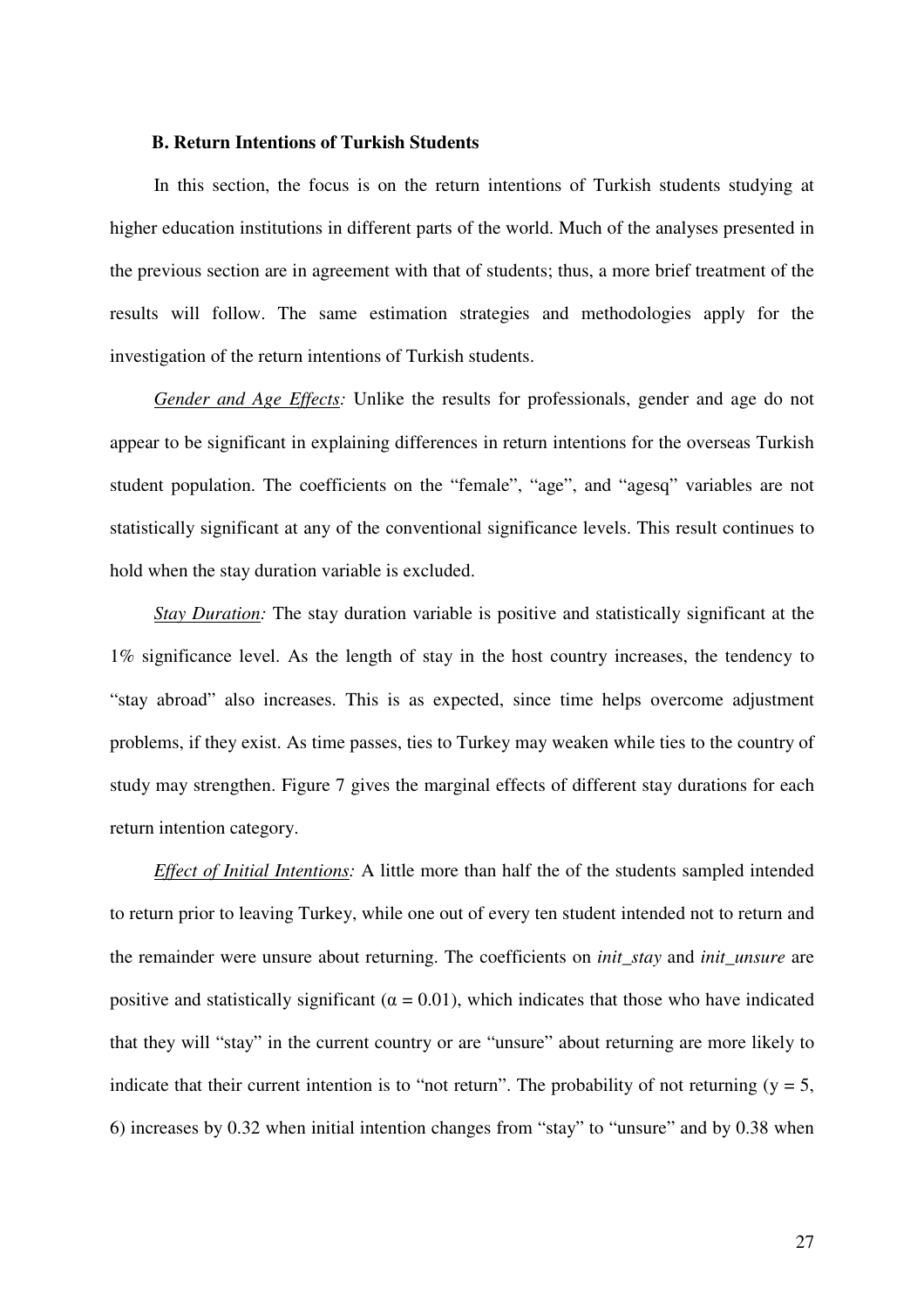the change is from "stay" to "return". These large marginal effects suggest that initial determination becomes an important factor in shaping current intentions for Turkish students.

*Effect of Family Support:* The student sample was also asked the degree that they felt that their families supported them in the initial decision to study abroad and whether they would support them in the decision to settle abroad permanently. For the initial decision to study abroad, three-quarters of the student sample indicated that their families were very supportive. In general, this initial support does not have any statistical significance with respect to the current intention to return. Compared to the initial decision to study abroad, family encouragement to settle abroad is considerably less, although it is still high (53% of the sample).

Initially, dummy variables for each category were included in the model as regressors. Since the first three categories "actively discourage", "not very supportive" and "not sure" are not statistically different from each other, they are combined into the broader category FAMSUP2 NS: "not supportive", which is used as the reference category. The same is done for the "somewhat supportive" and "most likely supportive" categories since they are also not statistically different from each other. They are combined into a new "somewhat supportive" category: FAMSUP2\_SS. Only the "definitely not support" category is not changed (FAMSUP2\_DS). The signs on the FAMSUP2\_SS and FAMSUP2\_DS dummy variables are positive and statistically significant at the 5% and 1% significance level respectively. Greater family encouragement to settle abroad results in a greater tendency to indicate non-return intentions, and vice versa. Compared to respondents whose families are not supportive (NS), the likelihood of not returning ( $y = 5$  or 6) increases by 0.04 for those whose families are somewhat supportive (SS), and by 0.08 for those whose families are definitely supportive (DS).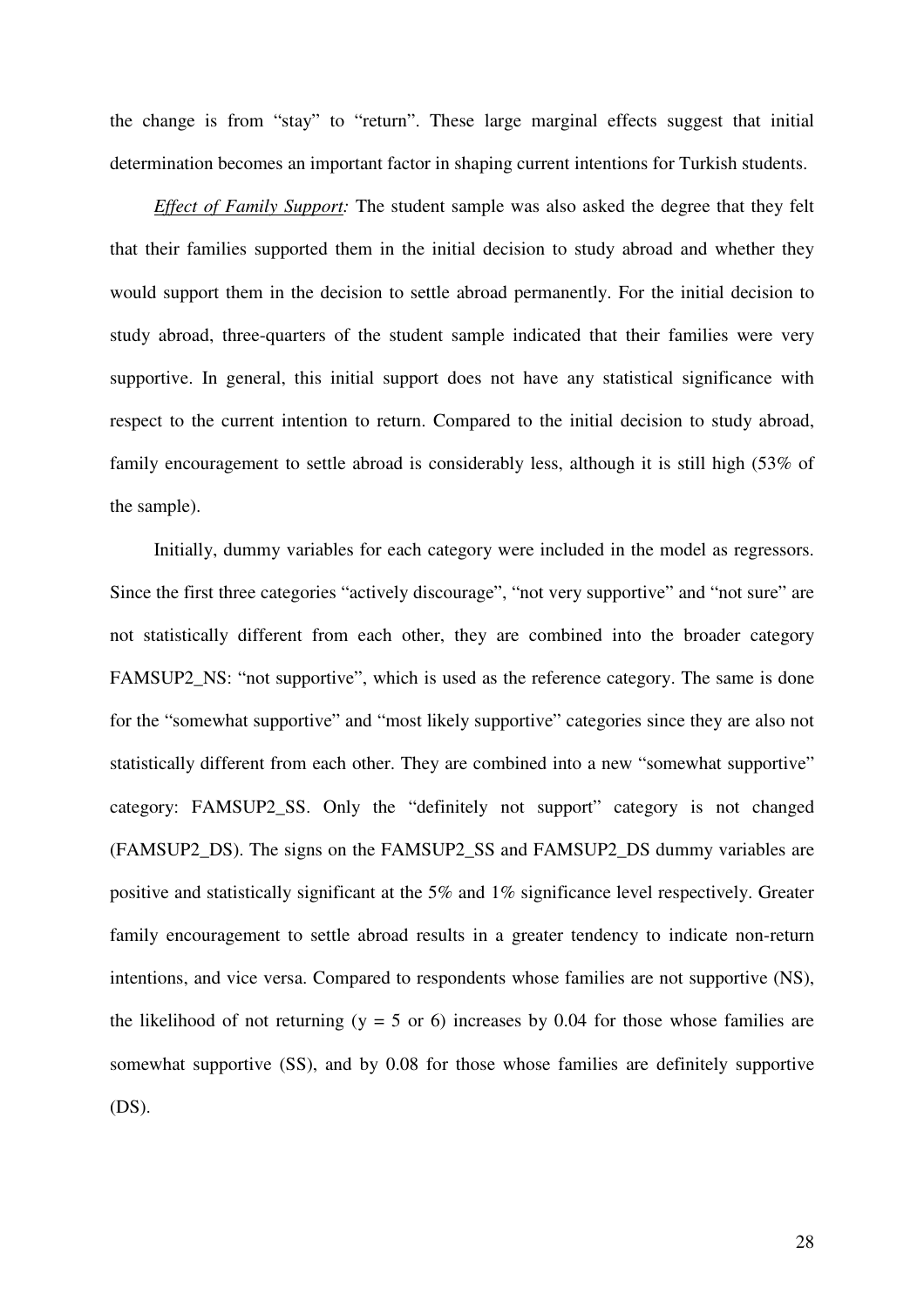*Effects of Parents' Education:* Parents' educational levels were included in the ordered probit model as possible socioeconomic background indicators for the respondents. A dummy variable was constructed for each level of education and different levels of education were used as reference to determine whether any significant differences existed in the return intentions of students with different family backgrounds. None of the parents' education level dummies were statistically significant except for the master's level for fathers' educational attainment ( $\alpha = 0.05$ ). Again, as for the professionals sample, there was no *a priori* reason to believe that we would find significant effects for these two social background variables. The respondents come from highly educated backgrounds. Three-quarters of female students and two-thirds of male students have fathers who possess a bachelor's or higher degree. These are the same percentages as for the professionals sample. Mothers' educational attainments, on the other hand, are slightly higher for the student sample (51% vs. 47% for female respondents and 41% vs. 34% for male respondents).

*Effect of Academic Conditions:* Students were asked to compare their academic environments in their current country of study to that in Turkey. The great majority (close to 90%) of students indicated that academic conditions were either "better" or "much better". A dummy variable was constructed for each assessment category, and only the "much worse" category appeared statistically significant at the 5% significance level with reference to the other categories. However, only two individuals chose the "much worse" category, and when this category was chosen as the reference, none of the other categories were statistically significant. This indicates that the academic assessment variables do not have any explanatory power and may be excluded from the model.

*Effect of Social Conditions:* In the previous section, social environment was found to be important in explaining differences in return intentions for professionals. Hence, it is expected that this will be true for the student sample as well. A third of respondents have indicated that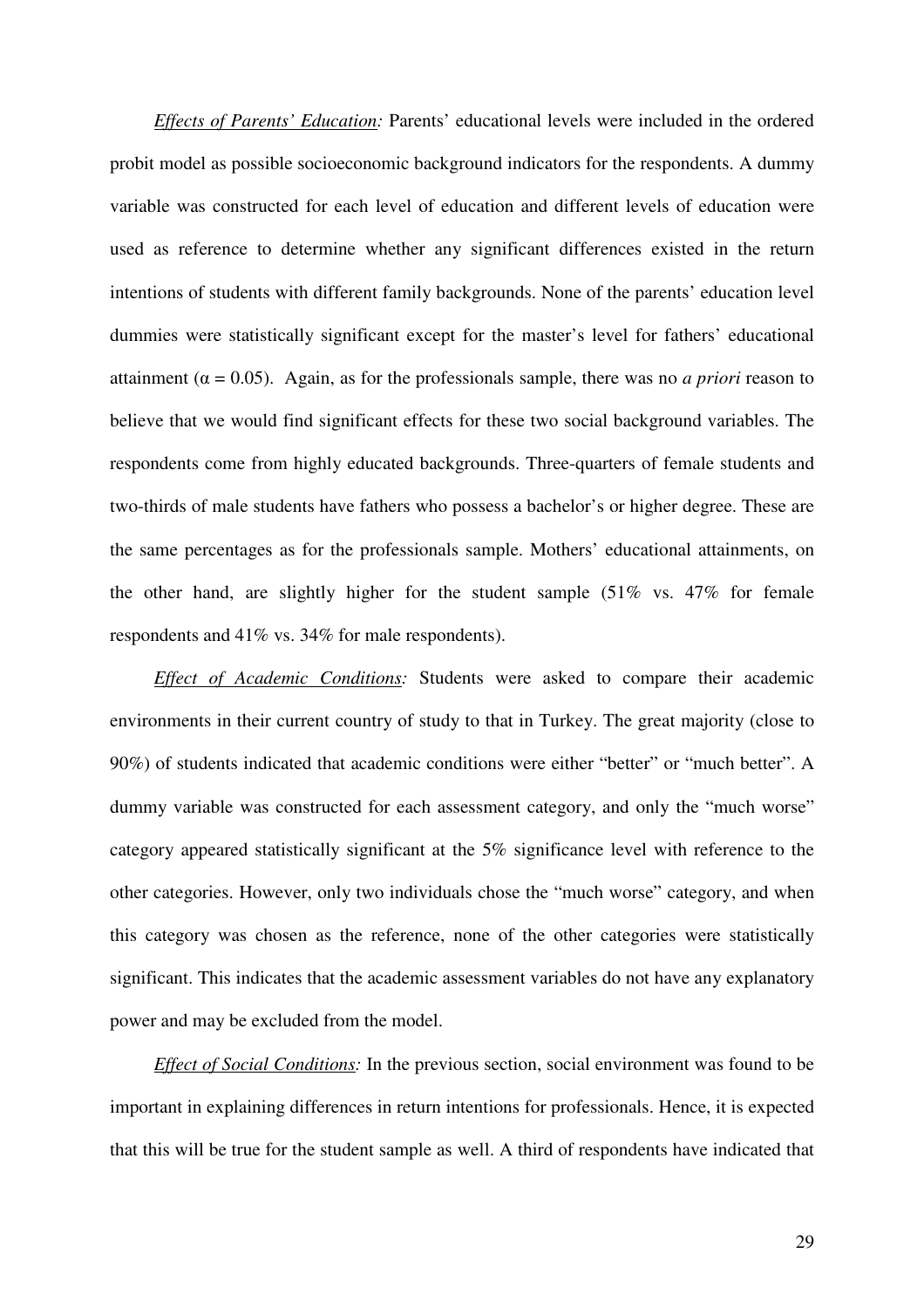their current social environment is "neither better nor worse" than it was in Turkey, and a significant number (43%) indicate that it is "worse" or "much worse".

The above categories above were reduced to three (not counting the "don't know" category) by combining the "worse" and "much worse" categories, and the "better" and "much better" categories. With "much worse" as the reference category, both the "neither better nor worse" and "better" categories are positive and statistically significant at the 1% significance level. When the reference category is "much better", both the "neither better nor worse" and "worse" dummy variables are negative and statistically significant, at the the 5% and 1% significance levels respectively. As before, the social environment is found to be an important determinant of current return intentions. Those who are less satisfied with their social conditions abroad are more likely to indicate that they will return.

*Standard of Living Assessment:* Students were also asked to assess their standard of living using the same scale as above. The distribution of responses is tilted toward the "much better" end of the scale. Since the coefficients of the "much better" and "better" dummy variables are not statistically different from each other, they are combined. Similarly, the first four categories can also be combined into a single category because they are statistically insignificant with respect to each other. This latter variable is used as the reference. The coefficient of the "standard of living is better" variable (*SOL\_B*) is positive and statistically significant at the 5% significance level. Not surprisingly, once again, students who assess their standard of living abroad as being better or much better than in Turkey show greater intention to stay (not return).

*Turkish Student Association Membership:* More than half the students responding to the survey belong to a Turkish student association or society (TSA) at their institution of study. Membership in these cultural associations turns out to be an important determinant of return intentions. The coefficient of the dummy variable for membership (TSA\_member) is negative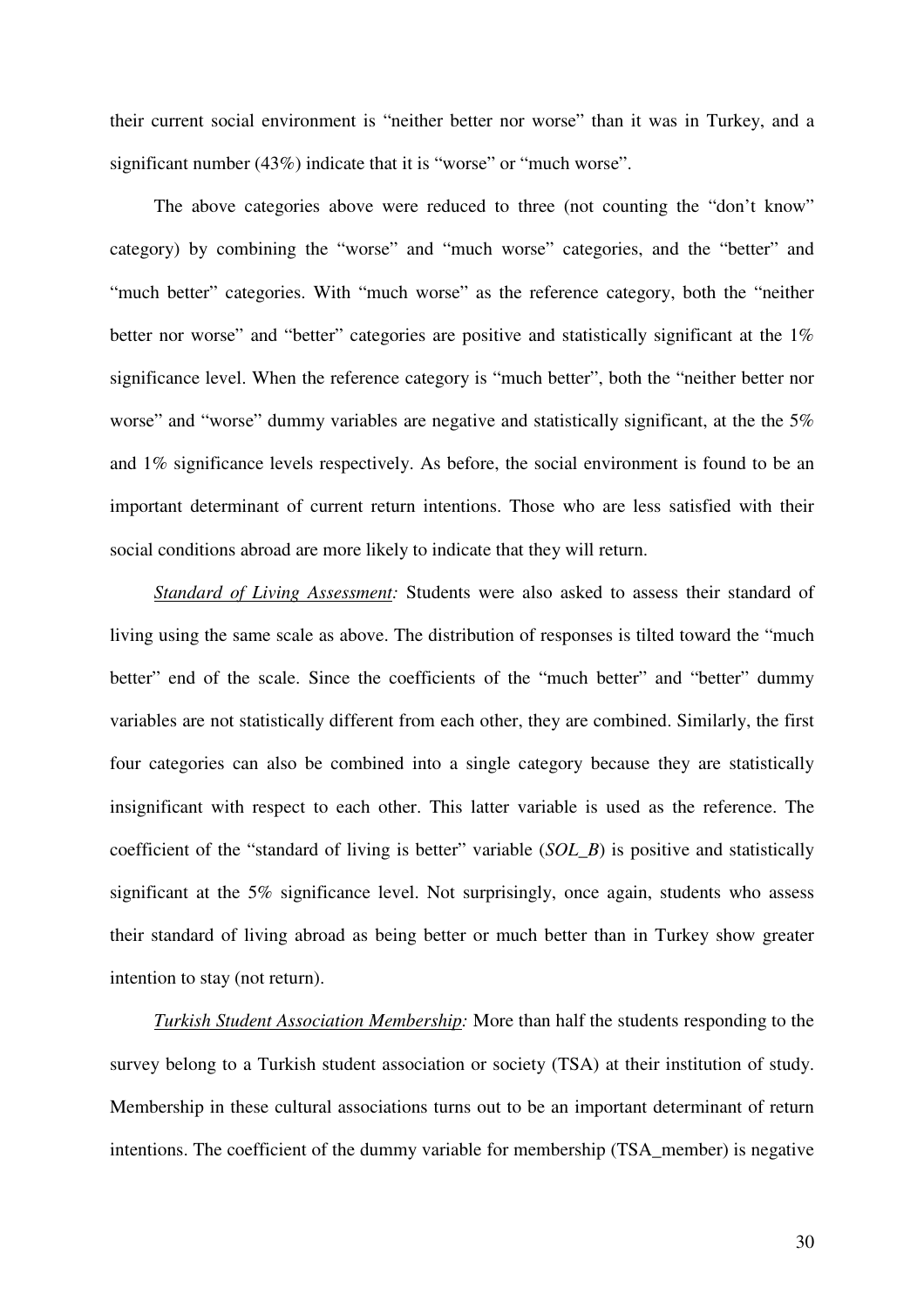and statistically significant at the 1% significance level, indicating that students who are members of TSAs are more likely to have return intentions. This probably reflects a preference on the part of TSA members to be with fellow nationals compared to non-members and is possibly an indication of stronger "cultural ties" to Turkey.

If a student is not a member of a TSA, this is because of personal choice or because no TSA exists. Not being a member by choice and not being a member because no TSA exists were not statistically different from each other and were, therefore, used combined as the reference category.

*Effects of the Field of Study:* In the previous section on the return intentions of Turkish professionals, the Chen and Su (1995) hypothesis that on-the-job training causes "brain drain" was tested. Chen and Su used a dummy for capital-dependent disciplines, which they determined to be medicine, engineering and business. In their econometric analysis, they found that capital dependent disciplines suffered more from brain drain than non-capital dependent disciplines. The same dummy variable for capital-dependent disciplines is constructed in our analysis to see if the same result will hold for the sample of Turkish students currently studying abroad. This dummy variable turned out to be statistically insignificant<sup>###</sup>.

*Effect of the Initial Reasons for Going:* The initial reasons for pursuing overseas studies also determine who is more likely to return immediately after completing their studies. The greatest positive marginal effect on the probability of returning immediately after finishing studies is when the main reason why respondents have gone abroad is to be with their spouse

<sup>&</sup>lt;sup>‡‡‡‡</sup> A dummy variable for each discipline, in turn, was also used in the model to determine whether certain fields of study are more prone to brain drain than other. The disciplines are "architecture", "economic and administrative sciences", "engineering and technical sciences", "education sciences", "language and literature", "math and natural science", "medicine", "social sciences", and "arts". None were found to be statistically significant from each other except for econ./admin. and engin./tech. with education at the 5% significance level.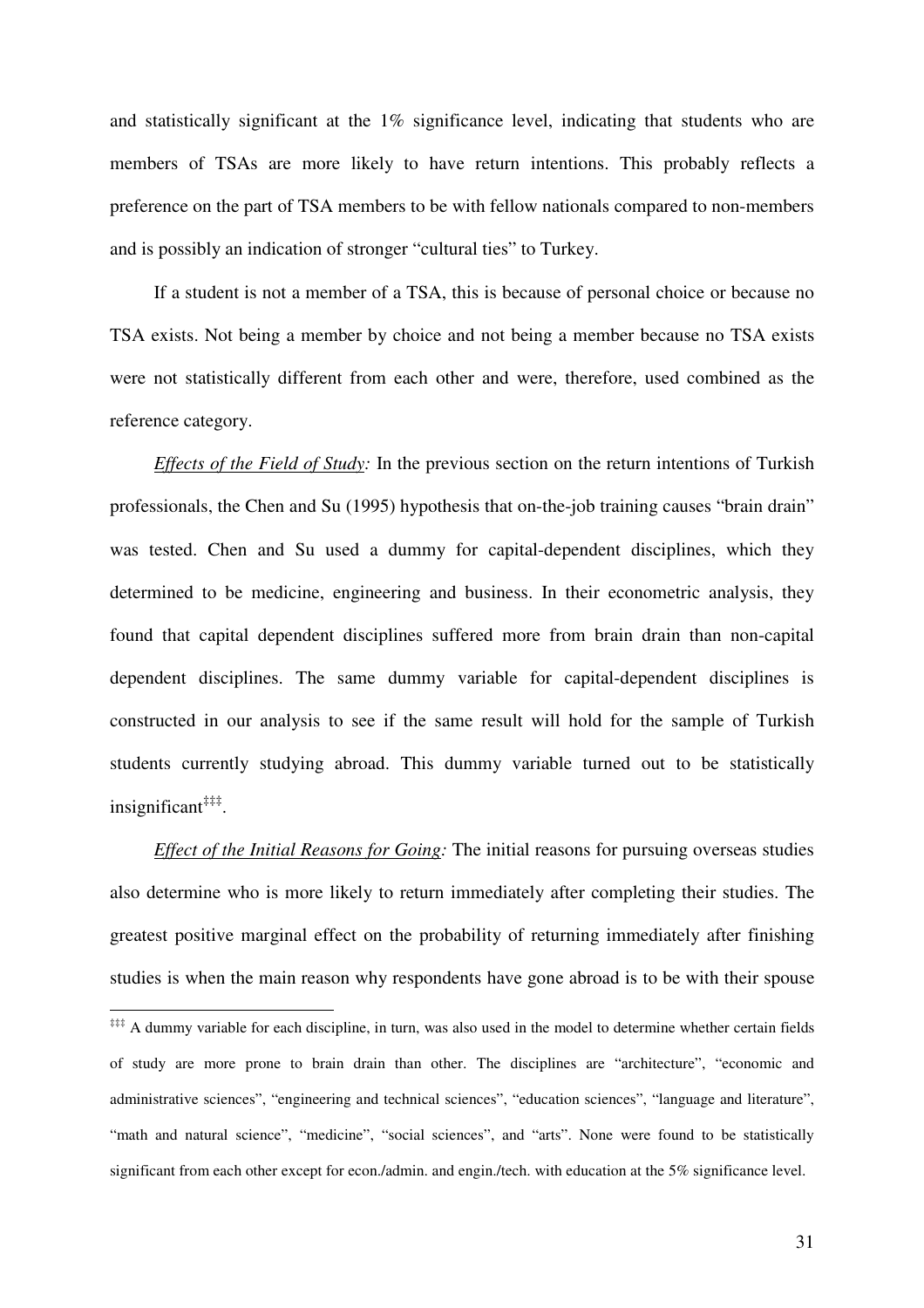or families: the probability of returning immediately increases by 0.11. When there is compulsory service or job requirement—such as when higher education institutions in Turkey require foreign degrees before they grant tenure positions—the probability of returning immediately increases by 0.03. This is one of the important "push" factors that cause many who are contemplating academic careers in Turkey to go abroad to get foreign higher level degrees. While the probability of return increases when respondents have left because of a job requirement, many do not have immediate return plans. Given that stay duration affects the probability of returning negatively, many are not expected to return, especially if they find good positions abroad.

The other reasons for pursuing foreign studies abroad that have a positive effect on return intentions are when respondents go abroad in order to improve their language skills or if they want to take advantage of the prestige and opportunities associated with overseas studies. International diplomas are an important signal to employees in Turkey and those with foreign degrees are more likely to get accepted or promoted. Foreign degrees, therefore, increase the employability of individuals in Turkey, which is a factor that has a positive effect on return intentions. Language skills are also given a premium by Turkish employers.

When respondents go abroad to get away from the political environment, or due to lifestyle preferences, or because they find the facilities and equipment in Turkey to do research insufficient, they are very unlikely to return. The probability of not returning ( $y = 5$ ) or 6) increases by 0.11 for those who left due to political reasons, by 0.05 for those who left due to a lifestyle preference, and 0.02 for those who left due to insufficient facilities for research. If students choose their current institution of study because of the job opportunities they are given or to be in the same location as their spouse, the probability of non-return increases by 0.06 and 0.11, respectively. Interestingly, the effect of family considerations can have quite different effects on the intention of returning.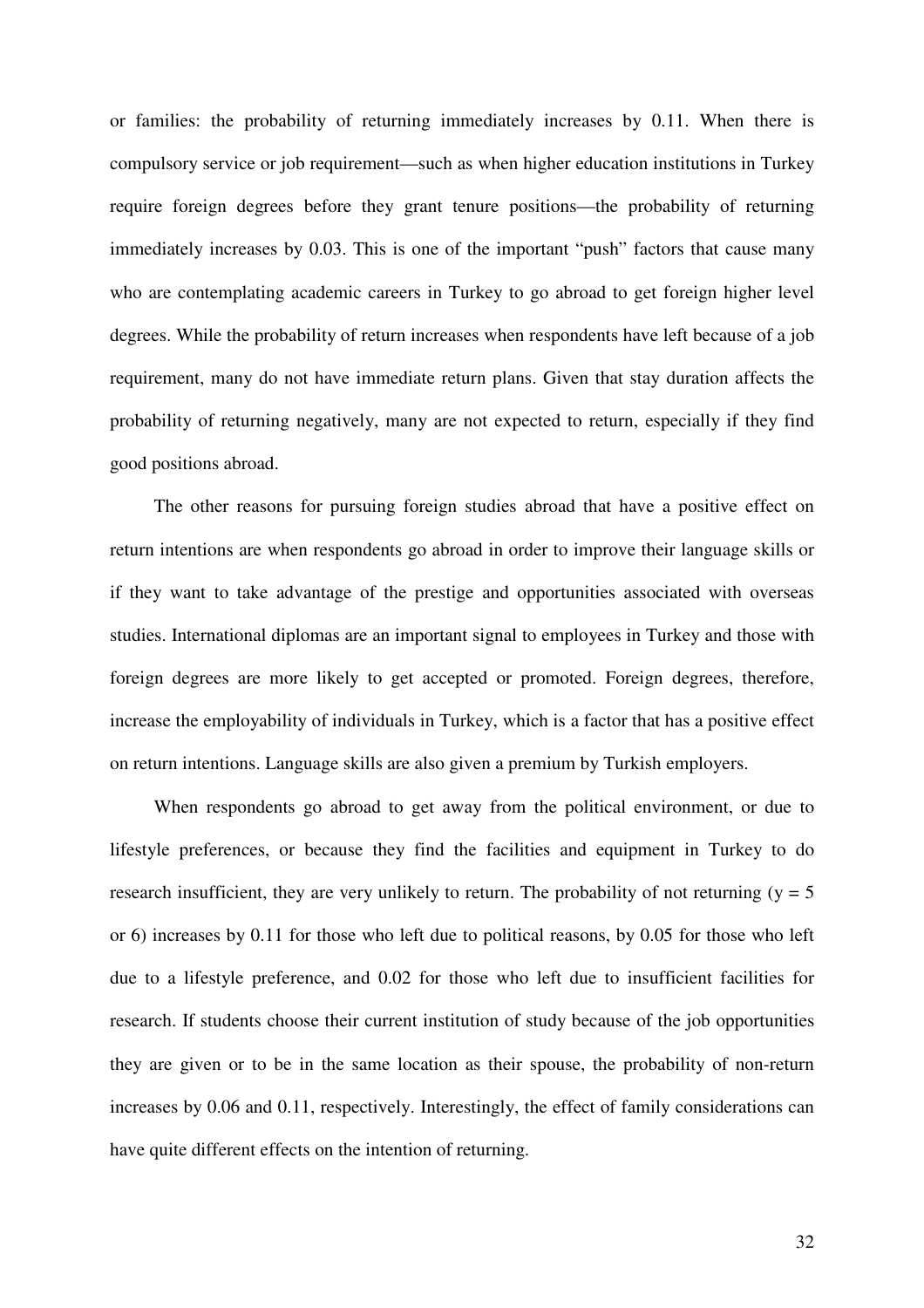*Effect of Difficulties Faced Abroad and Adjustment Factors:* As in the professionals case, the probability of definitely returning increases when the psychic costs associated with being in a foreign country are high. When employment prospects abroad are dim, the probability of returning immediately after completing studies increases by 0.03. When respondents indicate that they had to adjust to their environment (which is implied when they choose certain factors such as previous experience as important in adjusting), the probability of returning also increases. While Turkish friends at current institution of study may be important for easing adjustment, those who indicated that this was an important adjustment factor for them are more likely to be returning. This may also be an indication of strong ties to Turkish community and to Turkey for some.

*Effects of Compulsory Academic Service and Plans for Academic Career:* As expected, students who finance their studies with national scholarships that have a compulsory academic service requirement are more likely to be returning immediately after completing their studies. The probability of returning immediately is 0.05 for those without a compulsory academic service requirement, and 0.17 for those who have this requirement. While the marginal effect between these two groups appears to be large (0.12), what is worrisome is that the probability of returning immediately is not higher. Non-returning students are an indication that the scholarships are not as successful as they can be. Those who are planning an academic career are also more likely to have return intentions. Despite the difficulties within the higher education system in Turkey, universities provide greater opportunities for employment compared to other sectors, especially in the recent economic crisis environment where many university graduates face the prospect of being unemployed.

*Effects of Various Push and Pull Factors:* Two push factors were important in determining return intentions for students: being away from research centers / recent advances and finding the cultural or social life to be less than satisfying in Turkey. The negative impact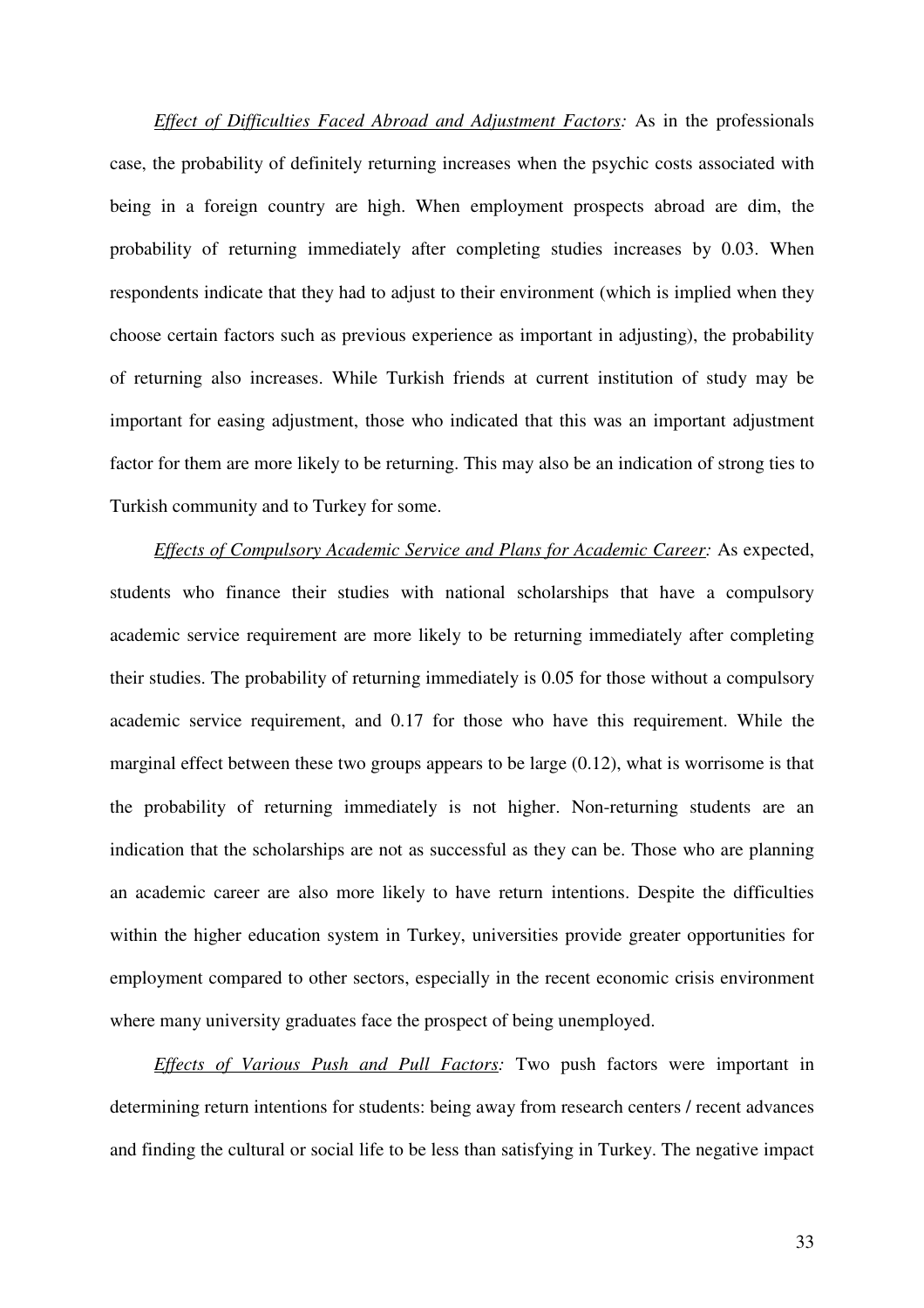of finding the cultural and social life in Turkey less satisfying is slightly less for those contemplating academic careers (0.07 compared to 0.10). The marginal impact of being away from research centers and recent advances on the probability of not returning is 0.04.

The pull factors that significantly affect the return intentions of students are a higher income level in the host country (pullA), a more ordered and organized life (pullF), and spouse's preference or job (pullI). The greatest negative impact on return intentions are due to family considerations, followed by income levels and a more ordered lifestyle. The importance of salary levels for students contemplating an academic career is confirmed by the following observation:

From talking with students who decide to stay here rather than go back to Turkey, the primary reason is financial. Very able PhD graduates who can become excellent faculty in Turkey, most of the time decide on even a mediocre job here (which will not satisfy them in the long run) rather than become a faculty member in Turkey with the current salaries. If Turkey does not improve the living standards of university faculty ... the price paid will be incalculable. Here in US the best go into academia, there it looks like it is the people who either have money or could not find anything else (most of the time).

*Effect of Last Impressions:* For professionals, the last impression from the latest trip to Turkey has an important impact on return intentions. The same is true for students. The last visit to Turkey changes an individual's perceptions about conditions in Turkey. The probability of returning  $(y = 1 \text{ or } 2)$  decreases by about 0.04 for those who were negatively effected by their last trip to Turkey, and increases by 0.05 for those who were left with more positive impressions. The effect of the September 11, 2001 terrorist attacks in New York is given by *sept11\_inc*. The effect of Sept. 11 is to increase return intentions. The probability of returning (y = 1 or 2) increases by 0.04 which is less than that of professionals (0.07).

# **V. Concluding Remarks**

In economic explanations of the brain drain, skilled migration is viewed as a response to the wage differentials that exist between the host and source countries. Wage differentials, however, provide only a partial explanation for why skilled migration from developing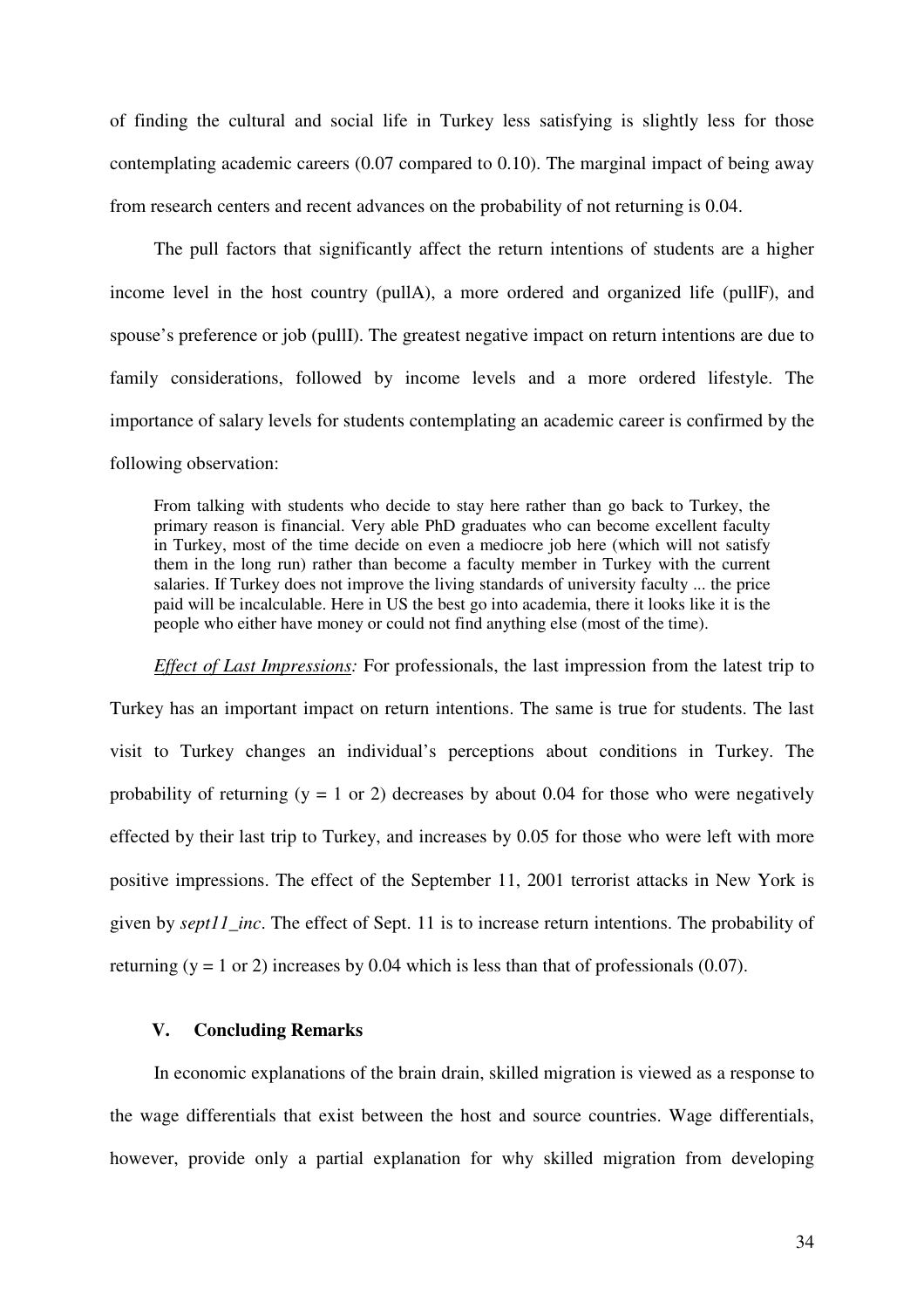countries to developed countries exists. The ordered probit models estimated in the current study are based on the human capital theory of migration, which predicts that individuals will migrate when the net present value of benefits from migration is positive.

In both the students and professionals groups, the greatest positive impact on the probability of not returning occurs when the initial return intention is to stay compared to those who initially intended to return. Family considerations, not surprisingly, have considerable weight in the mobility decisions of the survey participants, indicating that remaining abroad is not simply a matter of earning a higher salary or enjoying better work conditions. Marriage to a foreign spouse is obviously an important factor in not returning. For others, concern over children's adaptation to the highly competitive education system in Turkey may also dominate the return decision. In both the student and professionals survey groups, family support for the decision to settle abroad is found to be an important factor determining return intentions.

Female respondents appear less inclined to be returning to Turkey than male respondents. In general, the parental education levels of female participants are greater than that of males indicating that they come from a higher socio-economic background. This may be indicative of a more selective migration process working in the case of females. Some female participants have indicated that they enjoy greater freedom in lifestyle choice abroad than they do in Turkey, which may also be an important factor in the non-return decision.

Stay duration, work experience in the host country and specialized training are all found to have significant negative impacts on the return intentions of Turkish professionals. In addition, work experience in Turkey after obtaining a PhD abroad increases the likelihood of not returning. Among the push and pull factors, economic instability has the greatest deterrent effect on return. Female participants and those in academe are also less likely to be returning in the professionals group. The income differential is an important consideration for a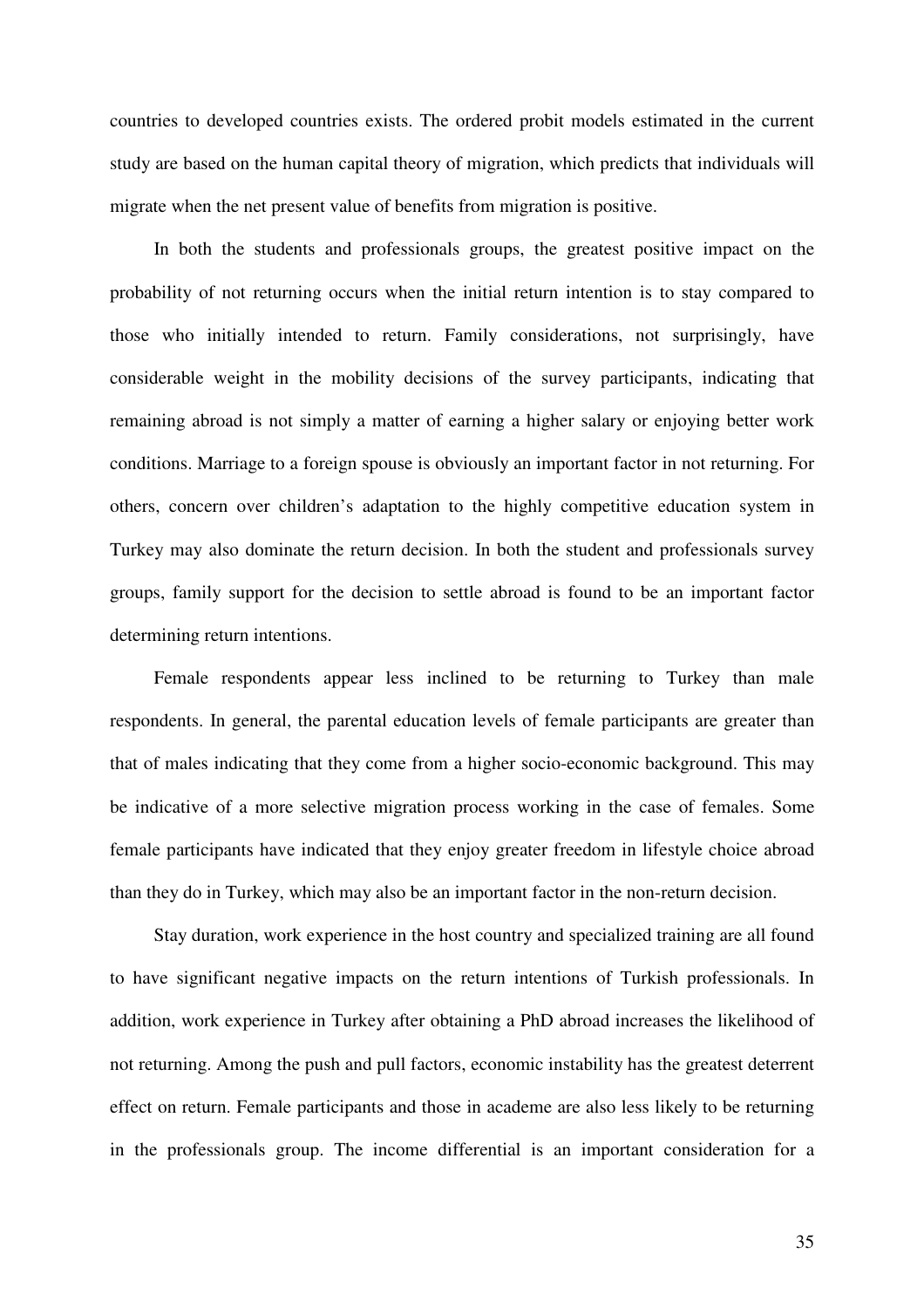majority of respondents (e.g., marked by a majority as "very important" or "important") in the two groups. The income differential, however, fails to be a discerning factor in distinguishing between respondents with strong return intentions versus those with weak return intentions in the professionals sample, since a good proportion of respondents consider it to be an important factor.

The results for Turkish students studying abroad suggest that family considerations, lifestyle factors, higher salaries and the political environment are prominent in non-return intentions. On the other hand, the compulsory academic service requirement has a positive effect on return intentions, although many of those who intend to return are not planning to return immediately after completing their studies.

### **References**

- Atkinson, R. and Flint, J. (2001), "Accessing Hidden and Hard-to-Reach Populations: Snowball Research Strategies", *Social Research Update*, Issue 33, Department of Sociology, University of Surrey, UK, http://www.soc.surrey.ak.uk/sru/SRU33.html
- Chen, T.-J. and Su, H.-Y. (1995), "On-the-job Training as a Cause of Brain Drain," *Weltwirtschaftliches Archiv*, 131(3), 526-41.
- Cortés, C. (ed.) (1980), *The Latin American Brain Drain to the United States*, New York: Arno Press.
- Güngör, N. D. (2003), *Brain Drain from Turkey: An Empirical Investigation of the Determinants of Skilled Migration and Student Non-Return*, unpublished PhD thesis, Institute of Social Sciences, Middle East Technical University, Ankara.
- Goss, E.P. and C. Paul (1986), "Age and Work Experience in the Decision to Migrate," *The Journal of Human Resources*, 21(3), 397-405.
- IIE (2001), *Open Doors 2001: Report on International Educational Exchange*, Institute of International Education, NY: New York.
- Işığıçok, Ö. (2002), "Türkiye'de yaşanan son ekonomik krizlerin sosyo-ekonomik sonuçları: Kriz işsizliği ve beyin göçü", (The socioeconomic results of the last two economic crises in Turkey: Crisis unemployment and brain drain), www.isguc.org/calhay\_beyingocu.php
- Kao, C. and J. W. Lee (1973) "An Empirical Analysis of China's Brain Drain to the United States," *Economic Development and Cultural Change*, 21(3), 500-13.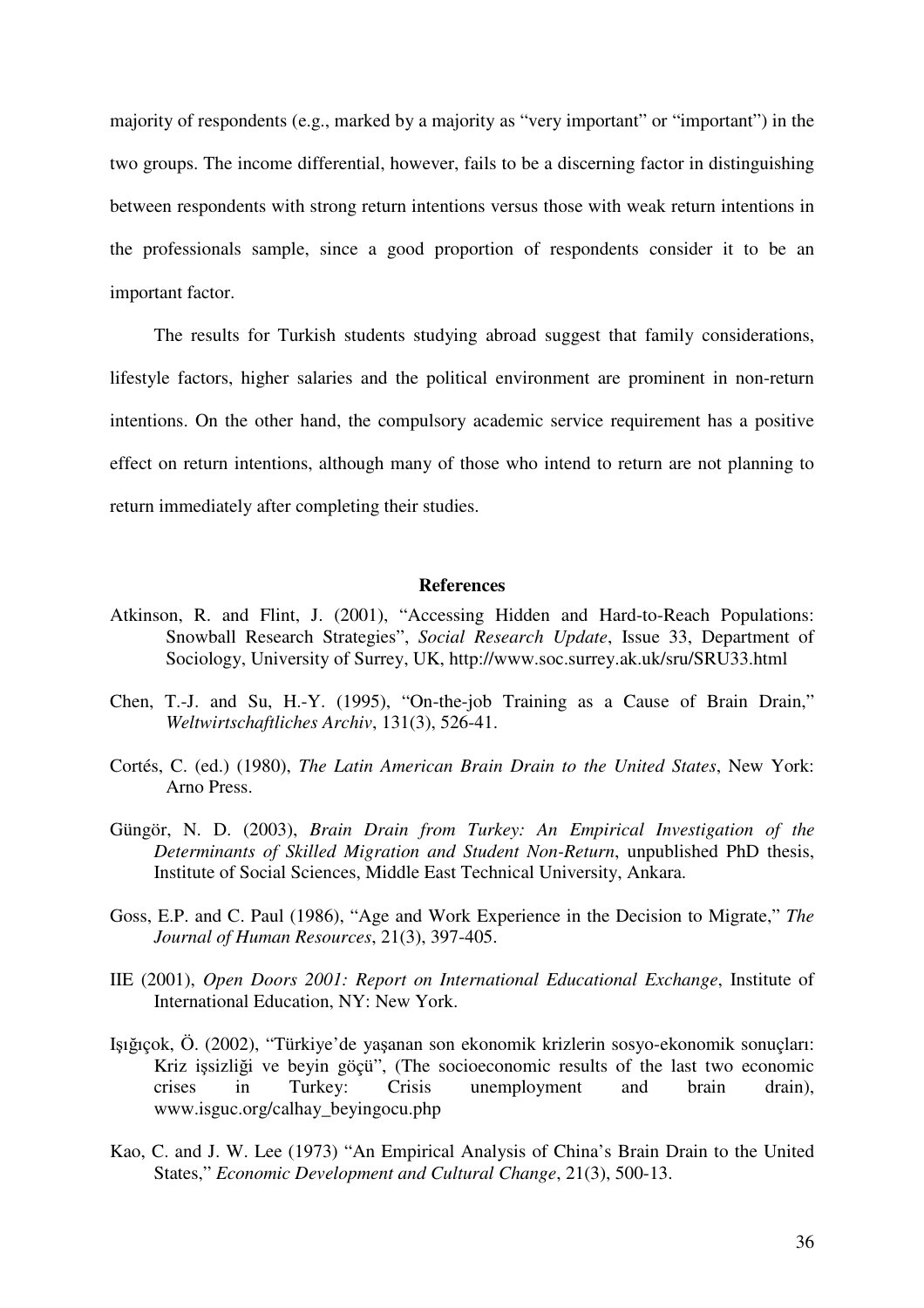- Kurtulu, B. (1999) *Amerika Birleik Devletleri'ne Türk Beyin Göçü* (Turkish Brain Drain to the United States), İstanbul: Alfa Basım Yayım Dağıtım.
- Long, J. S. and J. Freese (2001) *Regression Models for Categorical Dependent Variables Using Stata*, College Station, TX: Stata Press.
- Maddala, G. S. (1983) *Limited-Dependent and Qualitative Variables in Econometrics*, Econometric Society Monographs, Cambridge: Cambridge University Press.
- Niland, J. R. (1970) *The Asian Engineering Brain Drain: A Study of International Relocation into the United States from India, China, Korea, Thailand and Japan*, D. C. Heath and Company, Lexington, Massachusetts.
- NSF (1997) *Survey of Doctorate Recipients*, Division of Science Resources Studies, National Science Foundation, Arlington, VA.
- OECD (1994) *Proposed Standard Practice for Surveys of Research and Experimental Development: "Frascati Manual 1993"*, The Measurement of Scientific and Technological Activities Series, Organization for Economic Co-operation and Development, Paris.
- O-uzkan, T. (1971) *Yurt Dıında Çalıan Doktoralı Türkler: Türkiye'den Baka Ülkelere Yüksek Seviyede Eleman Göçü Üzerinde Bir Aratırma* (Turks with Doctorate Degrees Working Abroad: An Investigation of the Migration of Highly Skilled Workers from Turkey to Other Countries), Ankara: Orta Doğu Teknik Üniversitesi.
- Oğuzkan, T. (1975) "The Turkish Brain Drain: Migration of Tendencies among Doctoral Level Manpower," in R. E. Krane (ed.) *Manpower Mobility Across Cultural Boundaries: Social, Economic and Legal Aspects, The Case of Turkey and West Germany*, Leiden, Netherlands: E.J. Brill.
- Rea, L. M. and R. A. Parker (1997) *Designing and Conducting Survey Research: A Comprehensive Guide*, Second Edition, San Francisco: Jossey-Bass Publishers.
- Stark, O. and D. E. Bloom (1985) "The New Economics of Labor Migration," *American Economic Review, Papers and Proceedings*, 75(2), 173-178.
- Zweig, D. and Changgui, C. (1995) *China's Brain Drain to the United States: Views of Overseas Chinese Students and Scholars in the 1990s*, China Research Monograph, Institute of East Asian Studies, University of California, Berkeley, CA.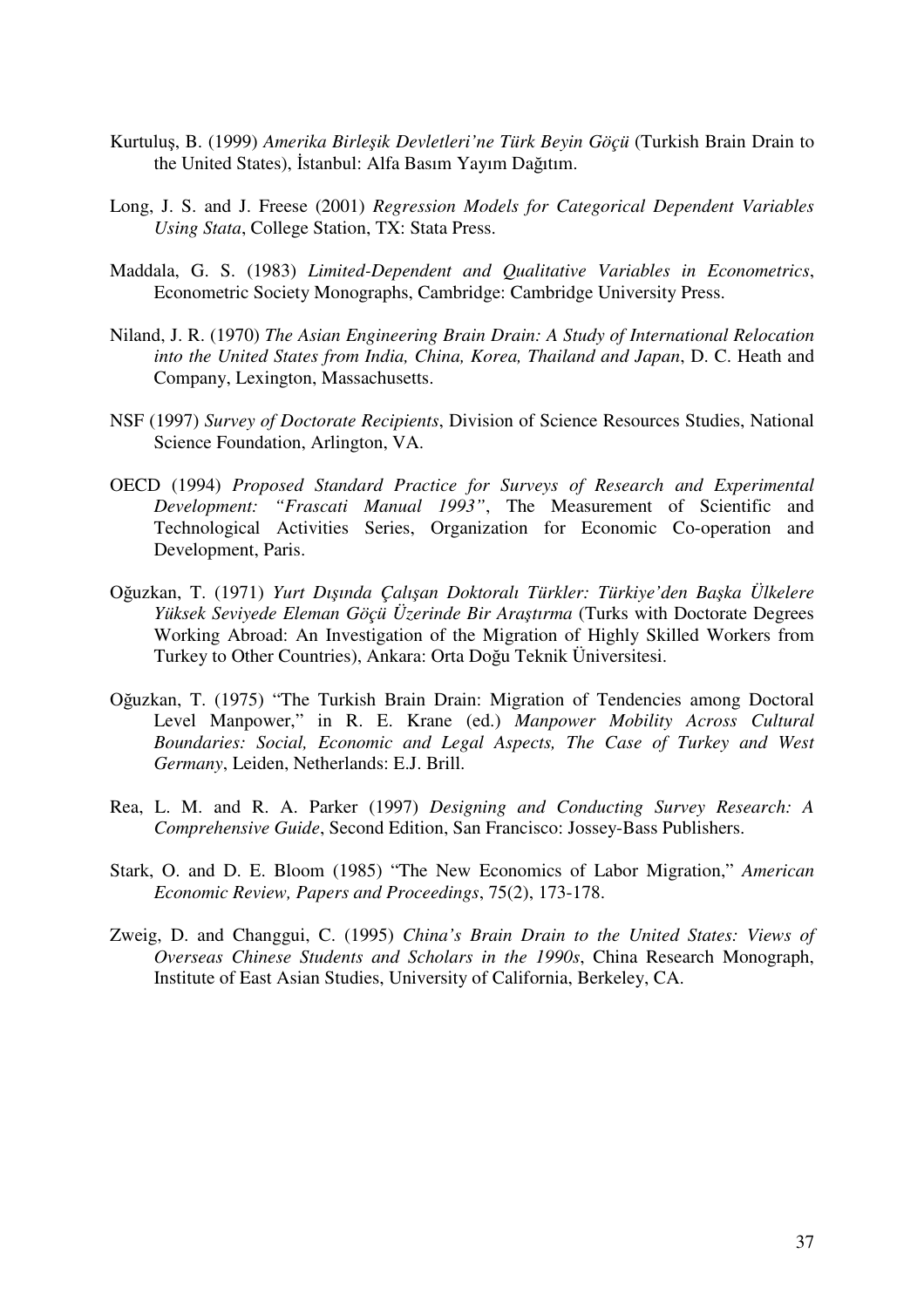| Marginal Effects (Discrete Change), Professionals |            |             |           |           |            |
|---------------------------------------------------|------------|-------------|-----------|-----------|------------|
|                                                   | <b>DRP</b> | <b>DRNP</b> | RP        | RU        | <b>DNR</b> |
| Change in Probabilities:                          | $y = 1$    | $y = 2$     | $y = 3$   | $y = 4$   | $y = 5$    |
| Female $(0\rightarrow 1)$                         | $-0.0027$  | $-0.0646$   | $-0.0413$ | 0.0998    | 0.0088     |
| NWexpTR $(0\rightarrow 1)$                        | $-0.0020$  | $-0.0482$   | $-0.0280$ | 0.0722    | 0.0060     |
| Female = $0$                                      | $-0.0026$  | $-0.0519$   | $-0.0210$ | 0.0705    | 0.0049     |
| $Female = 1$                                      | $-0.0012$  | $-0.0385$   | $-0.0436$ | 0.0737    | 0.0095     |
| FFTJ_TUR $(0\rightarrow 1)$                       | $-0.0031$  | $-0.0919$   | $-0.0873$ | 0.1630    | 0.0194     |
| Female = $0$                                      | $-0.0039$  | $-0.1001$   | $-0.0741$ | 0.1620    | 0.0162     |
| $Female = 1$                                      | $-0.0017$  | $-0.0711$   | $-0.1149$ | 0.1581    | 0.0295     |
| Contr $(0 \rightarrow 1)$                         | 0.0039     | 0.0881      | 0.0508    | $-0.1315$ | $-0.0112$  |
| $init\_STAY \rightarrow init\_UNSURE$             | 0.0025     | 0.1161      | 0.2436    | $-0.2775$ | $-0.0846$  |
| $init$ _UNSURE $\rightarrow$ init_RETURN          | 0.0052     | 0.0946      | 0.0292    | $-0.1212$ | $-0.0078$  |
| $init\_STAY \rightarrow init\_RETURN$             | 0.0077     | 0.2107      | 0.2728    | $-0.3987$ | $-0.0924$  |
| Spousenat $(0\rightarrow 1)$                      | $-0.0030$  | $-0.0823$   | $-0.0673$ | 0.1383    | 0.0145     |
| whygo_ $C$ (0 $\rightarrow$ 1)                    | 0.0011     | 0.0224      | 0.0100    | $-0.0313$ | $-0.0023$  |
| whygo_ $F(0\rightarrow 1)$                        | $-0.0008$  | $-0.0183$   | $-0.0106$ | 0.0274    | 0.0023     |
| whygo_G $(0\rightarrow 1)$                        | 0.0005     | 0.0119      | 0.0065    | $-0.0175$ | $-0.0013$  |
| whygo_H $(0\rightarrow 1)$                        | $-0.0018$  | $-0.0407$   | $-0.0228$ | 0.0605    | 0.0049     |
| whygo $_I(0\rightarrow1)$                         | 0.0054     | 0.0905      | 0.0196    | $-0.1092$ | $-0.0064$  |
| whygo_K $(0\rightarrow 1)$                        | $-0.0014$  | $-0.0331$   | $-0.0183$ | 0.0489    | 0.0039     |
| HDPHDxTUR $(0\rightarrow 1)$                      | 0.0093     | 0.1320      | 0.0113    | $-0.1451$ | $-0.0075$  |
| $HDnew2 \rightarrow HDnew1$                       | $-0.0051$  | $-0.1193$   | $-0.0764$ | 0.1836    | 0.0172     |
| $HDnew2 \rightarrow HDnew3$                       | $-0.0034$  | $-0.0670$   | $-0.0240$ | 0.0886    | 0.0060     |
| $HDnew1 \rightarrow HDnew3$                       | 0.0017     | 0.0523      | 0.0524    | $-0.0950$ | $-0.0112$  |
| FTr4 $(0 \rightarrow 1)$                          | $-0.0025$  | $-0.0726$   | $-0.0651$ | 0.1261    | 0.0139     |
| Acacemic2 $(0\rightarrow 1)$                      | $-0.0021$  | $-0.0510$   | $-0.0329$ | 0.0790    | 0.0070     |
| pushC $(0\rightarrow 1)$                          | $-0.0005$  | $-0.0188$   | $-0.0228$ | 0.0371    | 0.0050     |
| pushD $(0\rightarrow 1)$                          | $-0.0006$  | $-0.0159$   | $-0.0088$ | 0.0234    | 0.0019     |
| pushF $(0 \rightarrow 1)$                         | 0.0015     | 0.0318      | 0.0140    | $-0.0441$ | $-0.0032$  |
| pushK $(0\rightarrow 1)$                          | $-0.0056$  | $-0.0961$   | $-0.0228$ | 0.1174    | 0.0071     |
| pullE $(0 \rightarrow 1)$                         | $-0.0033$  | $-0.0648$   | $-0.0246$ | 0.0867    | 0.0059     |
| pullF $(0\rightarrow 1)$                          | $-0.0020$  | $-0.0399$   | $-0.0162$ | 0.0542    | 0.0038     |
| pullG $(0\rightarrow 1)$                          | $-0.0024$  | $-0.0605$   | $-0.0390$ | 0.0937    | 0.0083     |
| pullH $(0\rightarrow 1)$                          | $-0.0017$  | $-0.0530$   | $-0.0532$ | 0.0965    | 0.0115     |
| pullI $(0 \rightarrow 1)$                         | $-0.0033$  | $-0.0786$   | $-0.0504$ | 0.1215    | 0.0109     |
| pullJ $(0\rightarrow 1)$                          | $-0.0031$  | $-0.0716$   | $-0.0417$ | 0.1073    | 0.0090     |
| pullK $(0\rightarrow 1)$                          | 0.0123     | 0.1694      | 0.0159    | $-0.1873$ | $-0.0102$  |
| pullL $(0\rightarrow 1)$                          | 0.0106     | 0.1328      | $-0.0032$ | $-0.1341$ | $-0.0060$  |
| difabrdA $(0\rightarrow 1)$                       | 0.0019     | 0.0475      | 0.0312    | $-0.0741$ | $-0.0066$  |
| Adj_a $(0\rightarrow 1)$                          | 0.0030     | 0.0640      | 0.0292    | $-0.0897$ | $-0.0066$  |
| Adj_c $(0\rightarrow 1)$                          | 0.0036     | 0.0640      | 0.0174    | $-0.0800$ | $-0.0049$  |
| Lastvis1 $(0 \rightarrow 1)$                      | $-0.0015$  | $-0.0350$   | $-0.0200$ | 0.0522    | 0.0043     |
| Lastvis3 $(0 \rightarrow 1)$                      | 0.0175     | 0.2044      | $-0.0054$ | $-0.2065$ | $-0.0099$  |
| Sept11_inc $(0\rightarrow 1)$                     | 0.0037     | 0.0671      | 0.0191    | $-0.0847$ | $-0.0053$  |
|                                                   |            |             |           |           |            |

**Table 2**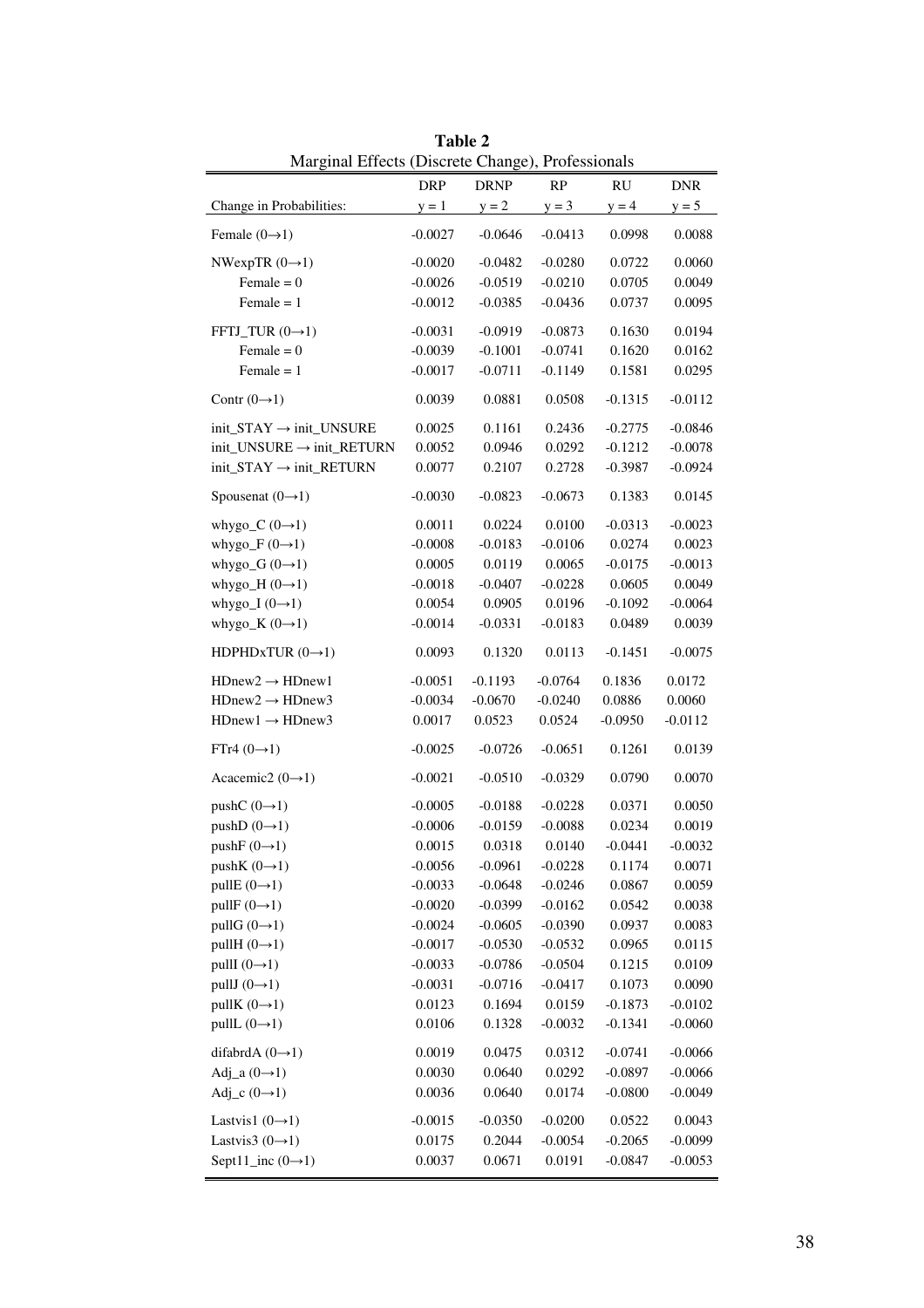| Marginal Effects (Continuous Variables), Professionals |            |                                                                                                   |           |                                                                                                                         |                        |  |  |  |
|--------------------------------------------------------|------------|---------------------------------------------------------------------------------------------------|-----------|-------------------------------------------------------------------------------------------------------------------------|------------------------|--|--|--|
|                                                        | <b>DRP</b> | DRNP                                                                                              | <b>RP</b> | <b>RU</b>                                                                                                               | <b>DNR</b>             |  |  |  |
| Probabilities:                                         |            |                                                                                                   |           | $y = 1$ $y = 2$ $y = 3$ $y = 4$                                                                                         | $y = 5$                |  |  |  |
| <b>Initial family support</b>                          |            |                                                                                                   |           |                                                                                                                         |                        |  |  |  |
| fam_sup1                                               |            |                                                                                                   |           |                                                                                                                         |                        |  |  |  |
| marginal effect                                        |            |                                                                                                   |           | $0.0019$ $0.0413$ $0.0206$ $-0.0593$                                                                                    | $-0.0045$              |  |  |  |
| z-value                                                |            |                                                                                                   |           | $(2.21)$ <sup>**</sup> $(2.79)$ <sup>***</sup> $(2.61)$ <sup>***</sup> $(-2.82)$ <sup>***</sup> $(-2.31)$ <sup>**</sup> |                        |  |  |  |
| <b>Family support for</b><br>permanent settlement      |            |                                                                                                   |           |                                                                                                                         |                        |  |  |  |
| $fam$ _sup2                                            |            |                                                                                                   |           |                                                                                                                         |                        |  |  |  |
| marginal effect                                        |            |                                                                                                   |           | $-0.0016$ $-0.0362$ $-0.0181$ $0.0520$                                                                                  | 0.0039                 |  |  |  |
| z-value                                                |            |                                                                                                   |           | $(-3.11)^{***$ $(-5.28)^{***}$ $(-4.25)^{***}$ $(5.43)^{***}$ $(3.49)^{**}$                                             |                        |  |  |  |
| <b>Social Assessment</b>                               |            |                                                                                                   |           |                                                                                                                         |                        |  |  |  |
| social assess                                          |            | $-0.0011$ $-0.0237$ $-0.0118$                                                                     |           | 0.0340                                                                                                                  | 0.0026                 |  |  |  |
|                                                        |            |                                                                                                   |           | $(-2.09)^{**}$ $(-2.42)^{**}$ $(-2.29)^{**}$ $(2.42)^{**}$                                                              | $(2.25)$ <sup>**</sup> |  |  |  |
| <b>Standard of Living</b><br><b>Assessment</b>         |            |                                                                                                   |           |                                                                                                                         |                        |  |  |  |
| SOL assess                                             |            | $-0.0014$ $-0.0304$ $-0.0152$                                                                     |           | 0.0436                                                                                                                  | 0.0033                 |  |  |  |
|                                                        |            | $(-2.21)$ <sup>**</sup> $(-2.78)$ <sup>***</sup> $(-2.57)$ <sup>***</sup> $(2.79)$ <sup>***</sup> |           |                                                                                                                         | $(2.36)$ **            |  |  |  |

**Table 3**

*Notes:* Figures in parentheses are z-statistics. The table summarizes information from Table B.3 in Appendix B.



**Figure 1** Effect of Stay Duration on Return Intentions (Age = 35 years)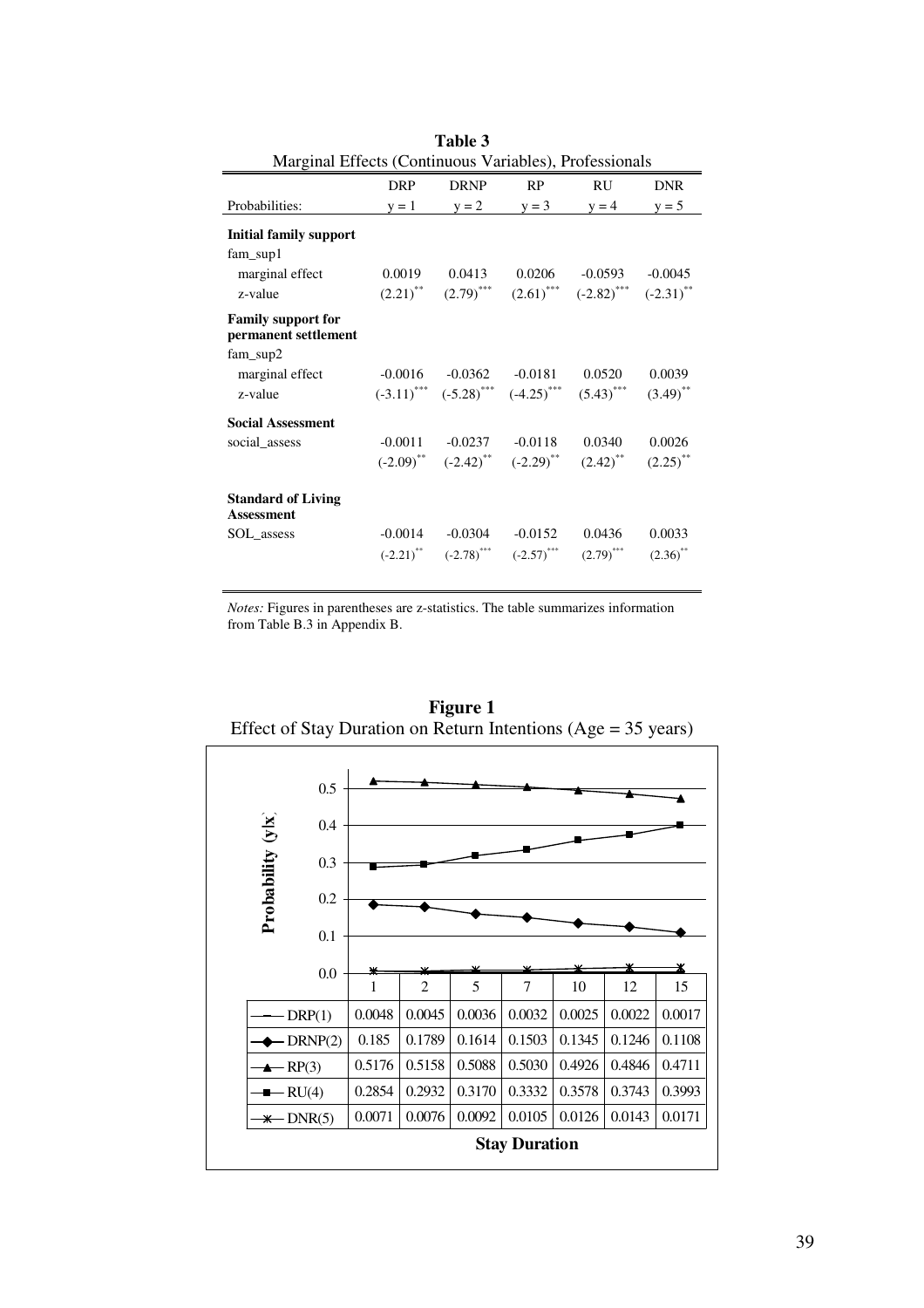**Figure 2** Cumulative Probabilities: Stay Duration & Return Intentions



**Figure 3** Effect of Work Experience in Current Country on Return Intentions

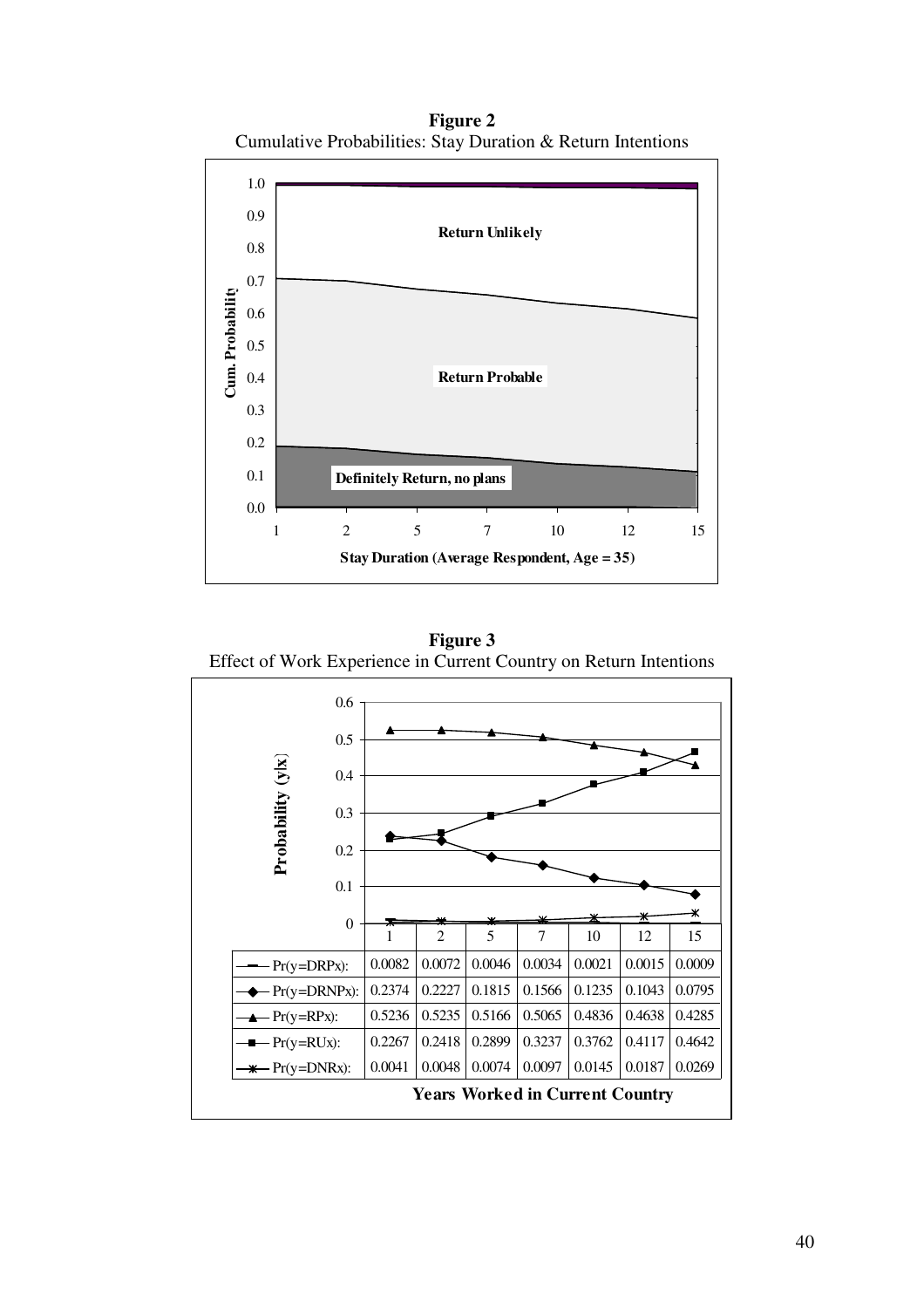**Figure 4** Cumulative Probabilities: Social Assessment of Life Abroad



**Figure 5** Cumulative Probabilities: SOL Assessment of Life Abroad

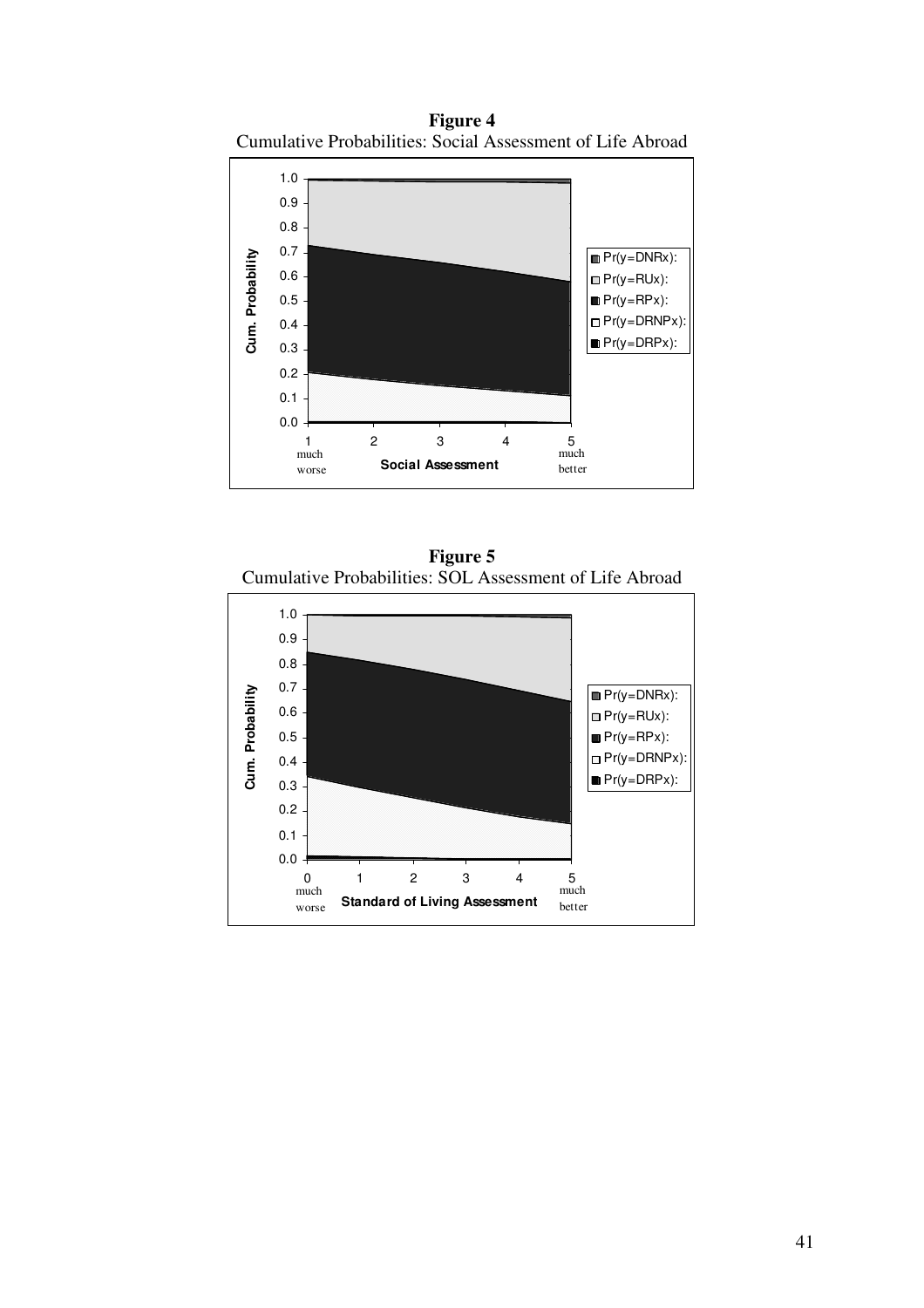# **Figure 6**





**Figure 7** Effect of Stay Duration on Return Intentions, Students



*Note*s: R\_BS: return as soon as possible without completing studies; R\_IAS: return immediately after completing studies; R\_NSAS: definitely return but not soon after completing studies; RP: probably return RU: return unlikely; DNR: definitely not return.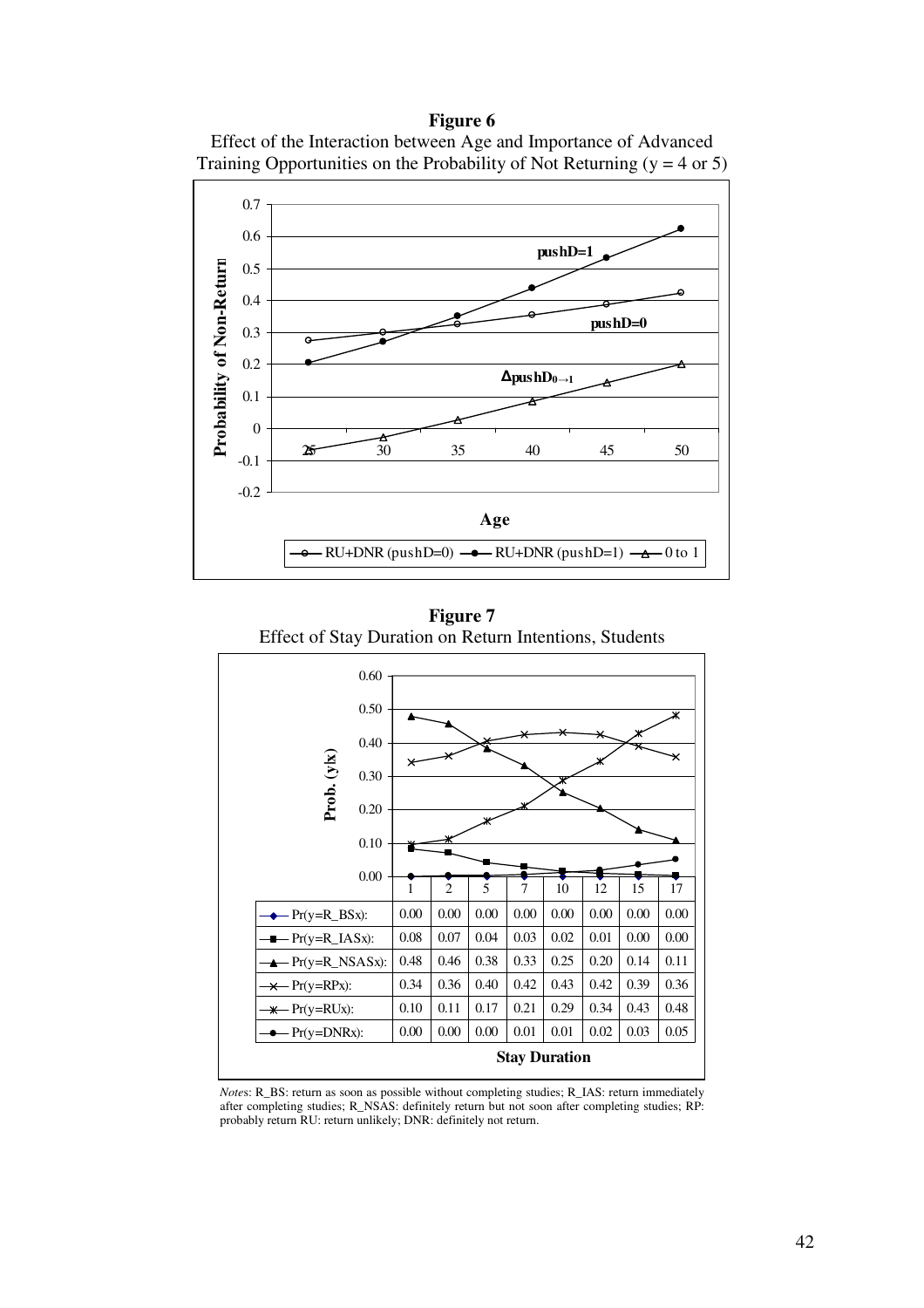| Marginal Effects of Various Variables, Students                                 |           |           |                      |           |           |            |
|---------------------------------------------------------------------------------|-----------|-----------|----------------------|-----------|-----------|------------|
|                                                                                 | $R$ BS    | $R$ IAS   | $R$ <sub>_NSAS</sub> | RP        | RU        | <b>DNR</b> |
| Probabilities:                                                                  | $y = 1$   | $y = 2$   | $y = 3$              | $y = 4$   | $y = 5$   | $y = 6$    |
| Female $0 \rightarrow 1$                                                        | $-0.0002$ | $-0.0146$ | $-0.0344$            | 0.0234    | 0.0251    | 0.0008     |
| <b>Return intentions:</b>                                                       |           |           |                      |           |           |            |
| $init\_STAY \rightarrow init\_UNSURE$                                           | 0.0003    | 0.0387    | 0.2582               | 0.0253    | $-0.2857$ | $-0.0366$  |
| $init$ _UNSURE $\rightarrow$ init_RETURN                                        | 0.0014    | 0.0663    | 0.1272               | $-0.0999$ | $-0.0923$ | $-0.0029$  |
| $init\_STAY \rightarrow init\_RETURN$                                           | 0.0017    | 0.105     | 0.3854               | $-0.0746$ | $-0.3780$ | $-0.0007$  |
| <b>Family support:</b>                                                          |           |           |                      |           |           |            |
| Not Sup. $\rightarrow$ Somewhat Sup.                                            | $-0.0006$ | $-0.0305$ | $-0.0544$            | 0.0462    | 0.0383    | 0.0011     |
| Somewhat $Sup \rightarrow Def.$ Sup.                                            | $-0.0003$ | $-0.0205$ | $-0.0579$            | 0.0329    | 0.044     | 0.0017     |
| Not Sup. $\rightarrow$ Def. Sup.                                                | $-0.0009$ | $-0.051$  | $-0.1123$            | 0.0791    | 0.0823    | 0.0028     |
| <b>Social Assessment: Worse or</b><br><b>Much Worse</b>                         |           |           |                      |           |           |            |
| soc W $0 \rightarrow 1$                                                         | 0.0007    | 0.0424    | 0.0913               | $-0.0661$ | $-0.0662$ | $-0.0021$  |
| <b>Standard of Living</b><br><b>Assessment: Better or Much</b><br><b>Better</b> |           |           |                      |           |           |            |
| SOL $B$ 0 $\rightarrow$ 1                                                       | $-0.0004$ | $-0.0219$ | $-0.0463$            | 0.0344    | 0.0332    | 0.0010     |
| <b>Turkish Student Association</b><br>membership                                |           |           |                      |           |           |            |
| TSA_member $0 \rightarrow 1$                                                    | 0.0004    | 0.0198    | 0.0462               | $-0.0315$ | $-0.0337$ | $-0.0004$  |
| Reasons for going abroad:                                                       |           |           |                      |           |           |            |
| Learn / improve language skills                                                 |           |           |                      |           |           |            |
| whygo_A $0 \rightarrow 1$                                                       | 0.0003    | 0.0162    | 0.0344               | $-0.0254$ | $-0.0246$ | $-0.0008$  |
| <b>Job requirement in Turkey</b>                                                |           |           |                      |           |           |            |
| whygo_C $0 \rightarrow 1$<br><b>Insufficient facilities for</b><br>research     | 0.0006    | 0.0311    | 0.0672               | $-0.0487$ | $-0.0485$ | $-0.0015$  |
| whygo $_F$ 0 $\rightarrow$ 1                                                    | $-0.0002$ | $-0.0120$ | $-0.0283$            | 0.0191    | 0.0206    | 0.0007     |
| Prestige and advantages of<br>international study                               |           |           |                      |           |           |            |
| whygo_G $0 \rightarrow 1$                                                       | 0.0001    | 0.0089    | 0.0215               | $-0.0143$ | $-0.0157$ | $-0.0006$  |
| Lifestyle preference                                                            |           |           |                      |           |           |            |
| Whygo_H $0 \rightarrow 1$                                                       | $-0.0004$ | $-0.0238$ | $-0.0606$            | 0.0380    | 0.0451    | 0.0017     |
| To be with spouse / family                                                      |           |           |                      |           |           |            |
| whygo $_I$ 0 $\rightarrow$ 1<br>Get away from political<br>environment          | 0.0033    | 0.1067    | 0.1238               | $-0.1411$ | $-0.0904$ | $-0.0021$  |
| whygo_K $0 \rightarrow 1$                                                       | $-0.0007$ | $-0.0466$ | $-0.1315$            | 0.0724    | 0.1021    | 0.0043     |
| <b>Reason for choosing current</b>                                              |           |           |                      |           |           |            |
| institution: job opportunities                                                  |           |           |                      |           |           |            |
| $DC_E 0 \rightarrow 1$                                                          | $-0.0005$ | $-0.0316$ | $-0.0829$            | 0.0504    | 0.0623    | 0.0024     |
| <b>Reason for choosing current</b><br>institution: same location as<br>spouse   |           |           |                      |           |           |            |
| DC $F0 \rightarrow 1$                                                           | $-0.0006$ | $-0.0406$ | $-0.1291$            | 0.0622    | 0.1033    | 0.0048     |
| <b>Adjustment factor: previous</b><br>experience                                |           |           |                      |           |           |            |
| adj $\overline{A}$ 0 $\rightarrow$ 1                                            | 0.0004    | 0.0224    | 0.048                | $-0.0353$ | $-0.0345$ | $-0.0011$  |
| <b>Adjustment factor: Turkish</b><br>friends at institution                     |           |           |                      |           |           |            |
| adj $_F$ 0 $\rightarrow$ 1                                                      | 0.0002    | 0.0152    | 0.0353               | $-0.0242$ | $-0.0257$ | $-0.0009$  |

**Table 3** Marginal Effects of Various Variables, Students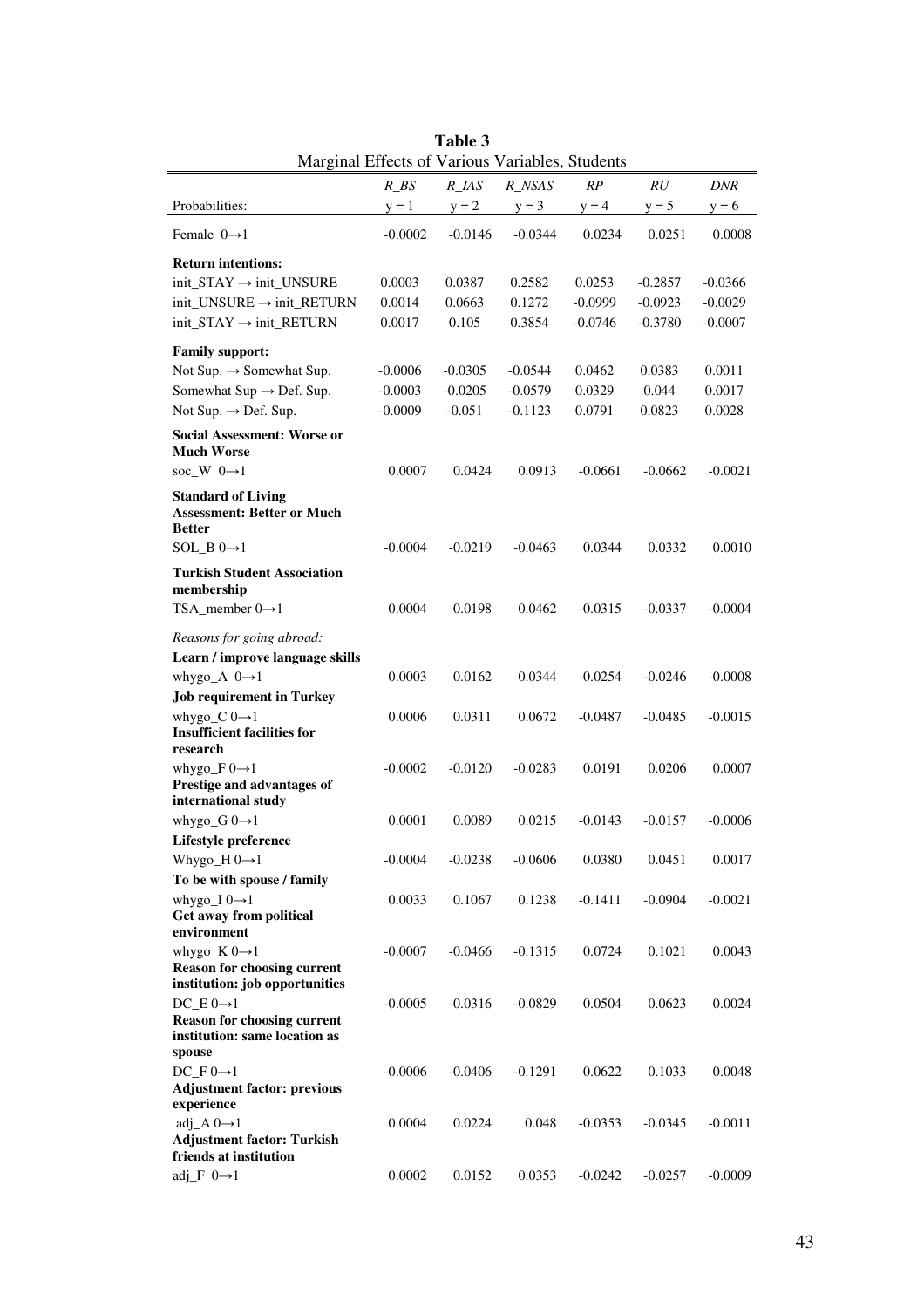| Difficulties faced while abroad:                                                                              |           |           |           |           |           |           |
|---------------------------------------------------------------------------------------------------------------|-----------|-----------|-----------|-----------|-----------|-----------|
| unemployment                                                                                                  |           |           |           |           |           |           |
| difabrd $F$ 0 $\rightarrow$ 1<br>Respondent plans to work in<br>academia                                      | 0.0007    | 0.0319    | 0.0573    | $-0.0485$ | $-0.0404$ | $-0.0011$ |
| academic_b 0→1<br><b>Respondent has compulsory</b><br>academic requirement                                    | 0.0004    | 0.0285    | 0.0752    | $-0.0455$ | $-0.0565$ | $-0.0021$ |
| compulsory $0 \rightarrow 1$<br>Push factor: being away from<br>research centers and recent<br>advances       | 0.0035    | 0.1177    | 0.1472    | $-0.1573$ | $-0.1085$ | $-0.0027$ |
| pushE=1 Difference $0 \rightarrow 1$<br>Push factor: less than satisfying<br>cultural / social life in Turkey | $-0.0004$ | $-0.0237$ | $-0.0519$ | 0.0374    | 0.0375    | 0.0012    |
| non-academic (academic_b=0)                                                                                   |           |           |           |           |           |           |
| pushG $0 \rightarrow 1$                                                                                       | $-0.0003$ | $-0.0251$ | $-0.1043$ | 0.0344    | 0.0902    | 0.0052    |
| <i>academic</i> (academic_b=1)                                                                                |           |           |           |           |           |           |
| pushG $0 \rightarrow 1$<br>Pull factor: higher level of<br>income in host country                             | $-0.0007$ | $-0.0395$ | $-0.0955$ | 0.0624    | 0.0708    | 0.0025    |
| pull_A $0 \rightarrow 1$<br>Pull factor: more organized,<br>ordered environment                               | $-0.0007$ | $-0.0378$ | $-0.0723$ | 0.0578    | 0.0514    | 0.0015    |
| pull_F $0 \rightarrow 1$<br>Pull factor: spouse's preference<br>or job                                        | $-0.0006$ | $-0.0298$ | $-0.0592$ | 0.0461    | 0.0422    | 0.0012    |
| pull $I$ 0 $\rightarrow$ 1<br><b>Last visit to Turkey decreased</b><br>return intentions                      | $-0.0006$ | $-0.0378$ | $-0.1057$ | 0.0595    | 0.0813    | 0.0033    |
| lastvis1 $0 \rightarrow 1$<br>Last visit to Turkey increased<br>return intentions                             | $-0.0006$ | $-0.0387$ | $-0.1000$ | 0.0612    | 0.0753    | 0.0029    |
| lastvis $30 \rightarrow 1$<br><b>Effect of Sept. 11: increased</b><br>return intentions                       | 0.0012    | 0.0521    | 0.0843    | $-0.0766$ | $-0.0595$ | $-0.0016$ |
| sept11_inc $0 \rightarrow 1$                                                                                  | 0.0009    | 0.0400    | 0.0715    | $-0.0604$ | $-0.0506$ | $-0.0014$ |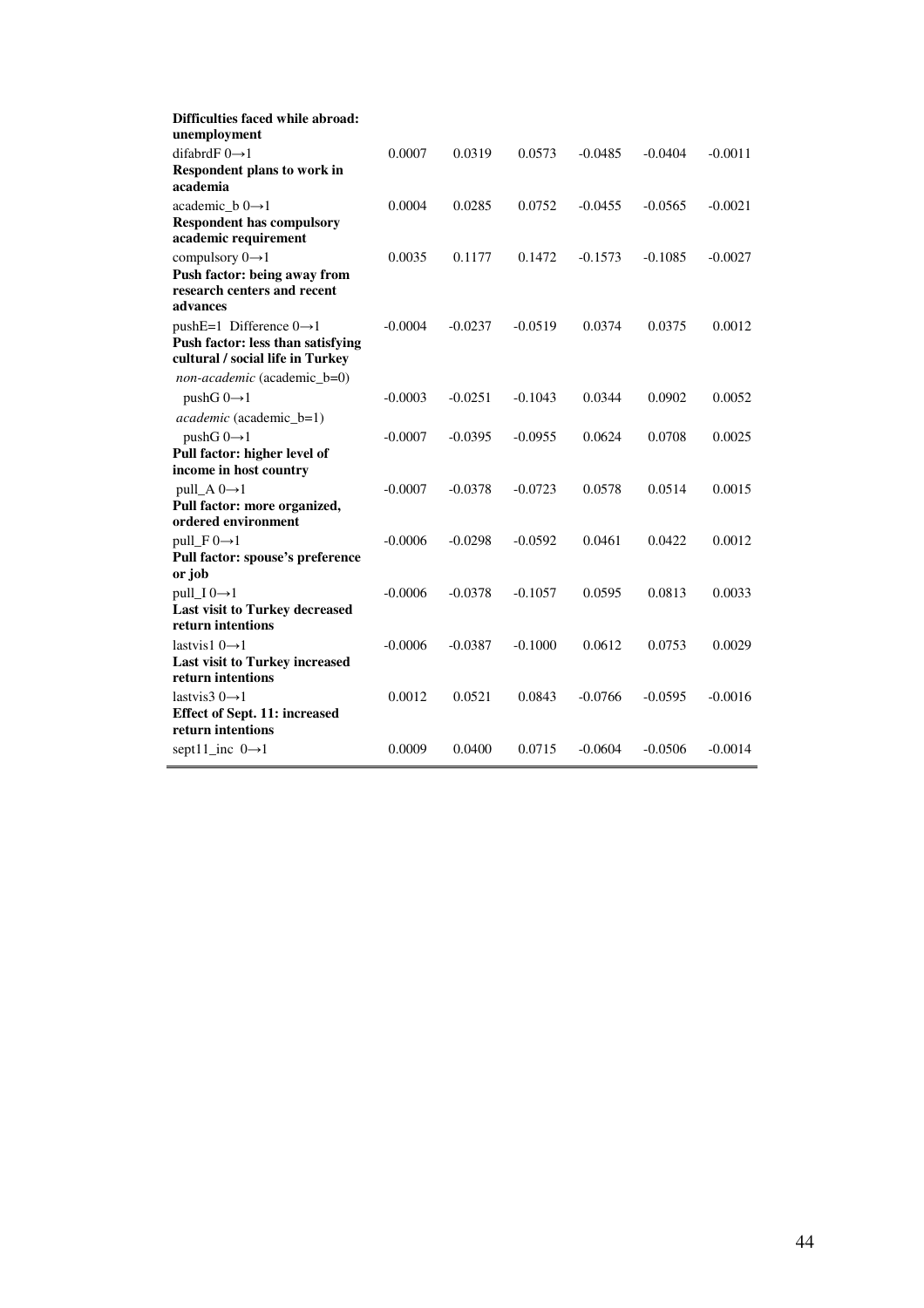#### **Appendix A**

### **A.1 Survey Methodology**

The Internet survey targeted two groups. The first group consisted of students at the undergraduate or graduate level studying at higher education institutions outside Turkey. The second group consisted of individuals with at least an undergraduate degree who were working abroad during the time of the survey. Separate questionnaires were constructed for these two groups. The initial part of the sampling strategy involved compiling a list of the names and e-mail addresses of potential participants that would serve as the sampling frame. The collection of potential participant names and contact information depended to a great extent on the existence and accessibility of student and personnel directories at institutions of higher learning and research centers, the existence of accessible and up-to-date alumni directories of Turkish universities, and the help of various Turkish associations abroad. Unfortunately, the reliance on internet search procedures in the construction of a list of potential participants inevitably set limitations on who could be reached. For example, individuals who were not members of any overseas Turkish associations, nor listed in any directories, and without e-mail address information (especially older participants) cannot be said to be adequately represented. Another limitation is that the search for survey participants concentrated on universities and associations in North America and England; time considerations did not permit expanding the search to other important destination countries, such as Germany in the case of students and the Middle East for skilled workers. The construction of a list of candidates, given the limited time frame for conducting the survey, could not be expected to be exhaustive and uncover each possible survey candidate.

An e-mail cover letter was sent to potential participants discovered through the search process described above. The cover letter explained the purpose of the study and contained a link to the web address of the survey page. Survey candidates were invited to participate in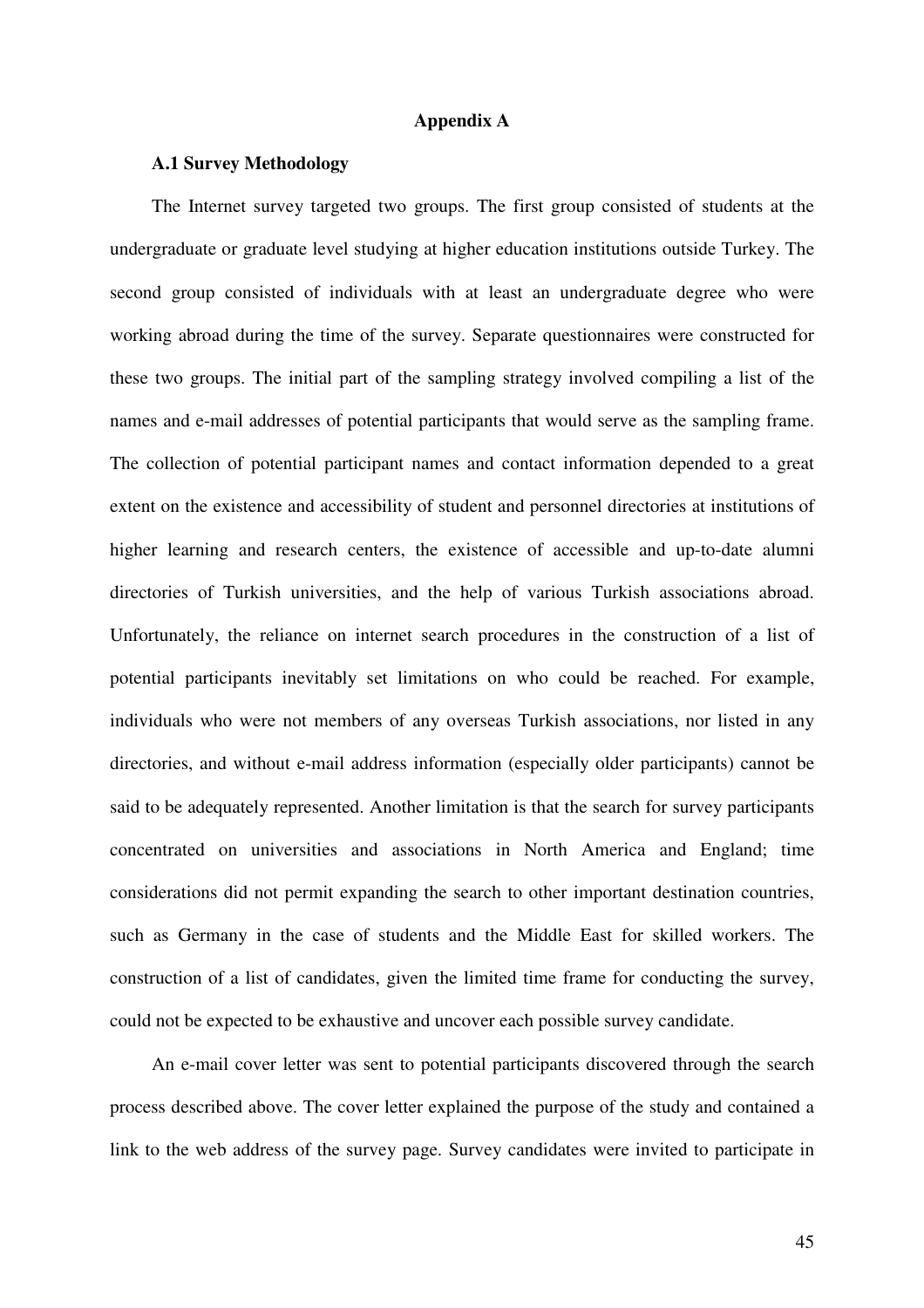the study and to forward the cover e-mail letter to colleagues and friends who they believed would fit the targeted survey population. Asking the initial group of contacts to assist in reaching other potential participants who are in the targeted populations is a nonprobability sampling method known as "snowball" or "referral" sampling (Atkinson and Flint, 2001; Rea and Parker, 1997). This sampling strategy is used when the size and distribution of the populations are not known with certainty, and the probability that a given respondent will be picked as part of the sample is also unknown.

Referral sampling is a fast and efficient, but potentially biased, means of reaching the targeted populations, which introduces the possibility that non-participants may differ systematically from participants in terms of their characteristics and in their return intentions. For this reason, the survey results cannot be used to generalize to the full targeted populations. Nevertheless, the combination of internet search and "snowball" sampling resulted in a total of 1170 responses from Turkish students studying abroad, and 1282 responses from Turkish professionals working abroad. After eliminating responses from non-target populations and incomplete answers §§§ , the number of valid responses totaled 1103 for the student survey, and 1238 for the survey of Turkish professionals. The sample sizes of the econometric models are smaller. This is due to the fact that response rates vary for some of the questions included as regressors in the estimated models.

### **A.2 Choice of Estimation Methodology**

The ordered response model makes the assumption that the explanatory variables of the model will have the same impact across each of the categories of the dependent variable, which is known as the "parallel regression assumption" (Long and Freese, 2001). It could

<sup>§§§§</sup> Non-target populations included respondents from the Turkish Republic of Northern Cyprus and secondgeneration citizens of Turkish origin. Incomplete responses were eliminated on the basis of the extent of incompleteness (e.g. if a majority of the questions were left unanswered or if important portions of the survey were not filled out).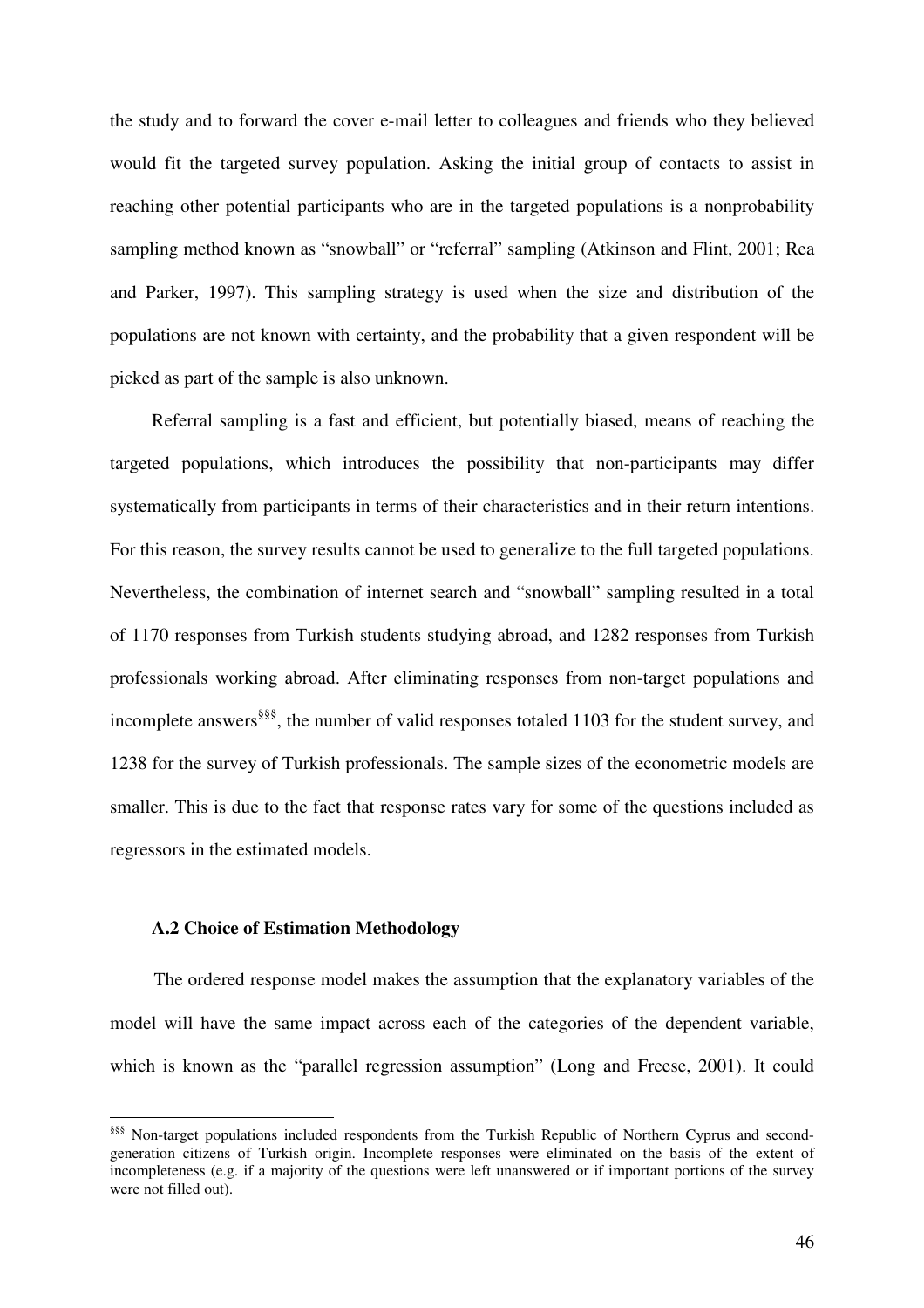well be that the coefficients of some or all of the explanatory variables are significantly different across each categorical choice, in which case alternative models must be considered, such as the multinomial logit model or generalized ordered logit / probit models. In the generalized ordered models, a separate parameter vector is estimated for each of the *J* categories (e.g.,  $\beta^1$ ,  $\beta^2$ , ...,  $\beta^j$ ). The parallel regression assumption may be tested with an approximate LR test or a Wald test (Long and Freese, 2001).

Although the parallel regression assumption is violated in both the student and professionals samples in our study, we base our results on the ordered probit model. Alternative estimation methodologies were employed, but we found that their shortcomings outweighed the advantages they offered. The drawback of using the multinomial logit model, for example, is that it does not preserve the inherent ordering of the return intention categories and therefore does not incorporate this information when estimating the coefficients of the explanatory variables. This results in a loss in the efficiency of the estimators (Long, 1997). While the generalized ordered logit model provides an alternative model that does preserve the ordering (e.g., it is a restricted version of the multinomial logit model), it is very sensitive to low frequency counts (e.g., small cell sizes). Thus, it is often necessary to combine the dependent variable categories that have low frequencies with adjacent categories in order for the estimation procedure to work. However, combining categories may also lead to a loss in information, especially if the underlying latent variable is multi-leveled or continuous. For example, while the "definitely not return" category has relatively few observations, it expresses a much more intense feeling about returning than the "unlikely to return" category, which is an important distinction within the context of the current study. As a result, we have chosen to present the results from the ordered probit model. A larger sample size and fewer explanatory variables would have made the use of generalized models more feasible.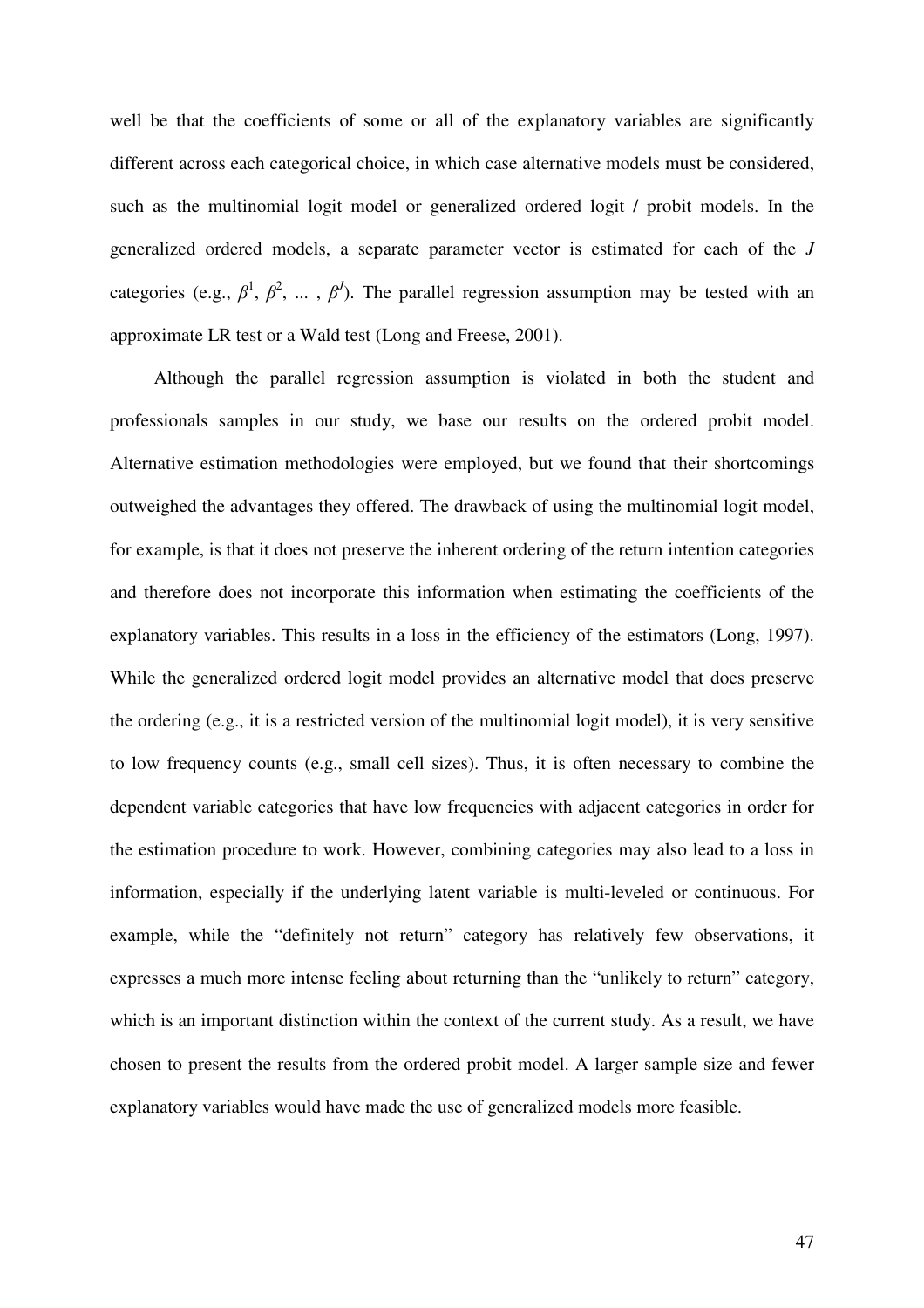#### **A.3 Model Selection based on Estimation of Exploratory Ordered Probit Models**

In part A.2, the ordered probit model was chosen as an appropriate estimation method based on the characteristics of the dependent variable. In this section, we describe the model selection procedures used to determine the set of regressors to keep in the final estimation model. There are several things to note. One is that the set of possible regressors do not have the same number of valid points (cross-sections) because of missing responses. Including some of these regressors will come at the cost of reducing the sample size and thus the precision of the estimated parameters. On the other hand, excluding key variables will also compromise the fit of the estimated model.

An initial criterion for reducing the number of regressors is to exclude variables with a large number of missing responses that are not significantly associated with the dependent variable(s), based on the chi-square test of independence. Migration theory also serves to provide a guideline for keeping or excluding variables from the initial model.

After determining the initial set of explanatory variables the next stage in model selection involves adopting an appropriate strategy for choosing the best possible model—one that fits the data well and is relatively easy to interpret. The model may be complicated by non-linearities and interactions among the regressors. One approach to take would be to start from a saturated model—a model that incorporates all possible variables, interactions and higher-order terms—and to use a backward elimination procedure. At each step, terms that are not statistically significant individually and that also do not contribute significantly to the fit of the model are eliminated. The elimination procedure continues until further model reduction involves a significant deterioration in model fit. The advantage of this approach is that all of the reduced or pared down models are nested in the previous models so that one could use testing procedures, such as the likelihood ratio (LR) test, that are suitable for testing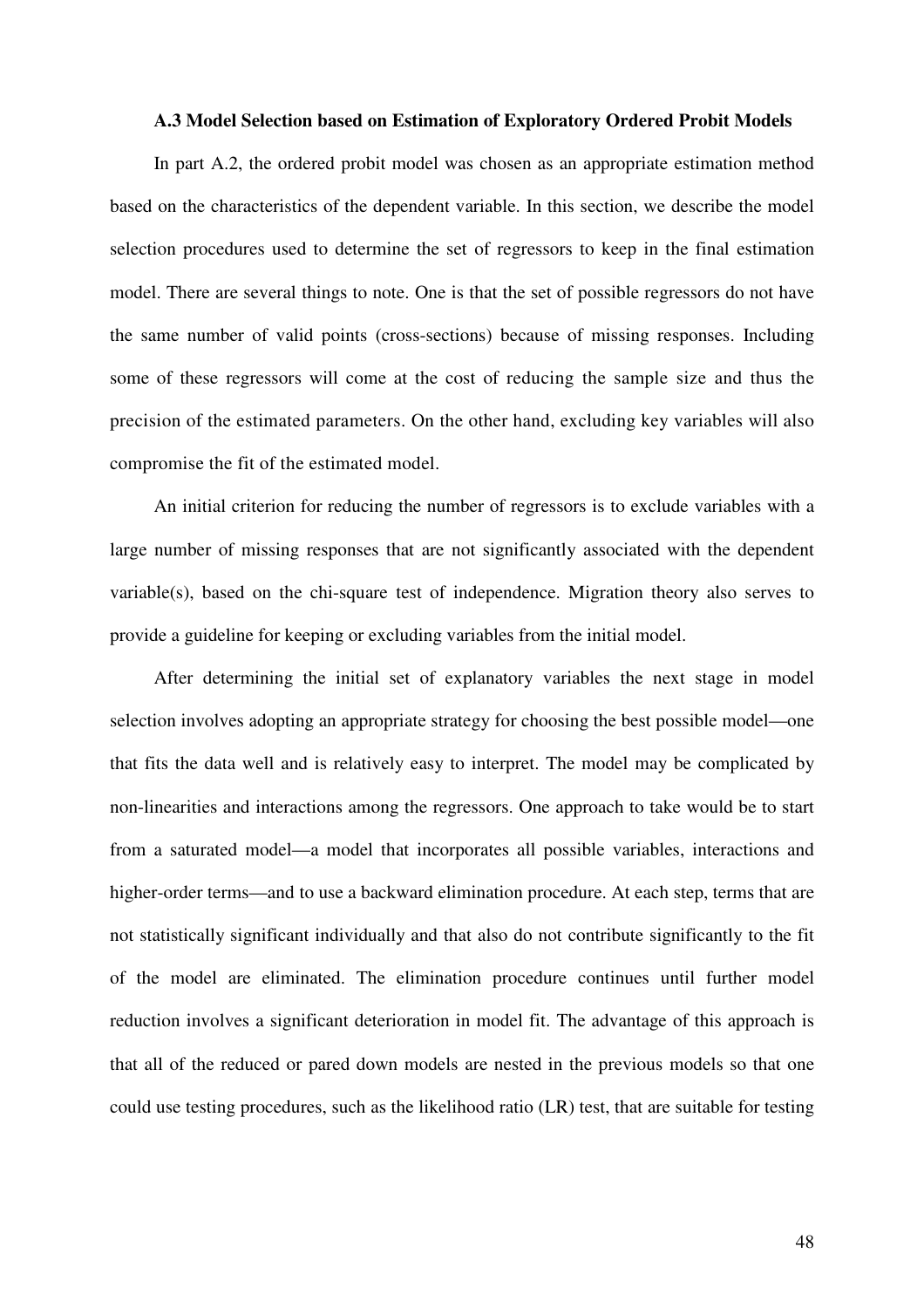nested non-linear models. Otherwise, measures of fit based on information criteria must be used to compare non-nested models or models with different sample sizes.

One of the difficulties faced is that the response rates vary considerably across different sets of questions in the survey study. For example, there is a lower response rate for questions appearing at the end of the survey than for those appearing at the beginning. This means that starting from a saturated model with all possible sets of regressors, even with the initial reduction in the variable set, leads to a significant reduction in the sample size. Another approach that can be used is that of forward selection where the explanatory variables are added sequentially to the model. The criteria for adding a variable is based on whether the new variable significantly improves the fit of the model. With this strategy, the explanatory variables that have the greatest significant bivariate association with the dependent variable are used in the initial regression; then, more complicated models are gradually built up from this preliminary model. The disadvantage of this approach is that the final model may be sensitive to the initial set of regressors and to the order in which the remaining regressors are added. The ultimate strategy adopted in the current study is a combination of both approaches.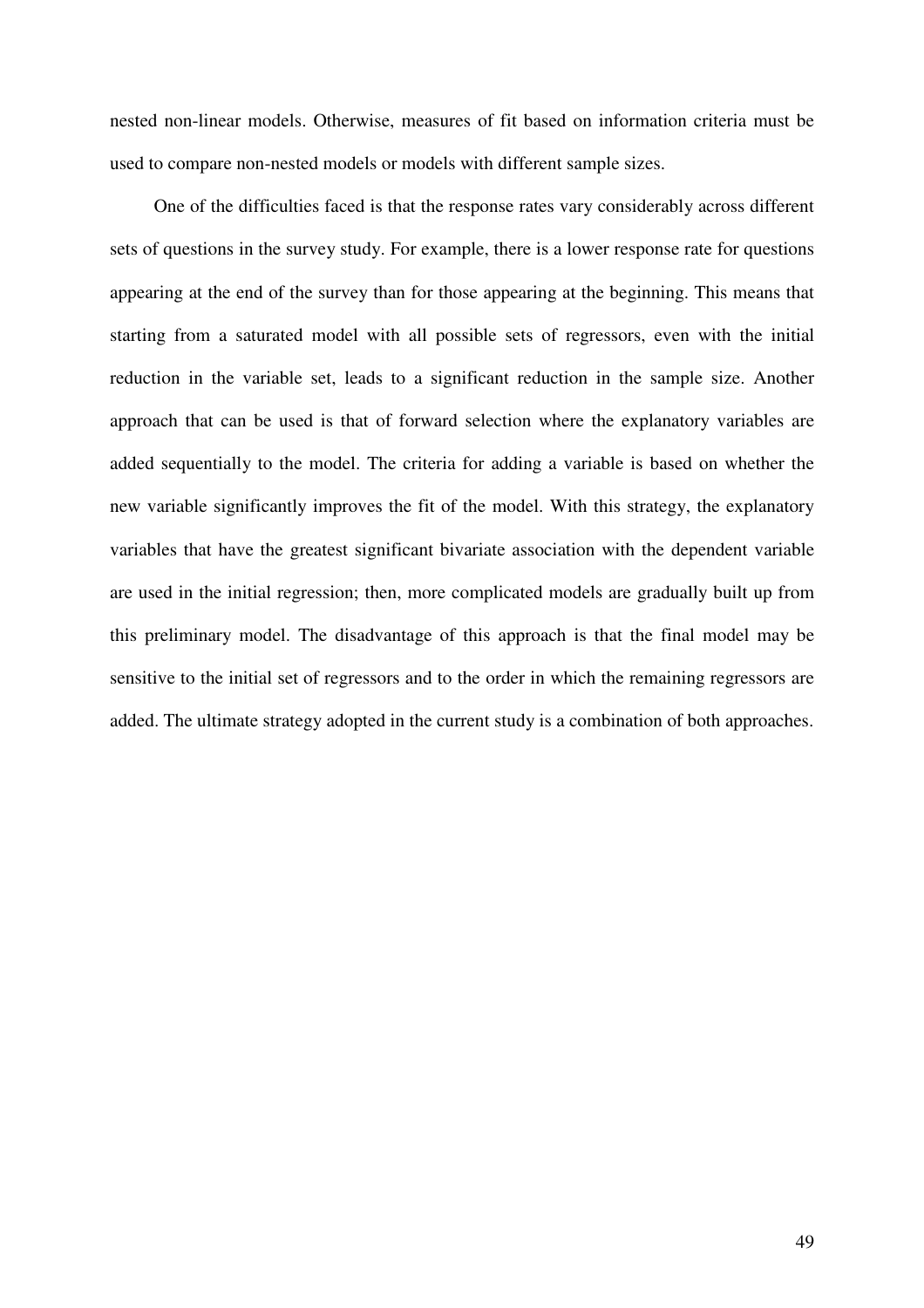# **Appendix B**

# **Table B.1**

### Summary Statistics and Descriptions of the Variables used in the Final Model, Professionals  $(n = 1031)$

| Variable         | Variable Descriptions                                                                                                                                                          | Mean    | Std<br>Dev. | Min              | Max            |
|------------------|--------------------------------------------------------------------------------------------------------------------------------------------------------------------------------|---------|-------------|------------------|----------------|
| y                | Dependent variable: return intentions<br>(1=definite return plans; 2=definite return,<br>no immediate plans; 3=return probable;<br>4=return unlikely; 5=definitely not return) | 3.15    | 0.97        | 1                | 5              |
| female           | Gender of respondent (1=female)                                                                                                                                                | 0.28    | 0.45        | $\overline{0}$   | 1              |
| init_UNSURE      | Initial return intentions: Unsure (1=yes)                                                                                                                                      | 0.36    | 0.48        | $\overline{0}$   | 1              |
| init_RETURN      | Initial return intentions: Return (1=yes)                                                                                                                                      | 0.53    | 0.50        | $\theta$         | $\mathbf{1}$   |
| age              | Age of respondent in 2001                                                                                                                                                      | 35.04   | 8.90        | 22               | 72             |
| agesq            | Square of Age                                                                                                                                                                  | 1307.99 | 722.14      | 484              | 5184           |
| staydur          | Stay duration in current country of residence<br>(years)                                                                                                                       | 12.78   | 6.89        | 1                | 32             |
| yrs_wrkd_cc      | Work experience in current country (years)                                                                                                                                     | 6.84    | 6.88        | $\mathbf{1}$     | 31             |
| spousenat        | Married to a foreign spouse (1=yes)                                                                                                                                            | 0.15    | 0.36        | $\overline{0}$   | $\mathbf{1}$   |
| <b>NWexpTUR</b>  | Respondent has no work experience in<br>Turkey (1=yes)                                                                                                                         | 0.32    | 0.47        | $\overline{0}$   | $\mathbf{1}$   |
| FFTJloc3         | Country of work after completing studies<br>abroad is Turkey (1=yes)                                                                                                           | 0.09    | 0.29        | $\theta$         | $\mathbf{1}$   |
| <b>HDTURXPHD</b> | Respondent's highest degree is a PhD from a<br>Turkish university (1=yes)                                                                                                      | 0.04    | 0.20        | $\theta$         | $\mathbf{1}$   |
| social_assess    | Assessment of social conditions abroad                                                                                                                                         | 2.63    | 1.00        | $\overline{0}$   | 5              |
| SOL_assess       | Assessment of standard of living abroad                                                                                                                                        | 4.48    | 0.81        | $\overline{0}$   | 5              |
| fam_sup1         | Family support for initial decision to go<br>abroad                                                                                                                            | 3.48    | 0.75        | $\mathbf{1}$     | $\overline{4}$ |
| fam_sup2         | Family support for settling abroad                                                                                                                                             | 4.39    | 1.51        | 1                | 6              |
| academic2        | Type of organization: Academic / Research<br>Center / Medical School                                                                                                           | 0.27    | 0.44        | $\theta$         | $\mathbf{1}$   |
| $why go_C$       | Job requirement in Turkey                                                                                                                                                      | 0.22    | 0.42        | $\theta$         | $\mathbf{1}$   |
| $why go_F$       | Insufficient facilities, equipment for research                                                                                                                                | 0.27    | 0.44        | $\theta$         | $\mathbf{1}$   |
| $why go_G$       | Prestige and advantages of study abroad                                                                                                                                        | 0.46    | 0.50        | $\theta$         | $\mathbf{1}$   |
| $why go_H$       | Lifestyle preference                                                                                                                                                           | 0.33    | 0.47        | $\theta$         | 1              |
| $why go_l$       | To be with spouse, family                                                                                                                                                      | 0.12    | 0.33        | $\overline{0}$   | $\mathbf{1}$   |
| $why go_K$       | Get away from political environment                                                                                                                                            | 0.32    | 0.47        | $\theta$         | 1              |
| pushC            | Limited job opport. in specialty                                                                                                                                               | 0.54    | 0.50        | $\theta$         | $\mathbf{1}$   |
| pushD            | No opportunity for advanced training                                                                                                                                           | 0.37    | 0.48        | 0                | 1              |
| pushF            | Lack of financial resources for business                                                                                                                                       | 0.30    | 0.46        | 0                | $\mathbf{1}$   |
| pushK            | Economic instability                                                                                                                                                           | 0.85    | 0.35        | $\boldsymbol{0}$ | $\mathbf{1}$   |
| pullE            | Greater oppr. to develop specialty                                                                                                                                             | 0.71    | 0.45        | $\theta$         | $\mathbf{1}$   |
| pullF            | More organized, ordered envir.                                                                                                                                                 | 0.77    | 0.42        | $\theta$         | 1              |
| pullG            | More satisfying social/cultural life                                                                                                                                           | 0.26    | 0.44        | $\overline{0}$   | 1              |
| pullH            | Proximity to research and innov. centers                                                                                                                                       | 0.42    | 0.49        | $\overline{0}$   | 1              |
| pullI            | Spouse's preference or job                                                                                                                                                     | 0.31    | 0.46        | 0                | 1              |
| pullJ            | Better educational opport. For children                                                                                                                                        | 0.37    | 0.48        | 0                | 1              |
| pullK            | Need to finish /continue with current project                                                                                                                                  | 0.16    | 0.36        | $\overline{0}$   | $\mathbf{1}$   |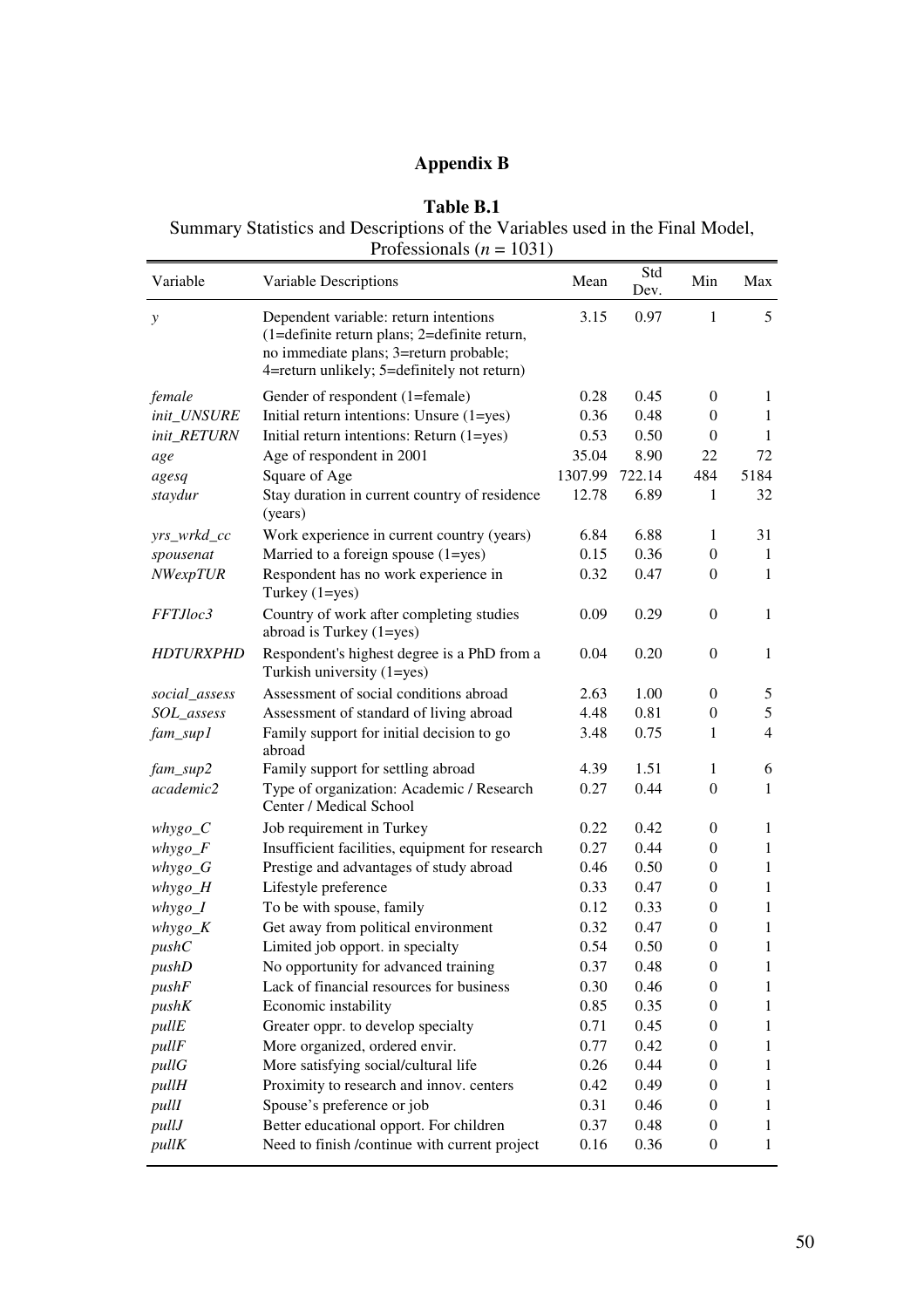| Variable           | Variable Description                                                   | Mean | Std<br>Dev. | Min      | Max |
|--------------------|------------------------------------------------------------------------|------|-------------|----------|-----|
| pullL              | Other                                                                  | 0.05 | 0.21        | $\Omega$ | 1   |
| Hdnew <sub>2</sub> | Field of Highest Degree:<br>Education/Languages/Social Sciences/Arts   | 0.04 | 0.20        | 0        | 1   |
| Hdnew <sub>3</sub> | Field of Highest Degree:<br>Engineering/Math/Science/Medicine          | 0.66 | 0.47        | $\Omega$ | 1   |
| $adj_A$            | Adjustment factor: previous experience                                 | 0.43 | 0.50        | $\Omega$ | 1   |
| $adj_C$            | Adjustment factor: support from TSA<br>(Turkish Student Association)   | 0.05 | 0.21        | 0        | 1   |
| difabrdA           | Difficulties abroad: being away from family                            | 0.83 | 0.38        | $\Omega$ | 1   |
| contrB2            | Contribution to Turkey: Lobbying actitivies<br>on behalf of Turkey     | 0.60 | 0.49        | 0        | 1   |
| FTr4               | Formal training received abroad is specific to<br>organization (1=yes) | 0.04 | 0.19        | $\Omega$ | 1   |
| <i>lastvis1</i>    | Last visit to Turkey decreased return<br>intentions $(1 = yes)$        | 0.28 | 0.45        | $\Omega$ | 1   |
| lastvis3           | Last visit to Turkey increased return<br>intentions $(1 = yes)$        | 0.09 | 0.29        | $\Omega$ | 1   |
| $sept11$ _inc      | Effect of September 11, 2001 (1=increased<br>return intentions)        | 0.10 | 0.30        | $\Omega$ | 1   |

**Table B.1** continued.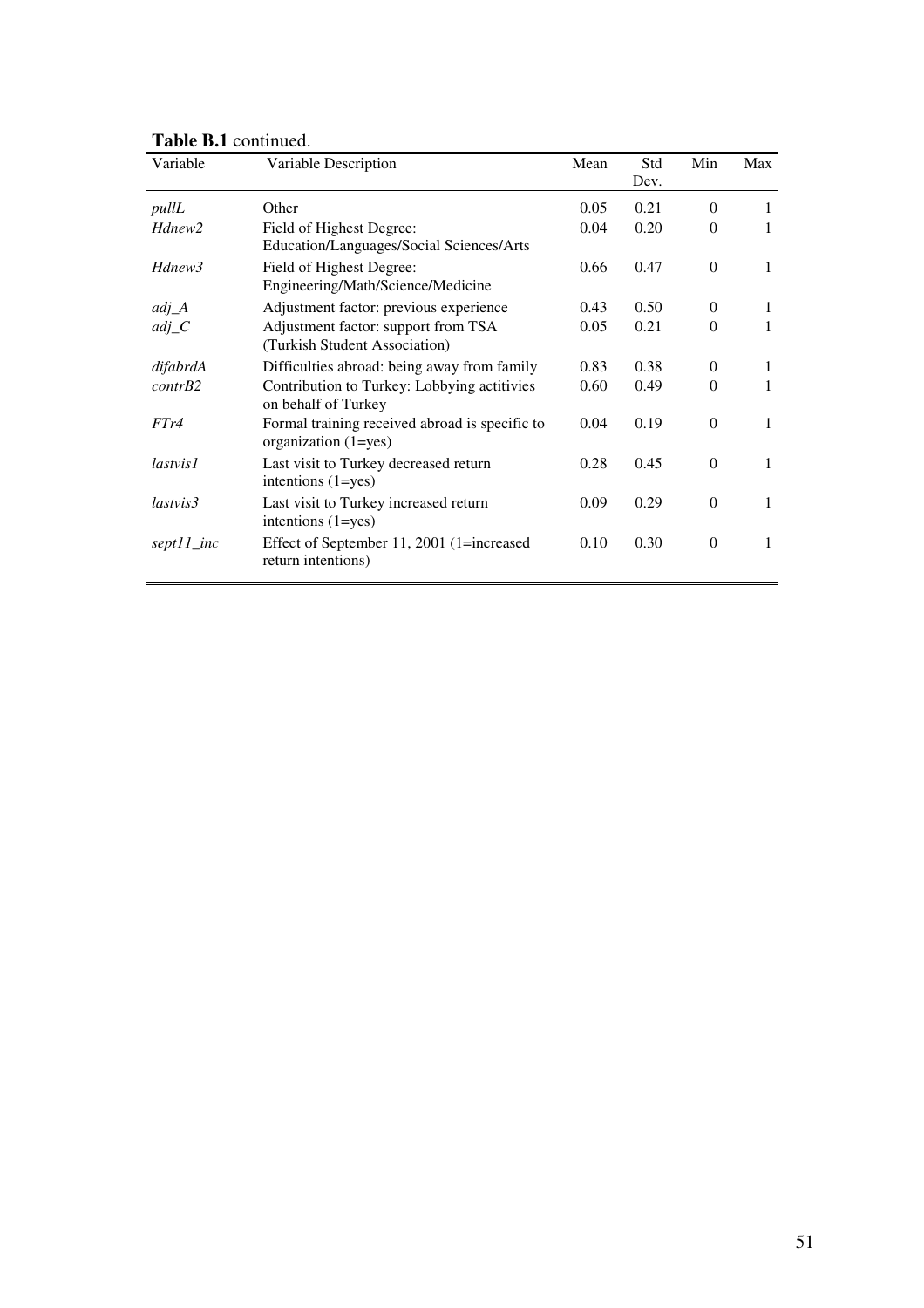| Variable                 | Variable Descriptions                                                                                                                                                                        | Mean   | Std<br>Dev. | Min              | Max          |
|--------------------------|----------------------------------------------------------------------------------------------------------------------------------------------------------------------------------------------|--------|-------------|------------------|--------------|
| $\mathcal{Y}$            | Dependent variable: return intentions<br>(1=return without completing studies;<br>2=return immed. after compl. studies;<br>3=return probable; 4=return unlikely;<br>5=definitely not return) | 3.57   | 1.06        | 1                | 6            |
| female                   | Gender of respondent (1=female)                                                                                                                                                              | 0.39   | 0.49        | $\overline{0}$   | -1           |
| age                      | Age of respondent in 2001                                                                                                                                                                    | 26.96  | 3.67        | 18               | 44           |
| agesq                    | Square of Age                                                                                                                                                                                | 740.40 | 207.08      | 324              | 1936         |
| init_UNSURE              | Initial return intentions: Unsure (1=yes)                                                                                                                                                    | 0.37   | 0.48        | $\theta$         | 1            |
| init_STAY                | Initial return intentions: Return (1=yes)                                                                                                                                                    | 0.09   | 0.29        | $\theta$         | $\mathbf{1}$ |
| staydur1                 | Stay duration in current country of residence                                                                                                                                                |        |             |                  |              |
|                          | (years)                                                                                                                                                                                      | 2.79   | 2.31        | $\mathbf{0}$     | 13           |
| FAMSUP1_S                | Family support for initial decision to go<br>abroad $(1 =$ supportive)                                                                                                                       | 0.95   | 0.21        | $\overline{0}$   | $\mathbf{1}$ |
| FAMSUP2_SS<br>FAMSUP2_DS | Family support for settling abroad<br>(1=somewhat supportive)<br>Family support for settling abroad                                                                                          | 0.48   | 0.50        | $\overline{0}$   | $\mathbf{1}$ |
|                          | (1=definitely supportive)                                                                                                                                                                    | 0.27   | 0.44        | $\overline{0}$   | $\mathbf{1}$ |
| $soc_{W}$                | Assessment of social conditions abroad<br>(1=much worse or worse)                                                                                                                            | 0.44   | 0.50        | $\boldsymbol{0}$ | $\mathbf{1}$ |
| $SOL_B$                  | Assessment of standard of living abroad<br>(1=better or much better)                                                                                                                         | 0.69   | 0.46        | $\boldsymbol{0}$ | $\mathbf{1}$ |
| TSA_member               | Turkish Student Association membership                                                                                                                                                       |        |             |                  |              |
|                          | $(1 = yes)$                                                                                                                                                                                  | 0.57   | 0.49        | $\overline{0}$   | $\mathbf{1}$ |
| $res\_USA$               | Current residence is USA (1=yes)                                                                                                                                                             | 0.86   | 0.35        | 0                | 1            |
| fieldnew1<br>fieldnew3   | Current field of study: arch / econ / admin<br>Current field of study: engin / math / science                                                                                                | 0.29   | 0.45        | $\mathbf{0}$     | $\mathbf{1}$ |
|                          | / medic                                                                                                                                                                                      | 0.58   | 0.49        | $\theta$         | 1            |
| $div\_sep$               | Respondent is divorced or separated                                                                                                                                                          | 0.02   | 0.15        | $\theta$         | 1            |
| not_married              | Respondent has never married                                                                                                                                                                 | 0.71   | 0.45        | $\theta$         | $\mathbf{1}$ |
| spousenat                | Respondent is married to a foreign spouse                                                                                                                                                    | 0.02   | 0.14        | $\theta$         | $\mathbf{1}$ |
| $why go_A$               | Learn language, improve language skills                                                                                                                                                      | 0.25   | 0.44        | $\mathbf{0}$     | $\mathbf{1}$ |
| $why go_C$               | Job requirement in Turkey                                                                                                                                                                    | 0.41   | 0.49        | $\boldsymbol{0}$ | $\mathbf{1}$ |
| $why go_F$               | Insufficient facilities, equipment for research                                                                                                                                              | 0.45   | 0.50        | $\boldsymbol{0}$ | $\mathbf{1}$ |
| $why go_G$               | Prestige and advantages of study abroad                                                                                                                                                      | 0.72   | 0.45        | $\boldsymbol{0}$ | $\mathbf{1}$ |
| whygo_H                  | Lifestyle preference                                                                                                                                                                         | 0.24   | 0.43        | $\boldsymbol{0}$ | $\mathbf{1}$ |
| $why go_l$               | To be with spouse, family                                                                                                                                                                    | 0.08   | 0.27        | $\boldsymbol{0}$ | $\mathbf{1}$ |
| $why go_K$               | Get away from political environment                                                                                                                                                          | 0.25   | 0.44        | 0                | $\mathbf{1}$ |
| $DC\_E$                  | Chose current institution because of job<br>opportunities                                                                                                                                    | 0.26   | 0.44        | $\boldsymbol{0}$ | 1            |
| $DC_F$                   | Chose current institution to be near spouse                                                                                                                                                  | 0.11   | 0.31        | 0                | $\mathbf{1}$ |
| $adj_A$                  | Adjustment Factor: previous experience                                                                                                                                                       | 0.34   | 0.47        | $\boldsymbol{0}$ | $\mathbf{1}$ |
| $adj_F$                  | Adjustment Factor: Turkish friends at                                                                                                                                                        |        |             |                  |              |
|                          | institution of study                                                                                                                                                                         | 0.57   | 0.50        | $\boldsymbol{0}$ | 1            |

**Table B.2** Summary Statistics and Descriptions of the Variables used in the Final Model, Students  $(n = 960)$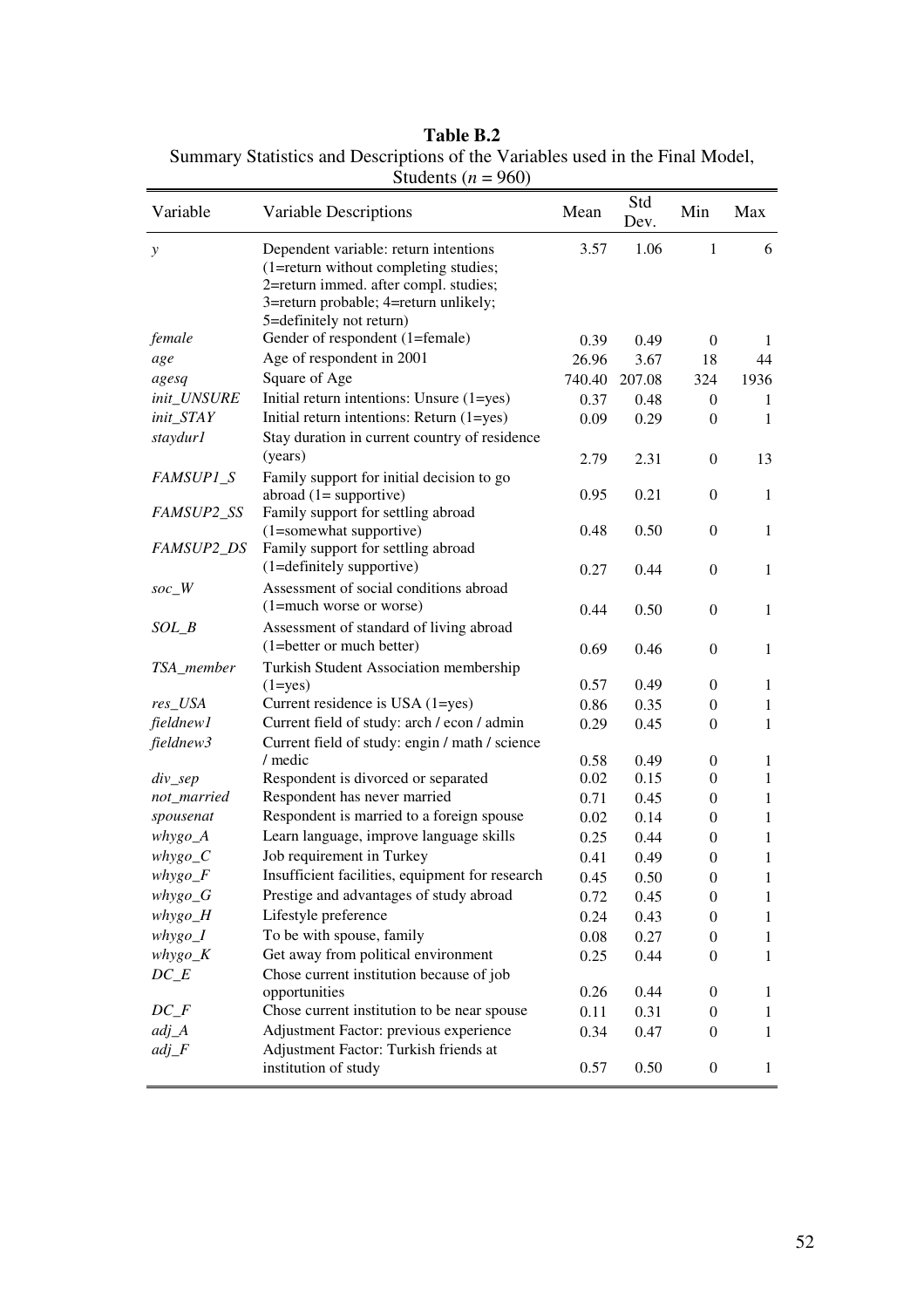| Variable      | Variable Description                                                     | Mean | Std<br>Dev. | Min              | Max          |
|---------------|--------------------------------------------------------------------------|------|-------------|------------------|--------------|
| difabrdF      | Difficulties faced while abroad:<br>unemployment                         | 0.05 | 0.21        | $\theta$         | 1            |
| academic_b    | Respondent plans to work in academia 5<br>years after completing studies | 0.47 | 0.50        | $\Omega$         | $\mathbf{1}$ |
| compulsory    | Respondent is bound by compulsory<br>academic service requirement        | 0.18 | 0.38        | $\theta$         | $\mathbf{1}$ |
| pushE         | Push Factor: being away from research<br>centers and recent advance      | 0.59 | 0.49        | $\boldsymbol{0}$ | $\mathbf{1}$ |
| pushG         | Push Factor: less than satisfying cultural and<br>social life            | 0.23 | 0.42        | $\theta$         | $\mathbf{1}$ |
| pullA         | Pull Factor: a higher level of income in host<br>country                 | 0.76 | 0.43        | $\Omega$         | $\mathbf{1}$ |
| pullC         | Pull Factor: better work environment                                     | 0.68 | 0.47        | $\theta$         | $\mathbf{1}$ |
| pullD         | Pull Factor: greater job availability in<br>specialization               | 0.75 | 0.43        | $\boldsymbol{0}$ | $\mathbf{1}$ |
| pullF         | Pull Factor: more organized, ordered<br>environment                      | 0.76 | 0.42        | $\Omega$         | $\mathbf{1}$ |
| pullH         | Pull Factor: proximity to research and<br>innovation centers             | 0.60 | 0.49        | $\Omega$         | $\mathbf{1}$ |
| pullI         | Pull Factor: spouse's preference or job                                  | 0.21 | 0.41        | $\Omega$         | $\mathbf{1}$ |
| pullJ         | Pull Factor: better educational opportunities                            |      |             |                  |              |
|               | for children                                                             | 0.19 | 0.39        | $\Omega$         | $\mathbf{1}$ |
| pullK         | Pull Factor: need to finish current project                              | 0.30 | 0.46        | $\Omega$         | $\mathbf{1}$ |
| pullL         | Pull Factor: other factors                                               | 0.04 | 0.19        | $\Omega$         | $\mathbf{1}$ |
| lastvis1      | Last visit to Turkey decreased return<br>intentions $(1 = yes)$          | 0.32 | 0.47        | $\boldsymbol{0}$ | $\mathbf{1}$ |
| lastvis3      | Last visit to Turkey increased return<br>intentions $(1 = yes)$          | 0.09 | 0.29        | $\theta$         | $\mathbf{1}$ |
| $sept11$ _inc | Effect of September 11, 2001 (1=increased<br>return intentions)          | 0.14 | 0.34        | $\Omega$         | $\mathbf{1}$ |

# **Table B.2** continued.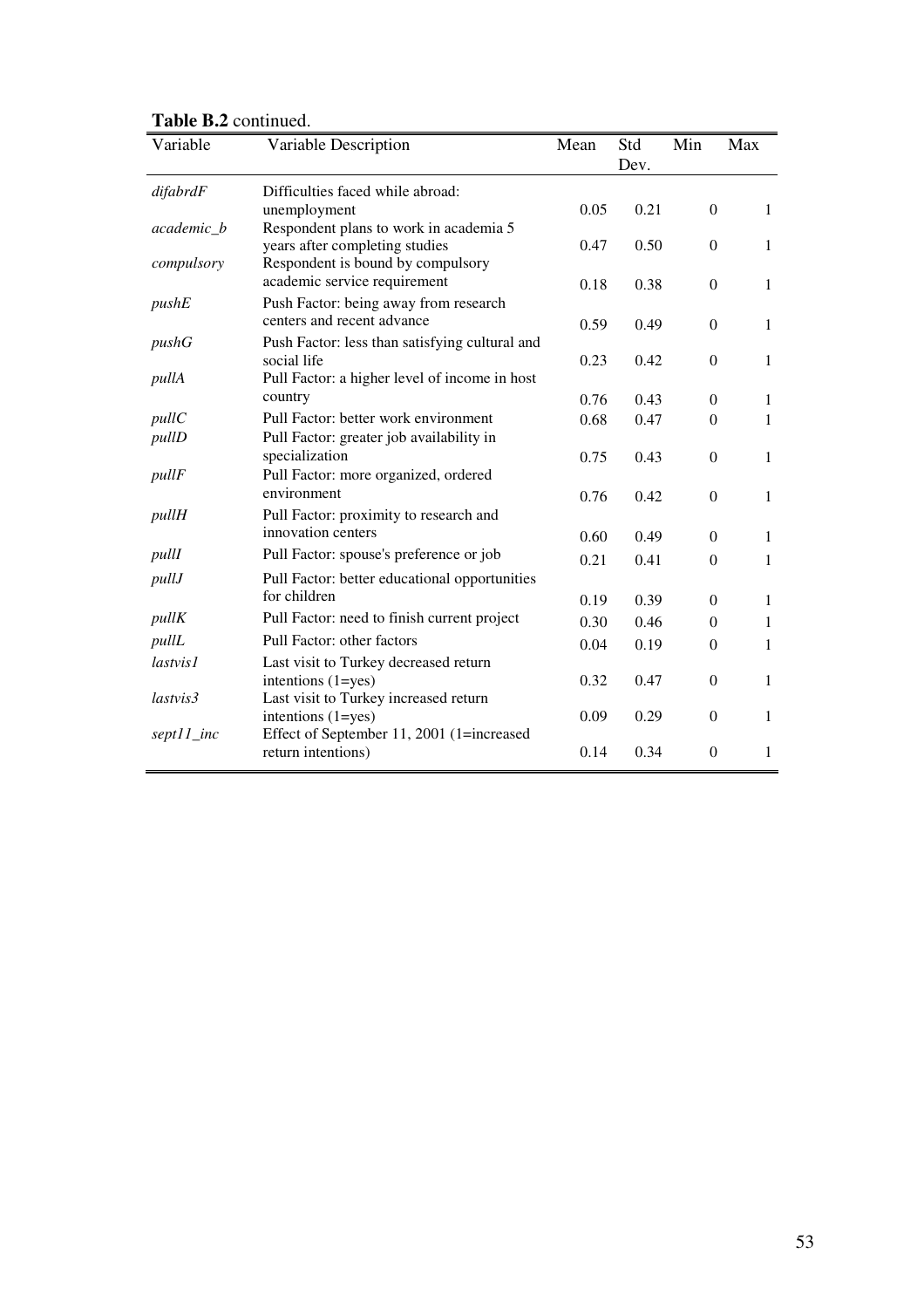| Estimation Results and Marginal Effects for Each Outcome, Ordered Probit Model, Professionals |                      |                     |           |           |           |           |           |
|-----------------------------------------------------------------------------------------------|----------------------|---------------------|-----------|-----------|-----------|-----------|-----------|
|                                                                                               |                      |                     |           |           | dy/dx     |           |           |
| <b>Explanatory Variables</b>                                                                  | $\boldsymbol{B}$ (a) | z-value             | $y = 1$   | $y = 2$   | $y = 3$   | $y = 4$   | $y = 5$   |
| female (b)                                                                                    | 0.355                | $(2.40)$ **         | $-0.0031$ | $-0.0773$ | $-0.0518$ | 0.1211    | 0.0111    |
| init_UNSURE (b)                                                                               | $-0.950$             | $(6.65)$ ***        | 0.0172    | 0.2433    | 0.0532    | $-0.2928$ | $-0.0210$ |
| init_RETURN (b)                                                                               | $-1.323$             | $(8.87)$ ***        | 0.0186    | 0.2930    | 0.1480    | $-0.4107$ | $-0.0488$ |
|                                                                                               | 0.085                |                     |           |           |           |           | 0.0022    |
| age                                                                                           |                      | (1.11)              | $-0.0009$ | $-0.0199$ | $-0.0099$ | 0.0286    |           |
| agesq                                                                                         | $-0.001$             | (0.54)              | 0.0000    | 0.0001    | 0.0001    | $-0.0002$ | 0.0000    |
| staydur                                                                                       | 0.327                | $(3.40)$ ***        | $-0.0034$ | $-0.0767$ | $-0.0382$ | 0.1100    | 0.0083    |
| yrs_wrkd_cc                                                                                   | 0.051                | $(3.23)$ ***        | $-0.0005$ | $-0.0120$ | $-0.0060$ | 0.0172    | 0.0013    |
| <b>AGExSTAYDUR</b>                                                                            | $-0.012$             | $(2.77)$ ***        | 0.0001    | 0.0029    | 0.0014    | $-0.0042$ | $-0.0003$ |
| AGESQxSTAYDUR                                                                                 | 0.000                | $(2.05)$ **         | 0.0000    | 0.0000    | 0.0000    | 0.0000    | 0.0000    |
| spousnat2 (b)                                                                                 | 0.403                | $(3.43)$ ***        | $-0.0030$ | $-0.0824$ | $-0.0674$ | 0.1383    | 0.0145    |
| NWexpTUR (b)                                                                                  | 0.213                | $(2.45)$ **         | $-0.0020$ | $-0.0482$ | $-0.0279$ | 0.0722    | 0.0060    |
| FFTJloc3 (b)                                                                                  | 0.475                | $(3.18)$ ***        | $-0.0031$ | $-0.0918$ | $-0.0874$ | 0.1630    | 0.0194    |
| HDTURXPHD (b)                                                                                 | $-0.477$             | $(2.31)$ **         | 0.0093    | 0.1320    | 0.0113    | $-0.1451$ | $-0.0075$ |
| social_assess                                                                                 | 0.101                | $(2.43)$ **         | $-0.0011$ | $-0.0237$ | $-0.0118$ | 0.0340    | 0.0026    |
| SOL_assess                                                                                    | 0.129                | $(2.80)$ ***        | $-0.0014$ | $-0.0304$ | $-0.0152$ | 0.0436    | 0.0033    |
| fam_sup1                                                                                      | $-0.176$             | $(2.82)$ ***        | 0.0019    | 0.0413    | 0.0206    | $-0.0593$ | $-0.0045$ |
| fam_sup2                                                                                      | 0.154                | $(5.46)$ ***        | $-0.0016$ | $-0.0362$ | $-0.0181$ | 0.0520    | 0.0039    |
| academic2 (b)                                                                                 | 0.078                | (0.39)              | $-0.0008$ | $-0.0179$ | $-0.0096$ | 0.0263    | 0.0021    |
| whygo $_C$ (b)                                                                                | $-0.190$             | $(1.92)^*$          | 0.0023    | 0.0466    | 0.0181    | $-0.0627$ | $-0.0043$ |
| $whygo_F(b)$                                                                                  | 1.536                | $(4.22)$ ***        | $-0.0111$ | $-0.2538$ | $-0.2912$ | 0.4475    | 0.1085    |
| $whygo_G(b)$                                                                                  | $-0.666$             | $(1.69)*$           | 0.0085    | 0.1595    | 0.0670    | $-0.2177$ | $-0.0172$ |
| $whygo_H(b)$                                                                                  | 0.178                | $(2.14)$ **         | $-0.0017$ | $-0.0407$ | $-0.0229$ | 0.0604    | 0.0049    |
| whygo $I(b)$                                                                                  | $-0.454$             | $(2.95)$ ***        | 0.0078    | 0.1217    | 0.0200    | $-0.1416$ | $-0.0080$ |
| whygo $_K$ $(b)$                                                                              | 0.144                | $(1.69)*$           | $-0.0014$ | $-0.0331$ | $-0.0183$ | 0.0489    | 0.0039    |
| FxWHYGOC (b)                                                                                  | 0.347                | $(1.69)^*$          | $-0.0025$ | $-0.0700$ | $-0.0598$ | 0.1195    | 0.0128    |
| FxWHYGOI (b)                                                                                  | 0.396                | $(1.73)*$           | $-0.0027$ | $-0.0782$ | $-0.0707$ | 0.1363    | 0.0153    |
| ACADxWHYGOG (b)                                                                               | $-0.465$             | $(2.49)$ **         | 0.0082    | 0.1253    | 0.0189    | $-0.1443$ | $-0.0080$ |
| <b>AGExWHYGOF</b>                                                                             | $-0.042$             | $(4.14)$ ***        | 0.0004    | 0.0098    | 0.0049    | $-0.0140$ | $-0.0011$ |
| AGExWHYGOG                                                                                    | 0.021                | $(1.74)$ *          | $-0.0002$ | $-0.0050$ | $-0.0025$ | 0.0071    | 0.0005    |
| pushC(b)                                                                                      | $-0.070$             | (0.69)              | 0.0007    | 0.0164    | 0.0083    | $-0.0237$ | $-0.0018$ |
| pushD(b)                                                                                      | $-0.966$             | $(2.96)$ ***        | 0.0174    | 0.2466    | 0.0556    | $-0.2979$ | $-0.0217$ |
| pushF(b)                                                                                      | $-0.132$             | $(1.65)*$           | 0.0015    | 0.0318    | 0.0140    | $-0.0442$ | $-0.0032$ |
| pushK(b)                                                                                      | 0.368                | $(3.38)$ ***        | $-0.0056$ | $-0.0961$ | $-0.0228$ | 0.1174    | 0.0071    |
| pullE (b)                                                                                     | 0.263                | $(2.59)$ ***        | $-0.0033$ | $-0.0648$ | $-0.0246$ | 0.0867    | 0.0060    |
| pullF(b)                                                                                      | 0.164                | $(1.76)^*$          | $-0.0020$ | $-0.0399$ | $-0.0162$ | 0.0543    | 0.0038    |
| pullG (b)                                                                                     |                      | $0.275$ $(3.05)***$ | $-0.0025$ | $-0.0605$ | $-0.0390$ | 0.0937    | 0.0083    |
| pullH (b)                                                                                     | $-0.215$             | $(2.10)$ **         | 0.0024    | 0.0512    | 0.0234    | $-0.0718$ | $-0.0053$ |
| pullI(b)                                                                                      | 0.357                | $(3.58)$ ***        | $-0.0033$ | $-0.0787$ | $-0.0504$ | 0.1215    | 0.0109    |
| pullJ (b)                                                                                     | 0.317                | $(3.67)$ ***        | $-0.0031$ | $-0.0716$ | $-0.0417$ | 0.1073    | 0.0090    |
| pullK(b)                                                                                      | $-0.618$             | $(4.99)$ ***        | 0.0122    | 0.1694    | 0.0159    | $-0.1873$ | $-0.0102$ |
| pullL(b)                                                                                      | $-0.460$             | $(2.12)$ **         | 0.0087    | 0.1264    | 0.0130    | $-0.1407$ | $-0.0074$ |
| femalexpushC (b)                                                                              | $-0.257$             | (1.61)              | 0.0035    | 0.0650    | 0.0204    | $-0.0835$ | $-0.0054$ |
| femalexpullI (b)                                                                              | $-0.469$             | $(2.73)$ ***        | 0.0084    | 0.1267    | 0.0184    | $-0.1454$ | $-0.0080$ |
| femalexpullK (b)                                                                              | 0.380                | (1.58)              | $-0.0026$ | $-0.0750$ | $-0.0679$ | 0.1309    | 0.0146    |
| femalexpullL (b)                                                                              | 0.813                | $(1.99)$ **         | $-0.0034$ | $-0.1244$ | $-0.1877$ | 0.2632    | 0.0523    |
| ACADxpushC (b)                                                                                | 0.387                | $(2.24)$ **         | $-0.0029$ | $-0.0791$ | $-0.0650$ | 0.1330    | 0.0140    |
| ACADxpullE (b)                                                                                | $-0.292$             | (1.36)              | 0.0039    | 0.0736    | 0.0236    | $-0.0950$ | $-0.0062$ |
| ACADxpullH (b)                                                                                | 0.493                | $(2.40)$ **         | $-0.0036$ | $-0.0991$ | $-0.0848$ | 0.1688    | 0.0187    |
| AGExpushD                                                                                     | 0.030                | $(3.14)$ ***        | $-0.0003$ | $-0.0069$ | $-0.0035$ | 0.0100    | 0.0008    |
| HDnew2(b)                                                                                     | 0.544                | $(3.03)$ ***        | $-0.0031$ | $-0.0988$ | $-0.1089$ | 0.1857    | 0.0252    |
| HDnew3(b)                                                                                     | 0.270                | $(3.29)$ ***        | $-0.0033$ | $-0.0658$ | $-0.0266$ | 0.0893    | 0.0063    |
| $adj_A(b)$                                                                                    | $-0.268$             | $(3.58)$ ***        | 0.0030    | 0.0640    | 0.0293    | $-0.0896$ | $-0.0067$ |
| $adj_C(b)$                                                                                    | $-0.248$             | (1.51)              | 0.0036    | 0.0639    | 0.0174    | $-0.0800$ | $-0.0049$ |
| difabrdA(b)                                                                                   | $-0.217$             | $(2.21)$ **         | 0.0019    | 0.0475    | 0.0312    | $-0.0741$ | $-0.0066$ |
| contr $B2(b)$                                                                                 | $-0.390$             | $(4.99)$ ***        | 0.0039    | 0.0882    | 0.0507    | $-0.1316$ | $-0.0112$ |

**Table B.3**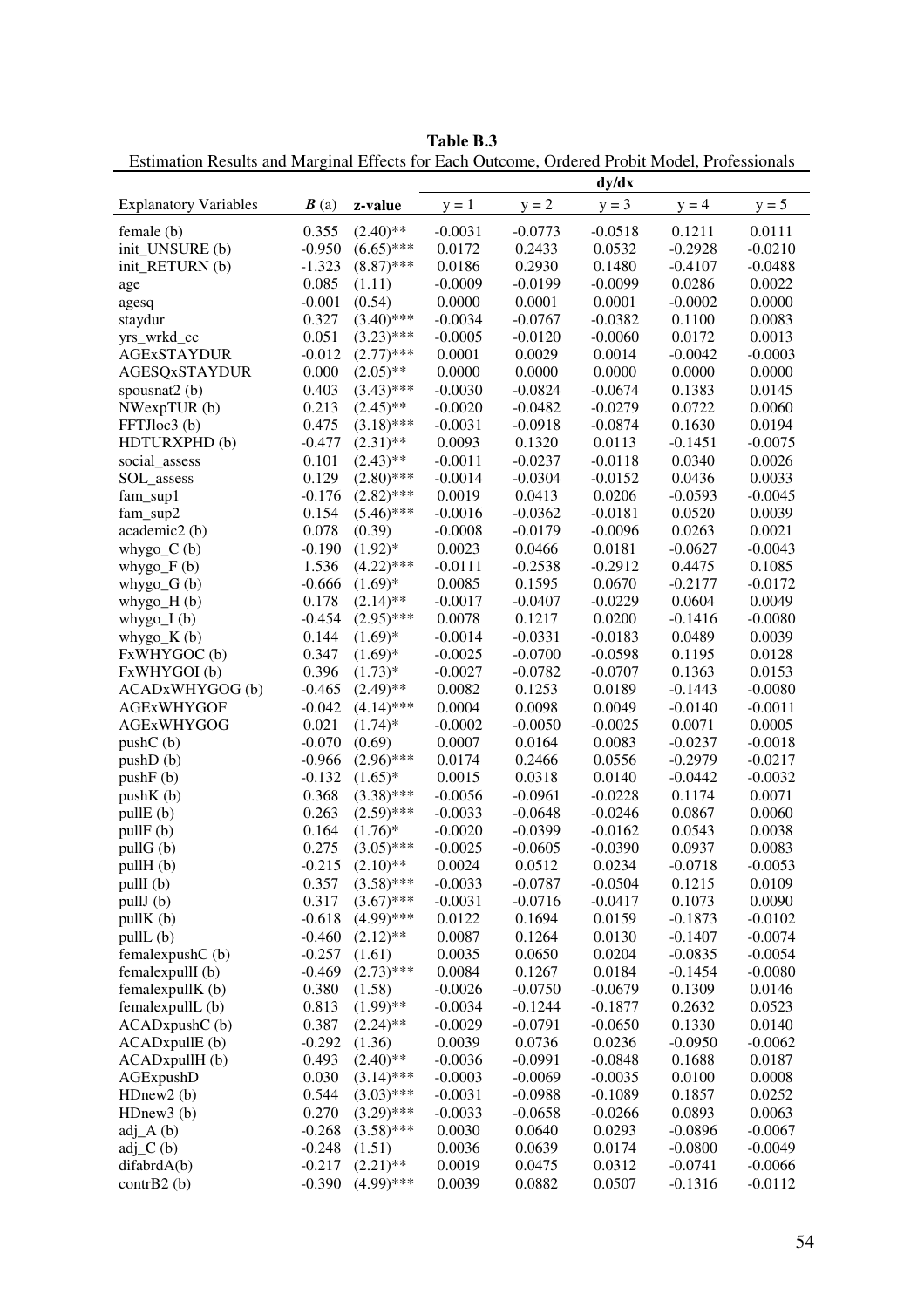| FTr4(b)           | $0.366$ $(1.90)^*$    | $-0.0025$ | $-0.0726$ | $-0.0651$ | 0.1262    | 0.0140    |
|-------------------|-----------------------|-----------|-----------|-----------|-----------|-----------|
| lastvis1(b)       | $0.154$ $(1.87)^*$    | $-0.0015$ | $-0.0350$ | $-0.0200$ | 0.0522    | 0.0043    |
| lastvis $3$ (b)   | $-0.716$ $(5.64)$ *** | 0.0175    | 0.2044    | $-0.0054$ | $-0.2065$ | $-0.0100$ |
| Sept $11$ inc (b) | $-0.262$ $(2.06)$ **  | 0.0037    | 0.0671    | 0.0191    | $-0.0847$ | $-0.0053$ |

*Notes*: \* significant at 10%; \*\* significant at 5%; \*\*\* significant at 1%;

(a) Robust z-statistics in parentheses; Observations = 1031; Log-likelihood = -1028.82; LR chi2(59)= 651.57; Maximum Likelihood R2 = 0.527; McFadden's Adjusted R2 = 0.228; McKelvey-Zavoina R2 = 0.583; AIC = 2.118; BIC= -4658.626.

(b) dy/dx is for discrete change of dummy variable from 0 to 1.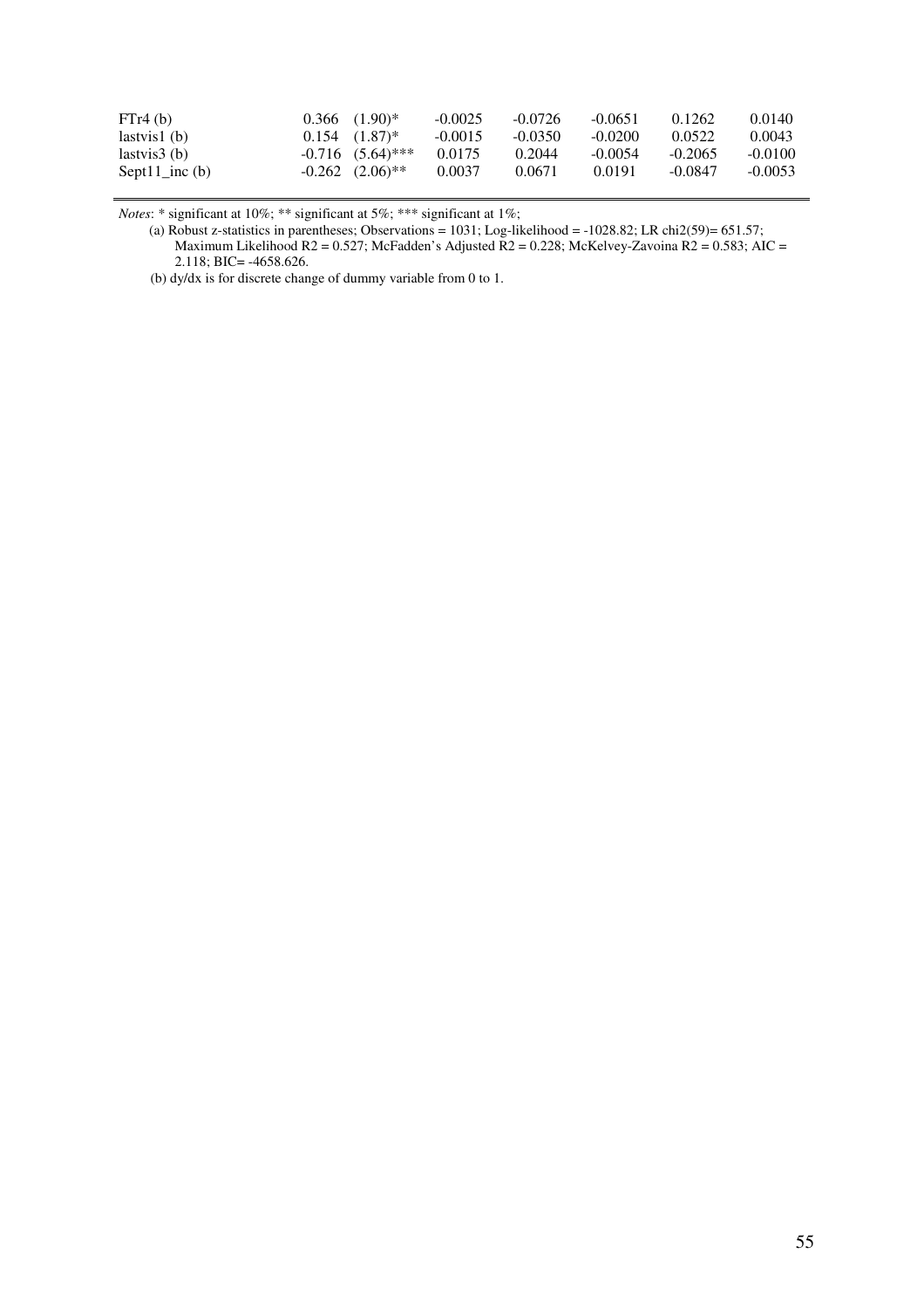| Estimation Results and Marginal Effects for each Outcome, Ordered Probit Model, Students |             |                                         |          |          |          |          |          |          |
|------------------------------------------------------------------------------------------|-------------|-----------------------------------------|----------|----------|----------|----------|----------|----------|
| Explanatory                                                                              |             |                                         |          |          | dy/dx    |          |          |          |
| Variables                                                                                | $\beta$ (a) | z-statistic                             | $y = 1$  | $y = 2$  | $y = 3$  | $y = 4$  | $y = 5$  | $y = 6$  |
| female(b)                                                                                | 0.124       | (1.61)                                  | 0.000    | $-0.015$ | $-0.034$ | 0.023    | 0.025    | 0.001    |
| age                                                                                      | 0.036       | (0.34)                                  | 0.000    | $-0.004$ | $-0.010$ | 0.007    | 0.007    | 0.000    |
| agesq                                                                                    | $-0.001$    | (0.60)                                  | 0.000    | 0.000    | 0.000    | 0.000    | 0.000    | 0.000    |
| init_UNSURE(b)                                                                           | 0.495       | ***<br>(5.66)                           | $-0.001$ | $-0.055$ | $-0.139$ | 0.085    | 0.106    | 0.004    |
| init_STAY(b)                                                                             | 1.434       | $(.8.55)$ ***                           | $-0.001$ | $-0.077$ | $-0.379$ | $-0.005$ | 0.404    | 0.057    |
| staydur1                                                                                 | 0.087       | $(4.26)$ ***                            | 0.000    | $-0.010$ | $-0.024$ | 0.017    | 0.017    | 0.001    |
| FAMSUP2_SS(b)                                                                            | 0.216       | $(2.55)$ <sup>**</sup>                  | 0.000    | $-0.026$ | $-0.060$ | 0.041    | 0.043    | 0.001    |
| FAMSUP2_DS(b)                                                                            | 0.415       | (3.80)                                  | $-0.001$ | $-0.044$ | $-0.119$ | 0.068    | 0.092    | 0.004    |
| $soc_W(b)$                                                                               | $-0.339$    | (4.49)                                  | 0.001    | 0.042    | 0.091    | $-0.066$ | $-0.066$ | $-0.002$ |
| $SOL_B(b)$                                                                               | 0.172       | $(1.99)$ <sup>**</sup>                  | 0.000    | $-0.022$ | $-0.046$ | 0.034    | 0.033    | 0.001    |
| TSA_member(b)                                                                            | $-0.167$    | $(2.15)$ <sup>**</sup>                  | 0.000    | 0.020    | 0.046    | $-0.031$ | $-0.034$ | $-0.001$ |
| $div\_sep(b)$                                                                            | 0.542       | $(2.44)$ <sup>**</sup>                  | $-0.001$ | $-0.044$ | $-0.163$ | 0.062    | 0.138    | 0.008    |
| not_married(b)                                                                           | 0.181       | (1.60)                                  | 0.000    | $-0.023$ | $-0.048$ | 0.036    | 0.035    | 0.001    |
| spousenat(b)                                                                             | 0.545       | (1.64)                                  | $-0.001$ | $-0.044$ | $-0.163$ | 0.062    | 0.139    | 0.008    |
| $whygo_A(b)$                                                                             | $-0.127$    | (1.47)                                  | 0.000    | 0.016    | 0.034    | $-0.025$ | $-0.025$ | $-0.001$ |
| $whygo_C(b)$                                                                             | $-0.248$    | (3.05)                                  | 0.001    | 0.031    | 0.067    | $-0.049$ | $-0.048$ | $-0.002$ |
| $whygo_F(b)$                                                                             | 0.220       | (2.14)                                  | 0.000    | $-0.026$ | $-0.061$ | 0.042    | 0.045    | 0.001    |
| $why go_G(b)$                                                                            | $-0.241$    | (2.12)                                  | 0.000    | 0.027    | 0.068    | $-0.043$ | $-0.051$ | $-0.002$ |
| whygo_H(b)                                                                               | 0.213       | $(2.06)$ **                             | 0.000    | $-0.024$ | $-0.061$ | 0.038    | 0.045    | 0.002    |
| $why go_I(b)$                                                                            | $-0.331$    | $(1.65)^{*}$                            | 0.001    | 0.049    | 0.080    | $-0.072$ | $-0.056$ | $-0.001$ |
| $whygo_K(b)$                                                                             | 0.280       | (2.42)                                  | 0.000    | $-0.031$ | $-0.080$ | 0.049    | 0.060    | 0.002    |
| ACADxwhygoF(b)                                                                           | $-0.252$    | (1.67)                                  | 0.001    | 0.033    | 0.066    | $-0.052$ | $-0.047$ | $-0.001$ |
| ACADxwhygoG(b)                                                                           | 0.349       | $(2.13)$ <sup>**</sup>                  | $-0.001$ | $-0.039$ | $-0.099$ | 0.061    | 0.075    | 0.003    |
| ACADxwhygoI(b)                                                                           | $-0.604$    | (2.67)                                  | 0.003    | 0.107    | 0.118    | $-0.140$ | $-0.086$ | $-0.002$ |
| ACADxwhygoK(b)                                                                           | 0.370       | (2.03)                                  | $-0.001$ | $-0.036$ | $-0.109$ | 0.056    | 0.085    | 0.004    |
| $DC$ $E(b)$                                                                              | 0.290       | (3.58)                                  | $-0.001$ | $-0.032$ | $-0.083$ | 0.050    | 0.062    | 0.002    |
| $DC$ $F(b)$                                                                              | 0.436       | $(2.82)$ <sup>***</sup>                 | $-0.001$ | $-0.041$ | $-0.129$ | 0.062    | 0.103    | 0.005    |
| $adj_A(b)$                                                                               | $-0.178$    | $(2.19)$ <sup>**</sup>                  | 0.000    | 0.022    | 0.048    | $-0.035$ | $-0.034$ | $-0.001$ |
| $adj_F(b)$                                                                               | $-0.128$    | (1.64)                                  | 0.000    | 0.015    | 0.035    | $-0.024$ | $-0.026$ | $-0.001$ |
| difabrdF(b)                                                                              | $-0.227$    | (1.33)                                  | 0.001    | 0.032    | 0.057    | $-0.048$ | $-0.040$ | $-0.001$ |
| academic_b(b)                                                                            | $-0.430$    | $(2.51)$ <sup>**</sup>                  | 0.001    | 0.053    | 0.116    | $-0.082$ | $-0.085$ | $-0.003$ |
| compulsory(b)                                                                            |             | $-0.705$ $(5.75)$ <sup>***</sup>        | 0.004    | 0.118    | 0.147    | $-0.157$ | $-0.108$ | $-0.003$ |
| pushE(b)                                                                                 | 0.191       | $(2.25)$ **                             | 0.000    | $-0.024$ | $-0.052$ | 0.037    | 0.038    | 0.001    |
| pushG(b)                                                                                 | $-0.061$    | (0.56)                                  | 0.000    | 0.008    | 0.017    | $-0.012$ | $-0.012$ | 0.000    |
| pullA(b)                                                                                 | 0.279       | $\left( 3.27\right) ^{\ast \ast \ast }$ | $-0.001$ | $-0.038$ | $-0.072$ | 0.058    | 0.051    | 0.001    |
| pullC(b)                                                                                 | $-0.104$    | (1.26)                                  | 0.000    | 0.012    | 0.029    | $-0.019$ | $-0.021$ | $-0.001$ |
| pullD(b)                                                                                 | 0.092       | (1.02)                                  | 0.000    | $-0.011$ | $-0.025$ | 0.018    | 0.018    | 0.001    |
| pullF(b)                                                                                 | 0.225       | $(2.50)$ <sup>**</sup>                  | $-0.001$ | $-0.030$ | $-0.059$ | 0.046    | 0.042    | 0.001    |
| pullI(b)                                                                                 | 0.365       | $(3.53)$ <sup>***</sup>                 | $-0.001$ | $-0.038$ | $-0.106$ | 0.060    | 0.081    | 0.003    |
| pullJ(b)                                                                                 | $-0.116$    | (1.12)                                  | 0.000    | 0.015    | 0.031    | $-0.023$ | $-0.022$ | $-0.001$ |
| pullK(b)                                                                                 | $-0.087$    | (0.77)                                  | 0.000    | 0.011    | 0.024    | $-0.017$ | $-0.017$ | $-0.001$ |
| pullL(b)                                                                                 | $-0.469$    | (1.53)                                  | 0.002    | 0.077    | 0.102    | $-0.107$ | $-0.073$ | $-0.002$ |
| ACADxpushG(b)                                                                            | 0.403       | $(2.12)$ <sup>**</sup>                  | $-0.001$ | $-0.038$ | $-0.119$ | 0.058    | 0.095    | 0.004    |
| ACADxpullK(b)                                                                            | $-0.188$    | (1.18)                                  | 0.000    | 0.025    | 0.049    | $-0.039$ | $-0.035$ | $-0.001$ |
| ACADxpullL(b)                                                                            | 0.864       | $(1.84)$ <sup>*</sup>                   | $-0.001$ | $-0.055$ | $-0.253$ | 0.048    | 0.240    | 0.020    |
| lastvis1(b)                                                                              | 0.352       | $(3.99)$ ***                            | $-0.001$ | $-0.039$ | $-0.100$ | 0.061    | 0.075    | 0.003    |
| lastvis3(b)                                                                              | $-0.350$    | $(2.91)$ ***                            | 0.001    | 0.052    | 0.084    | $-0.077$ | $-0.059$ | $-0.002$ |
| $sept11\_inc(b)$                                                                         | $-0.284$    | $(2.79)$ ***                            | 0.001    | 0.040    | 0.072    | $-0.060$ | $-0.051$ | $-0.001$ |

**Table B.4**